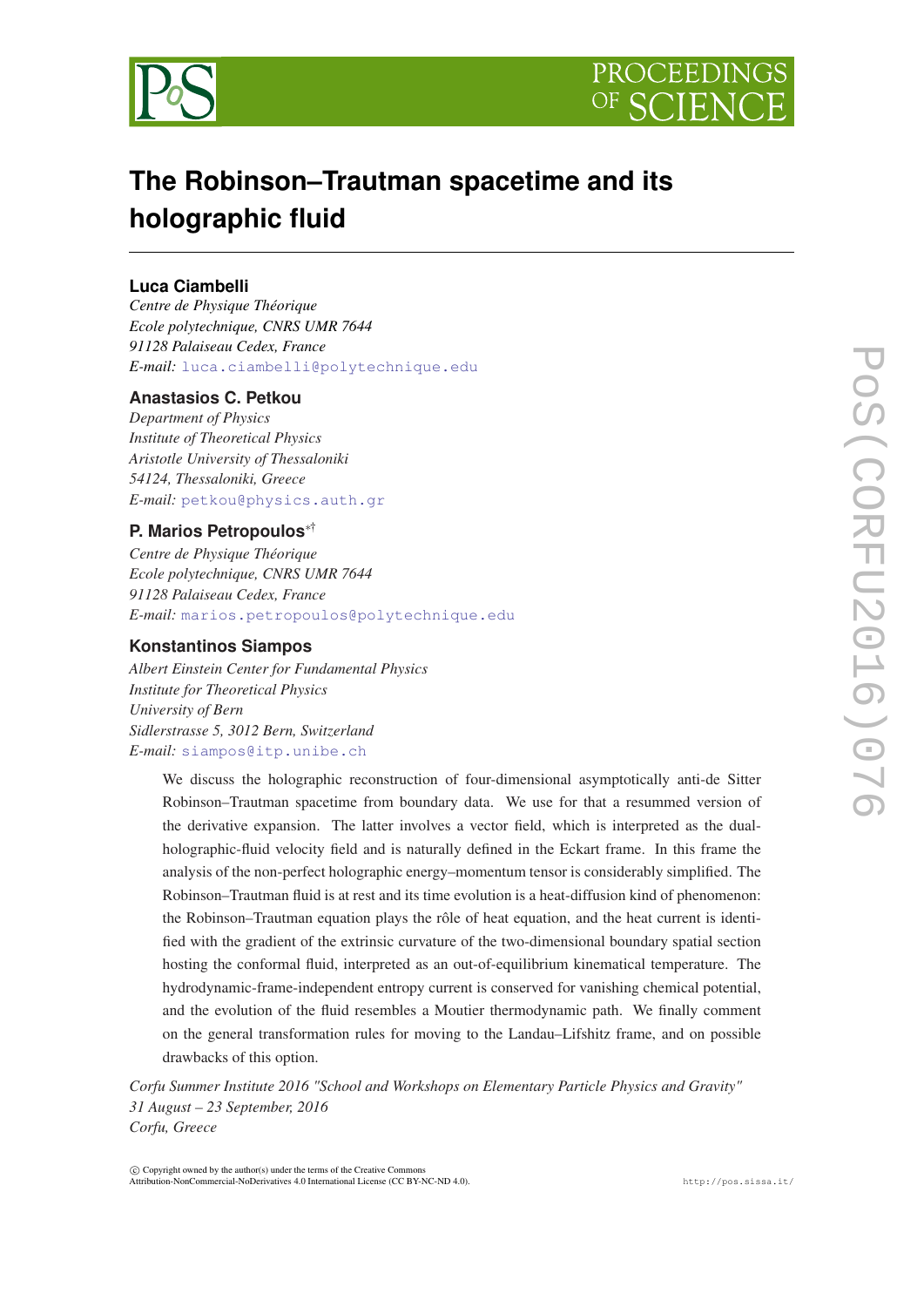# **Contents**

| 1. |                                                       | The Robinson–Trautman spacetime and holography      | 1              |
|----|-------------------------------------------------------|-----------------------------------------------------|----------------|
| 2. | <b>Reconstruction from the boundary</b>               |                                                     | $\overline{2}$ |
|    | 2.1                                                   | The general resummation formula                     | $\overline{2}$ |
|    | 2.2                                                   | The reconstruction of Robinson–Trautman             | 5              |
| 3. | The Robinson–Trautman holographic fluid               |                                                     | 11             |
|    | 3.1                                                   | The hydrodynamic frame and the fluid transport data | 11             |
|    | 3.2                                                   | Physics and evolution in the Eckart frame           | 13             |
|    | 3.3                                                   | The entropy current and its conservation            | 16             |
| 4. | <b>Conclusions</b>                                    |                                                     | 19             |
|    | A. On vector-field congruences                        |                                                     | <b>21</b>      |
|    | <b>B.</b> Hydrodynamics and out-of-equilibrium states |                                                     | 23             |

## 1. The Robinson–Trautman spacetime and holography

Robinson–Trautman solutions to Einstein's equations were found in 1960-1962  $[1]$ .<sup>1</sup> They are obtained assuming the existence of a null, geodesic and shearless congruence. In vacuum, under these assumptions, Goldberg–Sachs theorem states that the corresponding spacetime is algebraically special, *i.e.* Petrov type II, III, N, D or O. This feature remains valid when a cosmological constant or even certain other classes of energy sources are added.

Asymptotically anti-de Sitter Robinson–Trautman spacetimes have attracted some attention in the framework of holography. The three-dimensional boundary metric and the dual conformal field theory expectation value of the energy–momentum tensor were found in [3], where further properties of the boundary state were also discussed, in particular from a hydrodynamic perspective (see also [4]).

Conformal fluid dynamics was thoroughly studied within fluid/gravity correspondence [5–7]. This holographic correspondence sets a relationship between Einstein spaces (possibly with a gauge field) and boundary conformal fluids (potentially charged), incarnated in the derivative expansion. The derivative expansion is an alternative to the Fefferman–Graham expansion [8, 9]. Besides the usual boundary data as the metric and the energy–momentum tensor (for pure gravity), it requires an extra piece, namely a velocity field assumed to slowly vary in spacetime.

In fact, the velocity field is redundant since it is not needed in the Fefferman–Graham approach, and it is arbitrary because for non-perfect relativistic fluids the distinction between energy

<sup>∗</sup>Speaker.

<sup>†</sup>CPHT-PC037.062017

<sup>&</sup>lt;sup>1</sup>See e.g. [2] for a modern and more general presentation.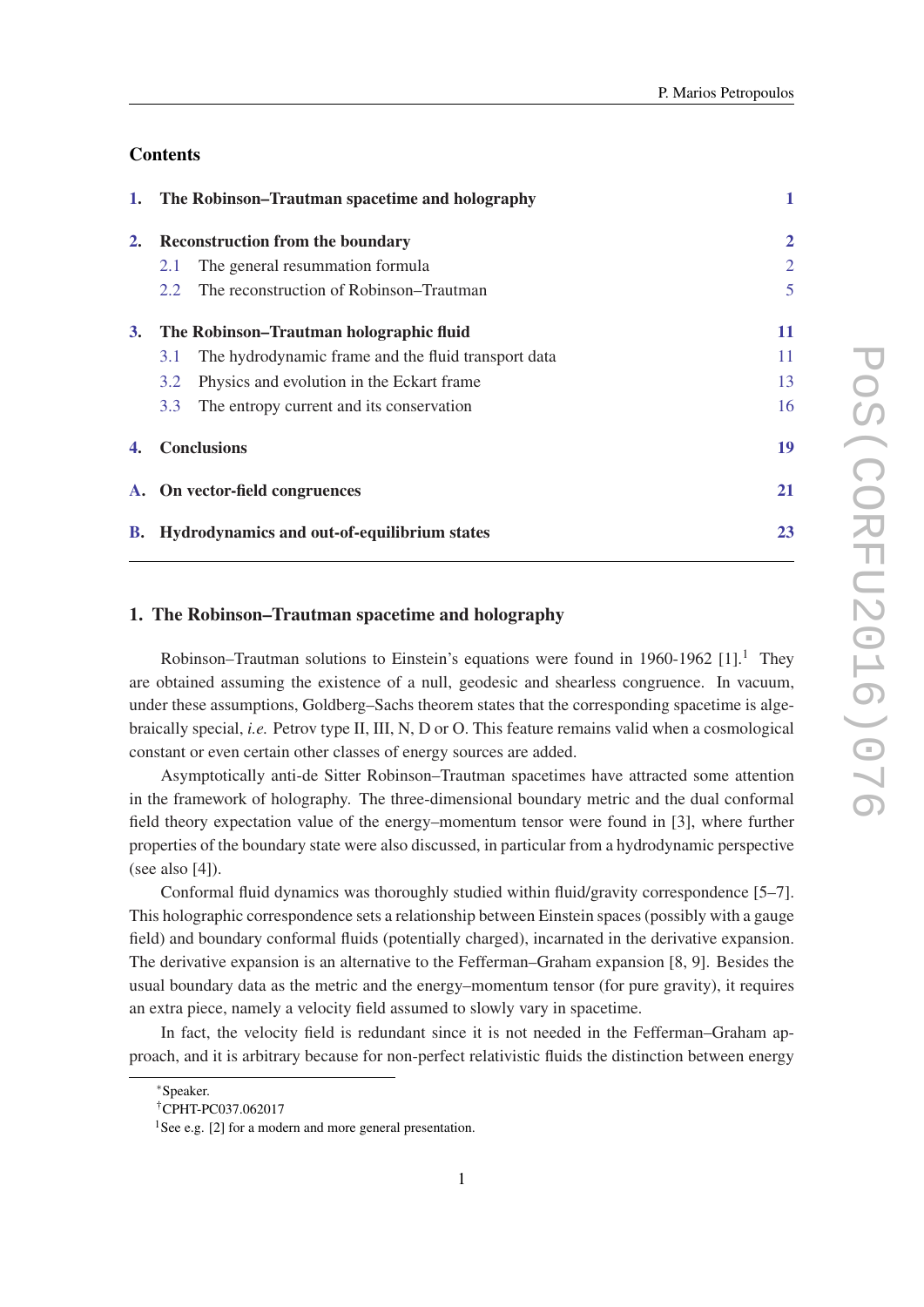<span id="page-2-0"></span>and mass is immaterial. Its rôle is to organize the expansion, and its choice a matter of convenience, or better, of physical framework. Often the derivative expansions are asymptotic series, and non-hydrodynamic (*i.e.* non-perturbative) modes can appear, triggering an alarm regarding the validity of the hydrodynamic interpretation. From this viewpoint, some hydrodynamic-frame (velocity-field) choices might be better designated than others.

Fluid/gravity correspondence raises an important question: given a boundary metric, what are the conditions it should satisfy, and which energy–momentum tensor should it be accompanied with in order for an *exact* dual bulk Einstein space to exist? This question has been successfully investigated in [10–15]. It turns out to be relevant both for the integrability of Einstein's equations (*à la Geroch*, see [16–18]) and because it gives access to exact transport properties of the holographic fluid. To answer this question the Fefferman–Graham expansion is not very useful because it is not resummable (except for trivial cases [19]), as opposed to the derivative expansion, which is resummable when the velocity field is chosen *shearless*.

The resummation process at hand reveals two main features: (i) the bulk Einstein spacetime is Petrov algebraically special, and (ii) the boundary fluid velocity is in the Eckart frame. This last property is interesting because, often, the general analysis of transport properties in relativistic fluids is performed in the Landau–Lifshitz frame, hence setting the heat flow to zero. In the present framework, however, this choice is not natural, and can even be questionable. This happens in particular for Robinson–Trautman spacetimes, which are algebraically special and emerge while resumming appropriate boundary data, and hence fall in the class under investigation here. In the following, we will review how Robinson–Trautman is obtained exclusively from boundary considerations (Sec. 2), and what is the corresponding holographic-fluid interpretation, with some emphasis on the issue of entropy (Sec. [3](#page-11-0)). Two appendices provide further useful information on relativistic hydrodynamics.

## 2. Reconstruction from the boundary

Our aim here is to review the holographic construction of Robinson–Trautman Einstein spaces as performed in [13]. We only refer to boundary data, which are designed and combined in order for the derivative expansion to be resummable.

#### 2.1 The general resummation formula

If  $ds^2 = g_{\mu\nu} dx^{\mu} dx^{\nu}$  is the boundary metric and  $T = T_{\mu\nu} dx^{\mu} dx^{\nu}$  is the boundary energy– momentum tensor, the resummed bulk metric<sup>2</sup> reads:

$$
\mathrm{d}s_{\mathrm{res.}}^2 = 2\mathrm{u}(\mathrm{d}r + r\mathrm{A}) + r^2k^2\mathrm{d}s^2 + \frac{\Sigma}{k^2} + \frac{\mathrm{u}^2}{\rho^2} \left( \frac{8\pi G T_{\lambda\mu} u^{\lambda} u^{\mu}}{k^2} r + \frac{C_{\lambda\mu} u^{\lambda} \eta^{\mu\nu\sigma} \omega_{\nu\sigma}}{2k^6} \right). \tag{2.1}
$$

• Here, u is a shearless, normalized, time-like vector field. It has acceleration  $a = (u \cdot \nabla) u$ , expansion  $\Theta = \nabla \cdot \mathbf{u}$ , and vorticity  $\omega = \frac{1}{2}$  $\frac{1}{2}\omega_{\mu\nu}dx^{\mu} \wedge dx^{\nu} = \frac{1}{2}$  $\frac{1}{2}$  (du + u  $\wedge$  a).

<sup>&</sup>lt;sup>2</sup>We have traded here the usual advanced-time coordinate used in the quoted literature on fluid/gravity correspondence for the retarded time, spelled *t* (see ([2.13\)](#page-4-0)).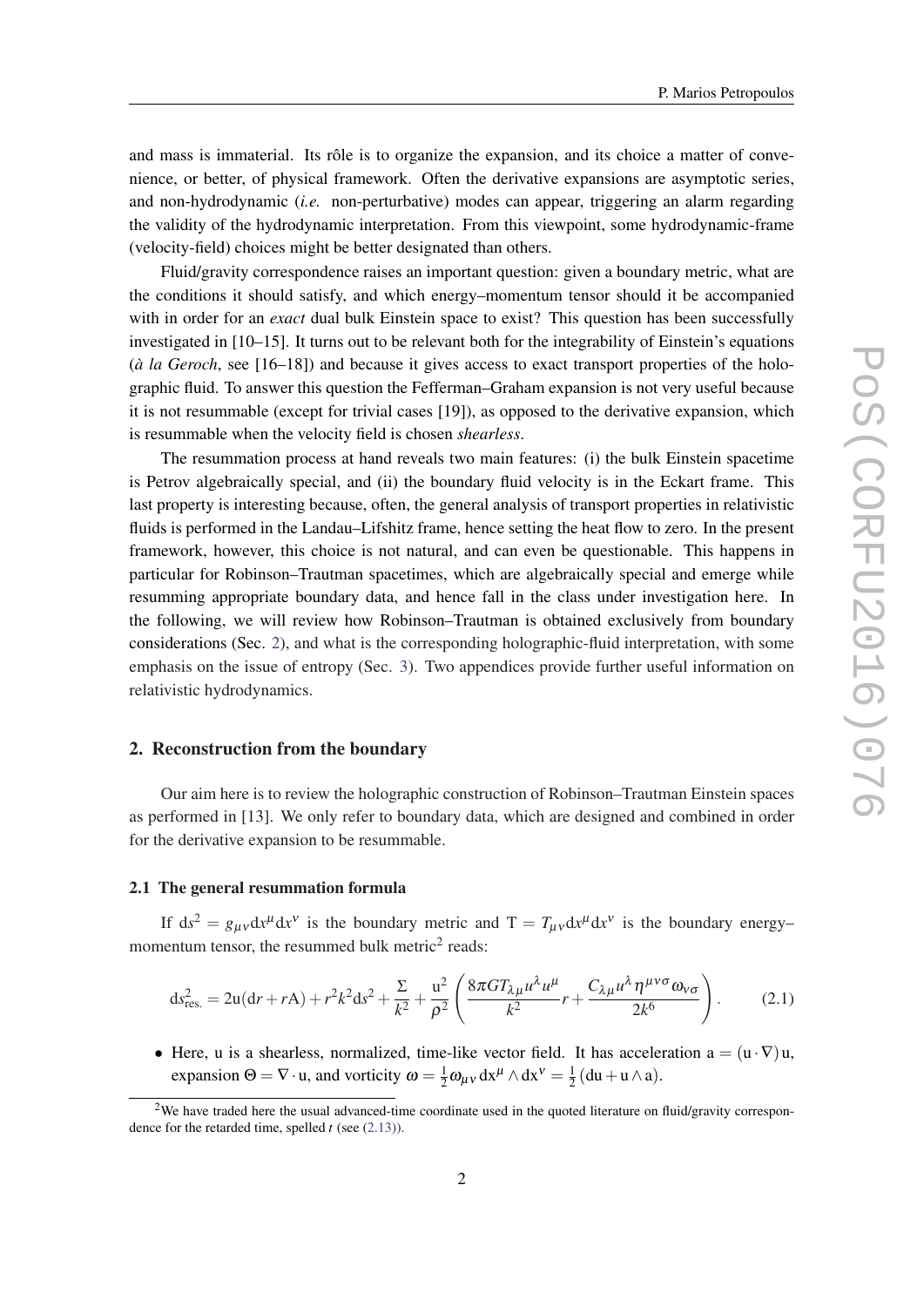<span id="page-3-0"></span>• The guideline for setting up the derivative expansion is *Weyl covariance* [6, 7]: the bulk geometry is required to be insensitive to a conformal transformation of the boundary metric. Covariantization with respect to rescalings is achieved with the Weyl connection one-form:

$$
A = a - \frac{\Theta}{2}u.
$$
 (2.2)

Covariant derivatives  $\nabla$  are thus traded for Weyl-covariant ones  $\mathcal{D} = \nabla + w\mathbf{A}$ , *w* being the conformal weight of the tensor under consideration. In three spacetime dimensions, Weylcovariant quantities are e.g.

$$
\mathcal{D}_{\nu}\omega_{\mu}^{\nu} = \nabla_{\nu}\omega_{\mu}^{\nu},\tag{2.3}
$$

$$
\mathcal{R} = R + 4\nabla_{\mu}A^{\mu} - 2A_{\mu}A^{\mu},\tag{2.4}
$$

$$
\mathcal{D}_{\mu}u_{v} = \nabla_{\mu}u_{v} + u_{\mu}a_{v} - \frac{\Theta}{2}h_{\mu v}
$$
  
=  $\sigma_{\mu v} + \omega_{\mu v}$  (2.5)

 $\overline{a}$ 

(for the last we have used  $(A.1)$  $(A.1)$ ), while

$$
\Sigma = \Sigma_{\mu\nu} dx^{\mu} dx^{\nu} = -2u \mathcal{D}_{\nu} \omega^{\nu}_{\mu} dx^{\mu} - \omega_{\mu}{}^{\lambda} \omega_{\lambda\nu} dx^{\mu} dx^{\nu} - u^2 \frac{\mathcal{R}}{2},\tag{2.6}
$$

is Weyl-invariant and stands for the Weyl-covariantized Schouten tensor.

• The radial coordinate is  $r$ , and  $\rho$  performs the resummation of the derivative expansion as it is defined by

$$
\rho^2 = r^2 + \frac{1}{2k^4} \omega_{\mu\nu} \omega^{\mu\nu} = r^2 + \frac{q^2}{4k^4}.
$$
 (2.7)

Boundary Weyl transformations  $ds^2 \to ds^2/g^2$  correspond to bulk diffeomorphisms, which can be reabsorbed into a redefinition of the radial coordinate:  $r \rightarrow \mathcal{B}r$ .

• The boundary metric  $ds^2 = g_{\mu\nu} dx^{\mu} dx^{\nu}$  has in general non-vanishing Cotton tensor C =  $C_{\mu\nu}dx^{\mu}dx^{\nu}$ , where

$$
C_{\mu\nu} = \eta_{\mu\rho\sigma} \nabla^{\rho} \left( R_{\nu}{}^{\sigma} - \frac{R}{4} \delta_{\nu}{}^{\sigma} \right), \qquad (2.8)
$$

with  $\eta_{\mu\nu\sigma} = \sqrt{-g} \varepsilon_{\mu\nu\sigma}$ . Whenever C is non-zero, the bulk is asymptotically *locally* anti-de Sitter. The Cotton tensor has conformal weight one (like the energy–momentum tensor) and is identically conserved:

$$
\nabla \cdot \mathbf{C} = 0. \tag{2.9}
$$

The bulk metric  $ds_{res.}^2$  given in expression [\(2.1\)](#page-2-0) is an *exact* Einstein space with  $\Lambda = -3k^2$ provided the boundary energy–momentum tensor is *exactly* conserved:

$$
\nabla \cdot \mathbf{T} = 0. \tag{2.10}
$$

This statement might raise questions, and calls for a few remarks. The energy–momentum tensor is not meant to be necessarily of perfect-fluid type. At the same time, the time-like congruence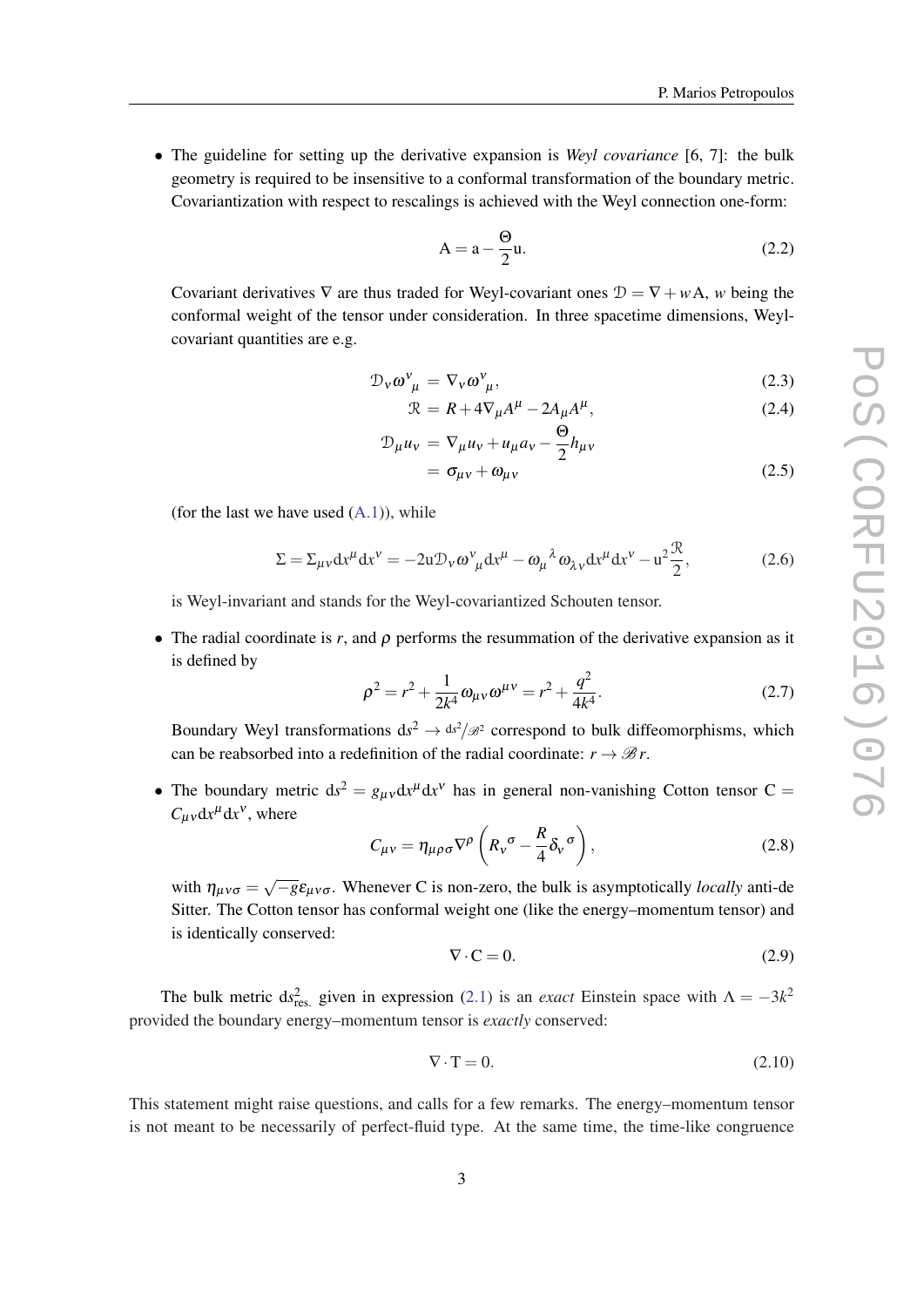<span id="page-4-0"></span>u, chosen independently, is interpreted as the fluid velocity. It is somehow puzzling that despite the apparent (and, as we already discussed, legitimate) arbitrariness of this choice, the statement regarding the exact Einstein nature of ds<sup>2</sup><sub>res.</sub> could hold. There is a simple explanation for this.

Firstly, we have imposed (as part of our resummation ansatz) u to be a shearless congruence. This assumption, not only enables us to discard the large number of Weyl-covariant tensors available when the shear is non-vanishing, which would have probably spoiled any resummation attempt; but it also selects the algebraically special geometries, known to be related with integrability properties. Indeed, on the bulk  $(2.1)$  $(2.1)$ , u is a manifestly null congruence, associated with the vector ∂*<sup>r</sup>* . One can show (see [14]) that this bulk congruence is also *geodesic* and *shear-free*. According to the generalizations of the Goldberg–Sachs theorem, the anticipated Einstein bulk metric ([2.1\)](#page-2-0) is therefore algebraically special, *i.e.* of Petrov type II, III, D, N or O.

Secondly, the freedom in choosing u is only apparent because we have required it to be shearless. In  $2 + 1$  dimensions, such a time-like vector field is essentially unique – unless there are symmetries, in which case all choices are anyway equivalent due to the symmetries. Indeed, given a generic three-dimensional metric (rather, a conformal class of metrics), there is a unique way to express it as a fibration over a conformally flat two-dimensional base:<sup>3</sup>

$$
ds^{2} = -(dt - b)^{2} + \frac{2}{k^{2}P^{2}}d\zeta d\bar{\zeta},
$$
\n(2.11)

with *P* an arbitrary real function of  $(t, \zeta, \bar{\zeta})$ , and

$$
\mathbf{b} = B(t, \zeta, \bar{\zeta}) \, \mathrm{d}\zeta + \bar{B}(t, \zeta, \bar{\zeta}) \, \mathrm{d}\bar{\zeta}.\tag{2.12}
$$

In this metric,

$$
u = -dt + b \tag{2.13}
$$

is precisely normalized and shear-free (see [14]). This defines our fluid congruence.

Thirdly, using the above resummation technique, it is possible to control *from the boundary* the Petrov type of the bulk, encoded in the Weyl tensor. The Weyl tensor and its dual can be used to form a pair of complex-conjugate tensors. Their five independent complex components are naturally packaged inside two complex-conjugate symmetric  $3 \times 3$  matrices  $Q^{\pm}$  with zero trace (see e.g. [2]). The eigenvalue structure of  $Q^{\pm}$  (*i.e.* the degeneracy of the Weyl principal null directions) determines the Petrov type. Performing the Fefferman–Graham expansion of the complex Weyl tensors  $Q^{\pm}$  for a general Einstein space, one can show [21–24] that the leading-order  $(1/r^3)$ coefficients  $S^{\pm}$  are related to the combination

$$
T_{\mu\nu}^{\pm} = T_{\mu\nu} \pm \frac{i}{8\pi G k^2} C_{\mu\nu}
$$
 (2.14)

of the components of the boundary Cotton and energy–momentum tensors, by a constant similarity relation:  $T^{\pm} = -PS^{\pm}P^{-1}$  with  $P = diag(\pm i, -1, 1)$ . The Segre type of  $S^{\pm}$  determines precisely the Petrov type of the four-dimensional bulk metric and establishes a one-to-one map between the bulk Petrov type and the boundary data. We will see more precisely how this operates in the case

 $3$ See e.g. [20] and the discussion in the appendix of [14].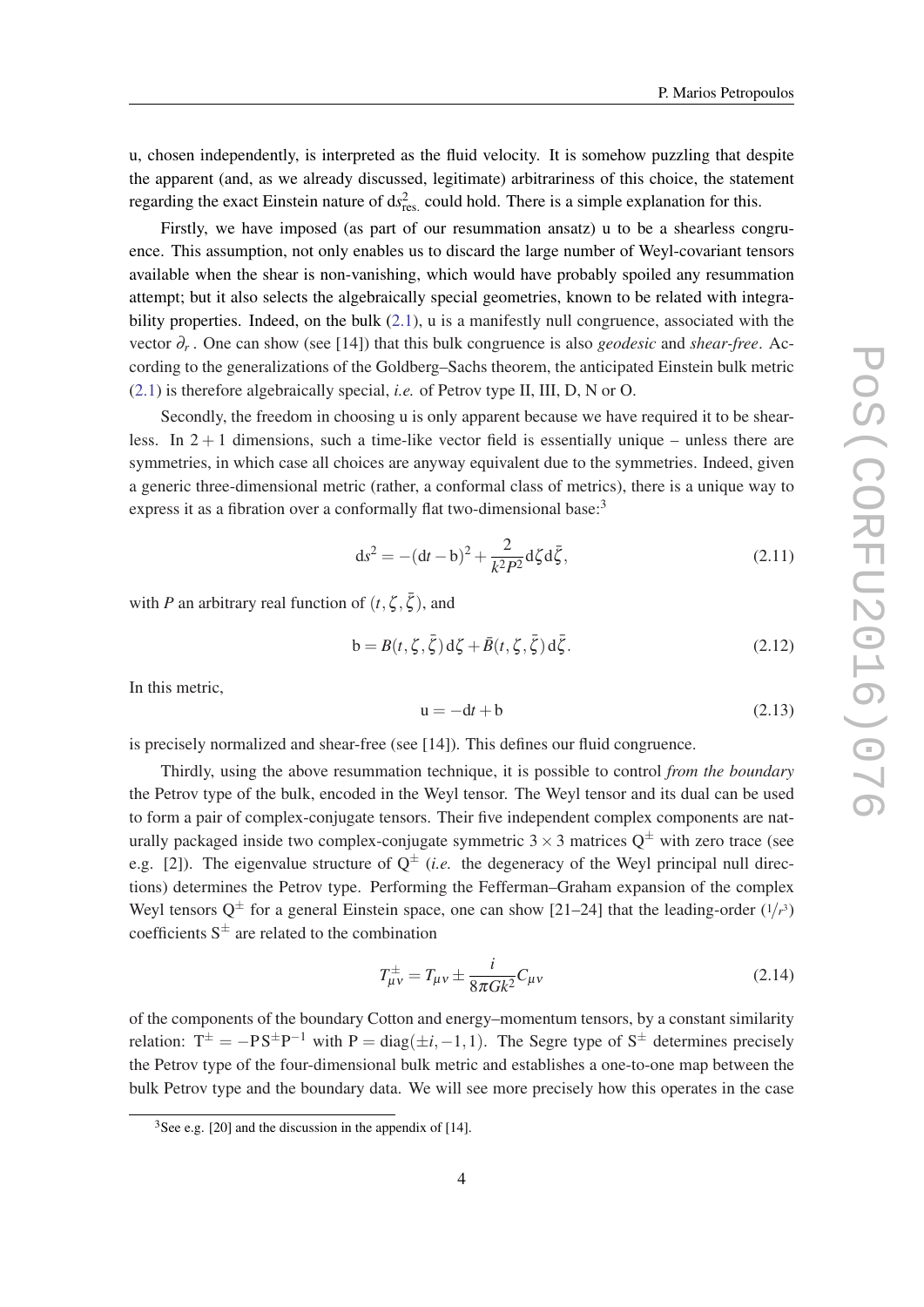<span id="page-5-0"></span>of Robinson–Trautman spacetime. Notice for the moment that due to conservation equations ([2.9](#page-3-0)) and [\(2.10\)](#page-3-0),

$$
\nabla \cdot \mathbf{T}^{\pm} = 0. \tag{2.15}
$$

It is clear from the above that the absence of shear for the boundary fluid congruence plays a crucial rôle in the resummability of the derivative expansion, leading ultimately to exact algebraically special Einstein spaces. Nonetheless, we cannot exclude that some exact Einstein type I spaces might be successfully reconstructed, or that none exact resummation involves a congruence with shear. In favour of the first option, one could argue that, the velocity of a relativistic fluid being arbitrary, one can always choose it shearless, without loss of generality. However, the way this congruence enters the resummation formula suggests, via the Goldberg–Sachs theorem, that we can only reach algebraically special Einstein spaces. We see thus the importance of this congruence from the holographic viewpoint, since it crucially enters and characterizes the resummation process. It is the reason why we proceed in the next section with the hydrodynamic analysis based on this congruence, which turns out to describe the holographic fluid in the Eckart frame.

#### 2.2 The reconstruction of Robinson–Trautman

Consider the boundary metric

$$
ds^{2} = -dt^{2} + \frac{2}{k^{2}P^{2}}d\zeta d\bar{\zeta}.
$$
 (2.16)

The vector ∂*<sup>t</sup>* is hypersurface-orthogonal, and the normal hypersurfaces are constant-*t* sections. The Gaussian curvature of the latter is  $k^2 K$ , where

$$
K = \Delta \ln P \tag{2.17}
$$

with  $\Delta = 2P^2 \partial_{\xi} \partial_{\zeta}$ . The Cotton tensor, computed using<sup>4</sup> ([2.8\)](#page-3-0), reads:

$$
C = i \left( dt \ d\zeta \ d\bar{\zeta} \right) \begin{pmatrix} 0 & -\frac{k^2}{2} \partial_{\zeta} K & \frac{k^2}{2} \partial_{\bar{\zeta}} K \\ -\frac{k^2}{2} \partial_{\zeta} K & -\partial_t \left( \frac{\partial_{\zeta}^2 P}{P} \right) & 0 \\ \frac{k^2}{2} \partial_{\bar{\zeta}} K & 0 & \partial_t \left( \frac{\partial_{\bar{\zeta}}^2 P}{P} \right) \end{pmatrix} \begin{pmatrix} dt \\ d\zeta \\ d\bar{\zeta} \end{pmatrix},\tag{2.18}
$$

which is a real tensor.

We must now introduce the canonical *reference* tensors  $T^{\pm}$  and apply the following strategy (valid more generally *i.e.* beyond the choice (2.16) of boundary metric):

1. Determine the components of  $T^{\pm}$  in terms of third derivatives of the boundary metric (2.16), using Eq. (2.18) in (see [\(2.14](#page-4-0)))

$$
\text{Im}\mathbf{T}^+ = \frac{\mathbf{C}}{8\pi G k^2}.\tag{2.19}
$$

<sup>&</sup>lt;sup>4</sup>Together with the choice of retarded time quoted in note [2,](#page-2-0) we reverse here the orientation with respect to the one adopted in [13]:  $\varepsilon_{t\zeta\bar{\zeta}} = -i$ . With these conventions, time flows as in [4], but is reversed with respect to Ref. [3]. Incidentally, we also rescale some observables for convenience, resulting e.g. in extra 1/*k* 2 factors, as in Eq. ([2.23](#page-7-0)).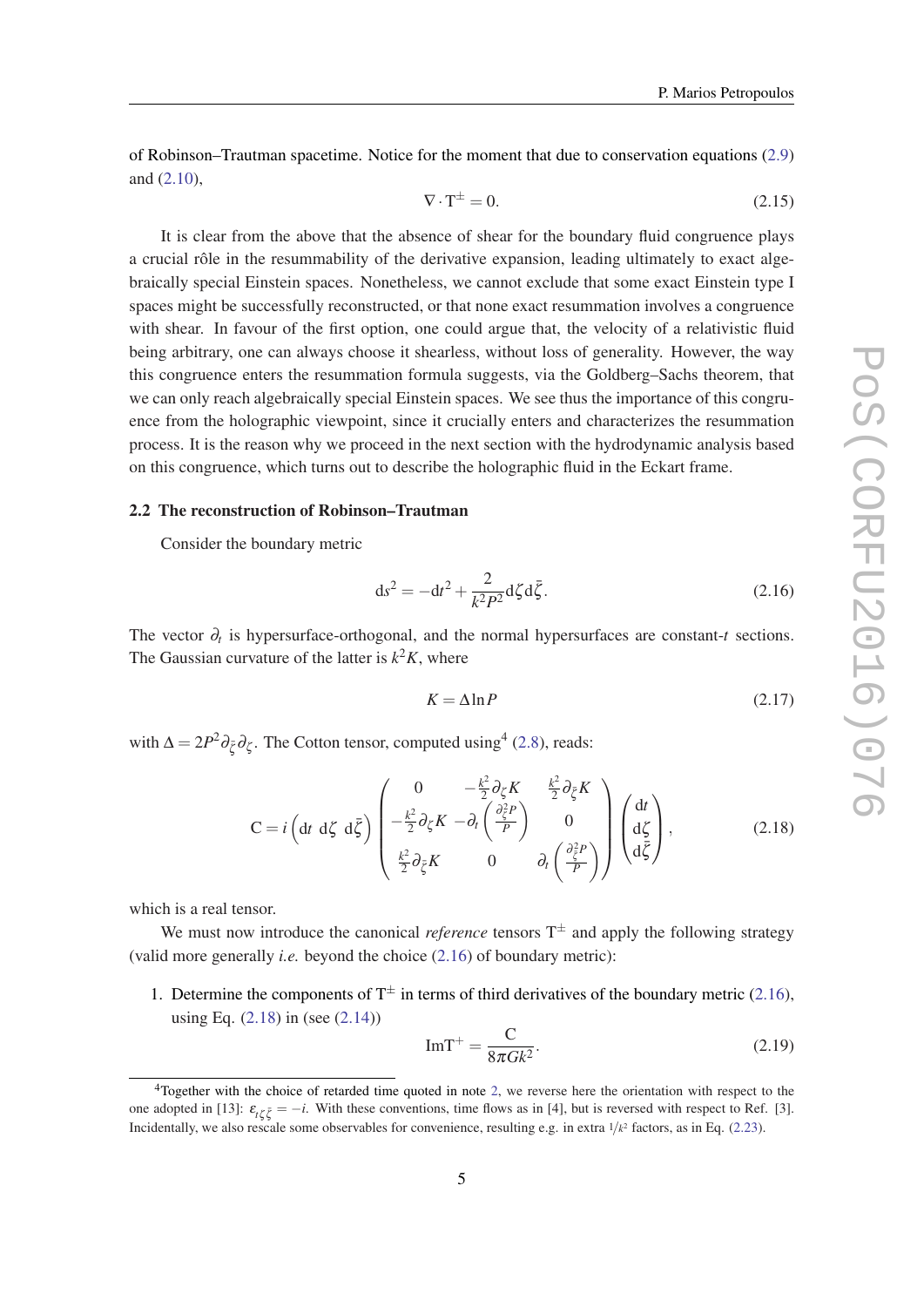<span id="page-6-0"></span>2. Use this information for expressing the actual energy–momentum tensor

$$
T = ReT^{+}
$$
 (2.20)

in terms of third derivatives of the metric.

- 3. Reconstruct the bulk spacetime metric using [\(2.1\)](#page-2-0).
- 4. Impose the conservation of T [\(2.10](#page-3-0)) and obtain a set of three *a priori* fourth-order partialdifferential equations for the boundary metric, which
	- (a) play the rôle of resummability conditions for the derivative expansion,
	- (b) capture the boundary fluid dynamics.

Several remarks are in order here. First, the partial-differential equations obtained in step number 4 guarantee that Einstein's equations are fulfilled with the resummed derivative expansion ([2.1\)](#page-2-0). Second, in step number [1,](#page-5-0) Eq.  $(2.19)$  $(2.19)$  may impose restrictions among the components of the metric (its third derivatives in fact). These, with whatever external further condition we may impose via the form of  $T^{\pm}$ , control the Petrov type of the bulk.

The power of the method displayed here is that we do not make any ansatz for the form of the energy–momentum tensor T. Rather we supply the reference tensors  $T^{\pm}$  with a canonical form, which in turn delivers C and T. The latter leads to equations for the boundary metric, which are also the holographic fluid equations of motion.

Notice that we have no control on the frame in which the fluid is described, as the velocity field is the shearless congruence read off directly from the boundary metric ([2.16\)](#page-5-0) (see ([2.13\)](#page-4-0)):

$$
u = -dt,\t\t(2.21)
$$

which has no vorticity, no acceleration but is expanding at a rate

$$
\Theta = -2\partial_t \ln P. \tag{2.22}
$$

We should already stress that in this frame, which we will describe more precisely later, the holographic fluid exhibits a finite number of corrections with respect to a perfect fluid, as the energy– momentum tensor is basically third-order in derivatives of geometric quantities. This is not surprising and it is a rather general feature of exact Einstein bulk spaces to lead to holographic fluid configurations which do not trigger all transport coefficients. Still, the kinematic state is non-trivial, and the absence of certain series of corrections in the energy–momentum tensor is really the signature of vanishing of the corresponding transport coefficients (see [11] for the original detailed discussion).

There are two basic and distinct canonical forms for  $T^{\pm}$ , which exhaust all possibilities.

Perfect-fluid form For perfect-fluid reference tensors, we need two complex-conjugate reference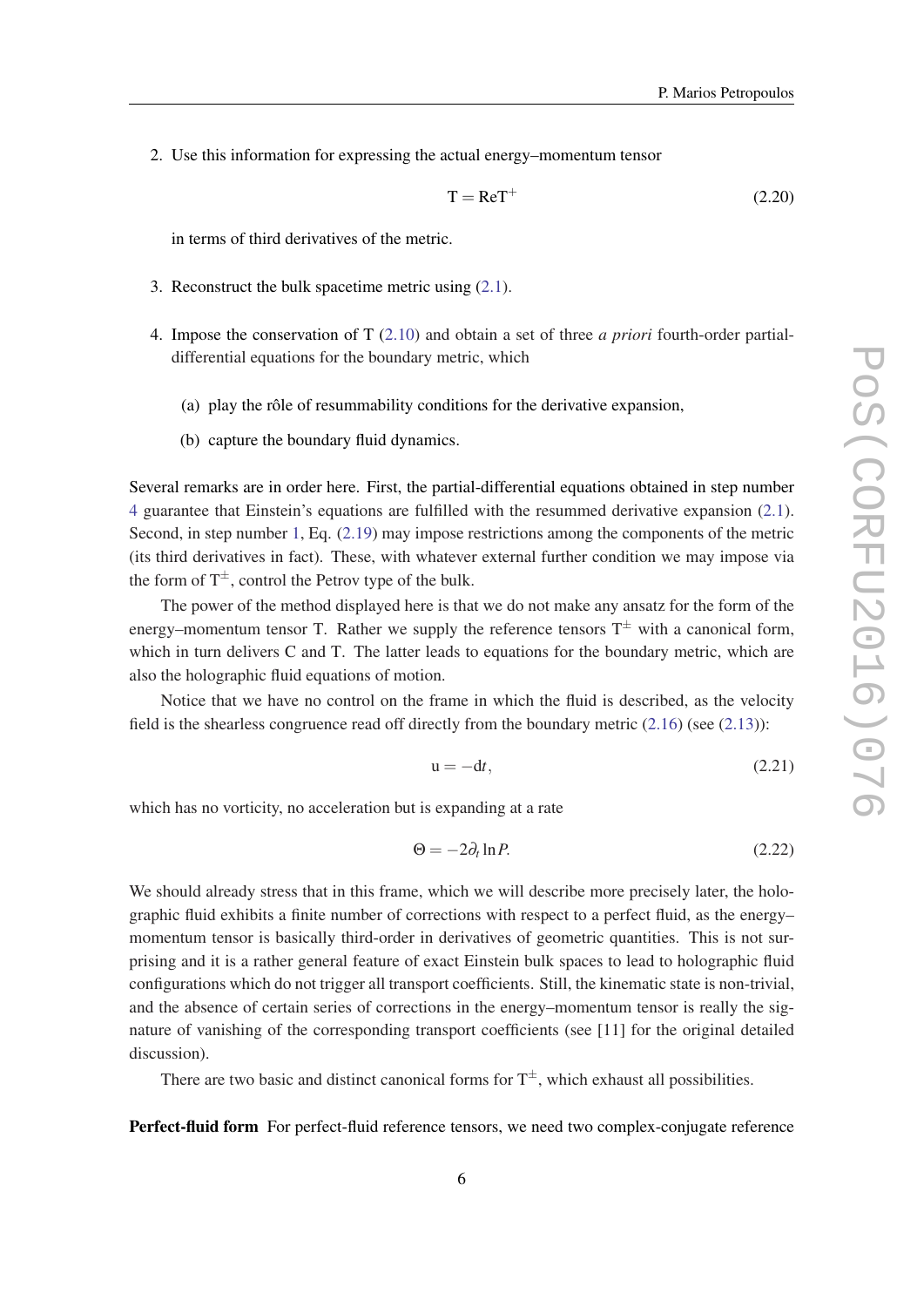<span id="page-7-0"></span>velocity fields  $u^{\pm}$ . Consider the normalized congruence<sup>5</sup>

$$
u^{+} = u + \frac{\alpha^{+}}{k^{2}P^{2}}d\zeta
$$
\n(2.23)

with  $\alpha^+ = \alpha^+(t, \zeta, \bar{\zeta})$ , and its complex-conjugate  $u^- = u + \frac{\alpha^-}{k^2 p}$  $\frac{\alpha^{-}}{k^2 P^2} d\bar{\zeta}$  with  $\alpha^{-} = \alpha^{+*}$ . The perfect-fluid energy–momentum tensors based on these reference congruences read:

$$
T_{pf}^{\pm} = \frac{M_{\pm}(t,\zeta,\bar{\zeta})k^2}{8\pi G} \left(3\left(u^{\pm}\right)^2 + ds^2\right)
$$
 (2.24)

with  $M = M^*_{+}$ .

Radiation-matter form Consider finally

$$
T_{rm}^{+} = \frac{1}{4\pi G} d\zeta \left( \beta dt + \frac{\gamma}{k^2} d\zeta \right).
$$
 (2.25)

In this expression β and γ are *a priori* functions of *t*, ζ and  $\bar{\zeta}$ . The tensor is the symmetrized direct product of a light-like by a time-like vector. Notice that for vanishing  $\beta$ , we obtain a *pure-radiation* tensor *i.e.* the square of a null vector.

We will consider a general reference tensor of the form

$$
T^{+} = T_{pf}^{+} + T_{rm}^{+}, \tag{2.26}
$$

the two components being given in Eqs. (2.24) and (2.25). For this combination,

$$
8\pi G i \operatorname{Im} T^{+} =
$$
\n
$$
\left(\operatorname{d} t \, \operatorname{d} \zeta \, \operatorname{d} \bar{\zeta}\right) \begin{pmatrix} k^{2} \left(M_{+} - M_{-}\right) & -\frac{3M_{+} \alpha^{+}}{2P^{2}} + \frac{\beta}{2} & \frac{3M_{-} \alpha^{-}}{2P^{2}} - \frac{\bar{\beta}}{2} \\ -\frac{3M_{+} \alpha^{+}}{2P^{2}} + \frac{\beta}{2} & \frac{3M_{+} (\alpha^{+})^{2}}{2P^{4} k^{2}} + \frac{\gamma}{k^{2}} & \frac{M_{+} - M_{-}}{2P^{2}} \\ \frac{3M_{-} \alpha^{-}}{2P^{2}} - \frac{\beta}{2} & \frac{M_{+} - M_{-}}{2P^{2}} & -\frac{3M_{-} (\alpha^{-})^{2}}{2P^{4} k^{2}} - \frac{\gamma}{k^{2}} \end{pmatrix} \begin{pmatrix} \operatorname{d} t \\ \operatorname{d} \zeta \\ \operatorname{d} \bar{\zeta} \end{pmatrix}, \tag{2.27}
$$

while

$$
8\pi G \text{ReT}^{+} =
$$
\n
$$
\left(\text{d}t \text{ d}\zeta \text{ d}\bar{\zeta}\right) \begin{pmatrix} k^{2} \left(M_{+} + M_{-}\right) & -\frac{3M_{+}\alpha^{+}}{2P^{2}} + \frac{\beta}{2} & -\frac{3M_{-}\alpha^{-}}{2P^{2}} + \frac{\bar{\beta}}{2} \\ -\frac{3M_{+}\alpha^{+}}{2P^{2}} + \frac{\beta}{2} & \frac{3M_{+}(\alpha^{+})^{2}}{2P^{4}k^{2}} + \frac{\gamma}{k^{2}} & \frac{M_{+} + M_{-}}{2P^{2}} \\ -\frac{3M_{-}\alpha^{-}}{2P^{2}} + \frac{\bar{\beta}}{2} & \frac{M_{+} + M_{-}}{2P^{2}} & \frac{3M_{-}(\alpha^{-})^{2}}{2P^{4}k^{2}} + \frac{\bar{\gamma}}{k^{2}} \end{pmatrix} \begin{pmatrix} \text{d}t \\ \text{d}\zeta \\ \text{d}\bar{\zeta} \end{pmatrix}.
$$
\n(2.28)

The reference tensor at hand depends on four complex arbitrary functions of  $t, \zeta$  and  $\bar{\zeta}$ :  $M_+$ ,  $\alpha^+$ ,  $\beta$  and  $\gamma$ . We can now require ([2.19\)](#page-5-0), using [\(2.18](#page-5-0)) and (2.27). The first observation is that this identification of the Cotton tensor demands

$$
M_{+}(t,\zeta,\bar{\zeta}) = M_{-}(t,\zeta,\bar{\zeta}),
$$
\n(2.29)

<sup>5</sup>This is the most general one: adding an extra leg along the missing direction, and adjusting the overall scale for keeping the norm to −1 amounts to the combination of a Weyl transformation and a diffeomorphism.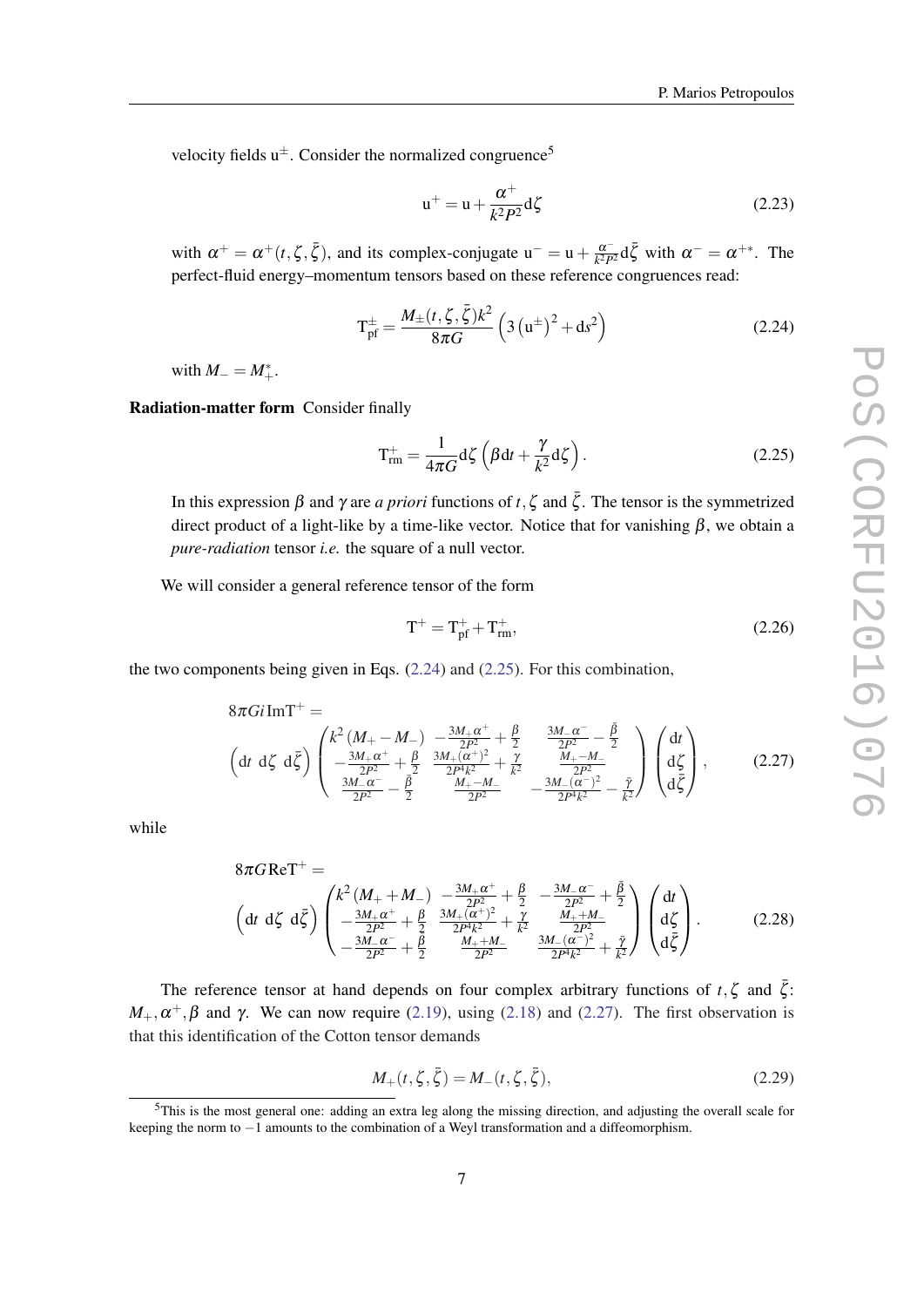<span id="page-8-0"></span>which we will name  $M(t, \zeta, \bar{\zeta})$ , a real function. Furthermore, it appears a pair of independent conditions plus their complex-conjugates. The first reads:

$$
3M\frac{\alpha^+}{P^2} + \partial_{\zeta}K = \beta \quad \text{and} \quad \text{c.c.} \,, \tag{2.30}
$$

while the second is

$$
\frac{3}{2}M\frac{(\alpha^{+})^{2}}{P^{4}} + \gamma = \partial_{t}\left(\frac{\partial_{\zeta}^{2}P}{P}\right) \quad \text{and} \quad \text{c.c.} \tag{2.31}
$$

Equations (2.30) and (2.31) are *algebraic* for the functions  $\alpha^{\pm}(t,\zeta,\bar{\zeta}), \beta(t,\zeta,\bar{\zeta})$  and  $\gamma(t,\zeta,\bar{\zeta}),$ as well as the complex conjugate functions  $\bar{\beta}(t,\zeta,\bar{\zeta})$  and  $\bar{\gamma}(t,\zeta,\bar{\zeta})$ . Extracting these functions and inserting them back into [\(2.28\)](#page-7-0), we determine using [\(2.20\)](#page-6-0) the boundary energy–momentum tensor in terms of third derivatives of the metric, as already anticipated:

$$
T = \frac{1}{16\pi G} \left( dt \ d\zeta \ d\bar{\zeta} \right) \begin{pmatrix} 4Mk^2 & \partial_{\zeta} K & \partial_{\bar{\zeta}} K \\ \partial_{\zeta} K & \frac{2}{k^2} \partial_t \left( \frac{\partial_{\zeta}^2 P}{P} \right) & \frac{2M}{P^2} \\ \partial_{\bar{\zeta}} K & \frac{2M}{P^2} & \frac{2}{k^2} \partial_t \left( \frac{\partial_{\zeta}^2 P}{P} \right) \end{pmatrix} \begin{pmatrix} dt \\ d\zeta \\ d\bar{\zeta} \end{pmatrix} .
$$
 (2.32)

We are now ready to proceed and write the bulk metric as obtained using the resummed version of the derivative expansion, Eq. ([2.1\)](#page-2-0). We find:

$$
ds_{res.}^{2} = -2dt(dt + Hdt) + 2\frac{r^{2}}{P^{2}}d\zeta d\bar{\zeta}
$$
 (2.33)

with

$$
2H = k^2 r^2 - 2r \partial_t \ln P + K - \frac{2M}{r}.
$$
 (2.34)

According to our reasoning about the resummation of the derivative expansion into an exact Einstein space, the metric (2.33) is expected to be Einstein provided the boundary energy–momentum tensor (2.32) is conserved, *i.e.* obeys ([2.10\)](#page-3-0). Let us impose therefore the conservation of T:

$$
\nabla \cdot \mathbf{T} = 0 \quad \Longleftrightarrow \quad \begin{cases} \Delta K + 12M \partial_t \ln P = 4 \partial_t M, \\ \partial_\zeta M = 0, \quad \partial_{\bar{\zeta}} M = 0. \end{cases} \tag{2.35}
$$

Not only the first equation in (2.35) is the *Robinson–Trautman* equation, which precisely guarantees that (2.33) is Einstein, but it also appears here as the longitudinal component of the energy– momentum conservation, *i.e.* as the *heat* equation for the boundary fluid, at rest in the frame at hand. We will further elaborate on the properties of the holographic fluid in the next section.

We would like at this point to remark that no reference to any *a priori* bulk property has been made in our approach. The Robinson–Trautman equation has been obtained from purely boundary considerations, by imposing the conservation of the boundary energy–momentum tensor, and we can similarly tune the boundary data in order to control the bulk Petrov type of the bulk Einstein space. Generically the latter is type II because we can prove [14] that the bulk congruence  $\partial_r$ is null, geodesic and shearless, and using thus the extensions of Goldberg–Sachs theorem, the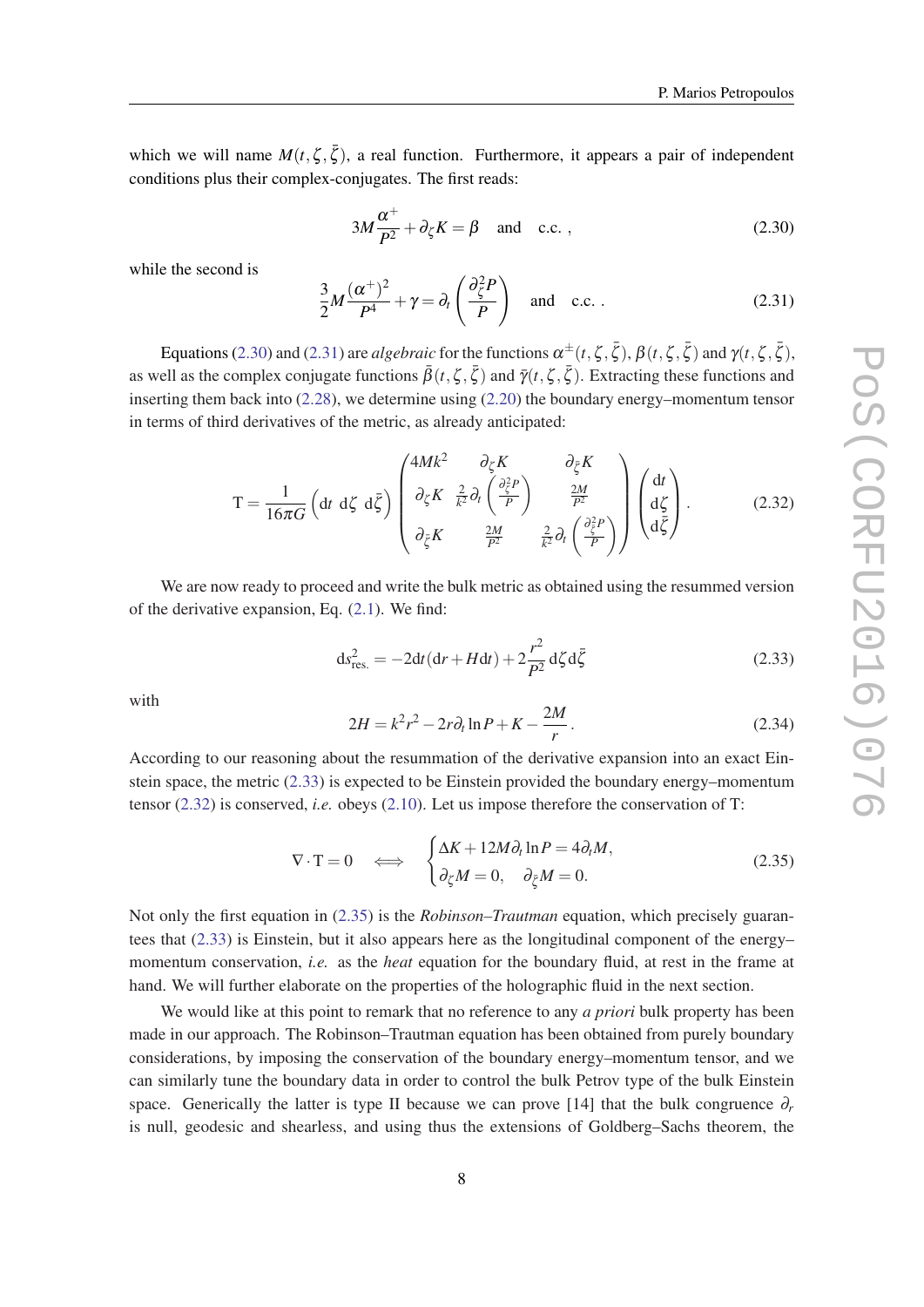<span id="page-9-0"></span>reconstructed bulk space is algebraically special.<sup>6</sup> By tuning the functions that define the reference tensors  $T^{\pm}$ , namely  $M(t), \alpha^{\pm}(t, \zeta, \bar{\zeta}), \beta(t, \zeta, \bar{\zeta}), \bar{\beta}(t, \zeta, \bar{\zeta}), \gamma(t, \zeta, \bar{\zeta})$  and  $\bar{\gamma}(t, \zeta, \bar{\zeta})$ , we can scan other classes (see [13] for details):

• If  $M = 0$ ,  $\alpha^{\pm}$  are immaterial and  $\beta(t, \zeta, \bar{\zeta})$  and  $\gamma(t, \zeta, \bar{\zeta})$  are fully determined by Eqs. [\(2.30](#page-8-0)) and ([2.31\)](#page-8-0):

$$
\beta = \partial_{\zeta} K \quad \text{and} \quad \text{c.c.} \,, \tag{2.36}
$$

$$
\gamma = \partial_t \left( \frac{\partial_{\zeta}^2 P}{P} \right) \quad \text{and} \quad \text{c.c.} \,. \tag{2.37}
$$

Furthermore, the Robinson–Trautman equation guarantees holomorphicity for  $\beta$ , function of  $(t,\zeta)$  only. Hence, the bulk is generically Petrov type III. When  $\beta = 0$ , it becomes type N, where now  $K = K(t)$ , following (2.36). The most general  $P(t, \zeta, \bar{\zeta})$  such that its curvature is a function of time only was found in [26], and reads:

$$
P(t,\zeta,\bar{\zeta}) = \frac{1 + \frac{\varepsilon}{2}h(t,\zeta)\bar{h}(t,\bar{\zeta})}{\sqrt{2f(t)\partial_{\zeta}h(t,\bar{\zeta})\partial_{\bar{\zeta}}\bar{h}(t,\bar{\zeta})}}
$$
(2.38)

with  $\varepsilon = 0, \pm 1$  and arbitrary functions  $f(t)$  and  $h(t, \zeta)$ .

• If  $\beta = \gamma = 0$ ,  $\alpha^{\pm}$  are read-off from [\(2.30](#page-8-0)):

$$
\alpha^+ = -\frac{P^2}{3M} \partial_{\zeta} K \quad \text{and} \quad \text{c.c.} \,, \tag{2.39}
$$

and the geometry is subject to a further constraint<sup>7</sup> obtained by combining  $(2.31)$  $(2.31)$  $(2.31)$  and  $(2.39)$ :

$$
6M\partial_t \left(\frac{\partial_\zeta^2 P}{P}\right) = \left(\partial_\zeta K\right)^2 \quad \text{and} \quad \text{c.c.} \,. \tag{2.40}
$$

The bulk is still type II, but choosing holomorphic  $\alpha^- = \alpha^-(t, \zeta)$ , *i.e.* (using (2.39))

$$
\partial_{\zeta} \left( P^2 \partial_{\zeta} K \right) = 0 \quad \text{and} \quad \text{c.c.} \,, \tag{2.41}
$$

together with the constraint (2.40), makes it type D. There are two independent type D solutions:

- 1. The Schwarzschild, reached with  $P = 1 + \frac{\varepsilon}{2} \zeta \overline{\zeta}$  and  $K = \varepsilon$ , which is asymptotically anti-de Sitter.
- 2. The *C*-metric, which requires  $P^2 \partial_{\zeta} K = h(\bar{\zeta}) \neq 0$  and is asymptotically locally anti-de Sitter due to a non-vanishing boundary Cotton tensor.

 $6$ Notice that Robinson–Trautman spacetimes were originally designed to be algebraically special – see [25] for more information regarding the principal null directions of Robinson–Trautman.

<sup>&</sup>lt;sup>7</sup>Notice a useful identity:  $\partial_t \left( \frac{\partial_{\zeta}^2 P}{P} \right)$ *P*  $\bigg) = \frac{1}{P^2} \partial_{\zeta} \left( P^2 \partial_t \partial_{\zeta} \ln P \right).$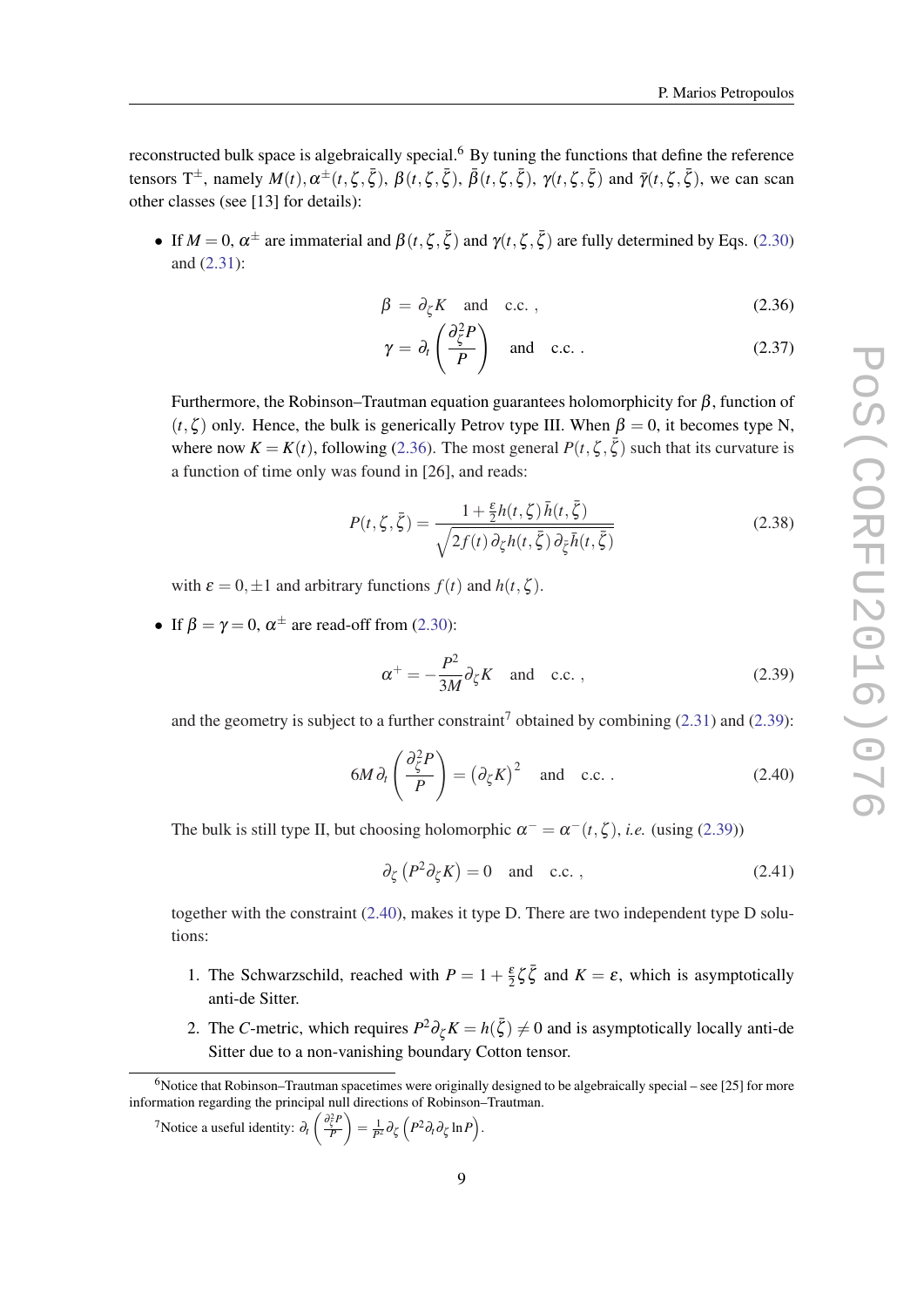<span id="page-10-0"></span>Let us mention here that the time dependence of *M* remains arbitrary, and can be reabsorbed by performing an appropriate bulk diffeomorphism, inducing a conformal transformation plus a diffeomorphism on the boundary [2]. The Robinson–Trautman equation reads then:

$$
\partial_{\bar{\zeta}} \partial_{\zeta} K = 3M \partial_t \left( \frac{1}{P^2} \right) \tag{2.42}
$$

with constant *M*. We will adopt this convention for the rest of our presentation.

Before moving to the hydrodynamic analysis of the energy–momentum tensor, we would like to end the current section with some general comments regarding the bulk Einstein spaces under consideration.

With the exception of the Petrov-D solutions quoted above, Robinson–Trautman spacetimes are time-dependent and carry gravitational radiation. Once this radiation is emitted, the spacetime settles down generically to an anti-de Sitter Schwarzschild black hole. The general features of this evolution are captured by the Robinson–Trautman equation, which, following [27], is a parabolic equation describing a Calabi flow on a two-surface. As long as  $M \neq 0$ , these spacetimes exhibit a past singularity at  $r = 0$ , past-trapped two-surfaces and a future horizon, which is the anti-de Sitter Schwarzschild horizon at late times. Unfortunately, singularities are often developed on this horizon and no smooth extension is possible beyond, in the interior region.

Irregularities of the two-surface  $\mathscr S$  time-dependent metric

$$
d\ell^2 = \frac{2}{k^2 P(t,\zeta,\bar{\zeta})^2} d\zeta d\bar{\zeta},\qquad(2.43)
$$

possibly present at early times, are washed out by the evolution, as usual with geometric flows. The flow at hand, governed by the Robinson–Trautman equation (2.42), has the following salient properties:

$$
\frac{\mathrm{d}}{\mathrm{d}t} \int_{\mathscr{S}} \frac{\mathrm{d}^2 \zeta}{P^2} = 0,\tag{2.44}
$$

$$
\frac{\mathrm{d}}{\mathrm{d}t} \int_{\mathscr{S}} \frac{\mathrm{d}^2 \zeta}{P^2} K = 0,\tag{2.45}
$$

where  $d^2 \zeta = -i d \zeta \wedge d \bar{\zeta}$  (this assumes there are no boundary-like contributions – the proof will be given and commented in Sec. [3](#page-11-0)). Hence, the area of  $\mathscr S$  and its average curvature *(i.e.* the Euler number) are preserved along the flow, which, at late times, brings the metric into a symmetric geometry compatible with the original topology. From the spacetime perspective, this situation corresponds indeed to the evolution towards an anti-de Sitter Schwarzschild black hole with conformal boundary  $\mathbb{R} \times S^2$ ,  $E_2$  or  $H_2$ .<sup>8</sup>

<sup>8</sup>The Calabi flow is set for a metric on a compact Kähler space, here two-dimensional. For this reason it was quoted in [4] for spherical geometry only. Probably, *E*<sup>2</sup> or *H*<sup>2</sup> could also support this flow, assuming they were made compact by modding out some discrete isometry. This line has not attracted much attention, and at present Calabi-flow results do not cover all Robinson–Trautman geometries. The statements regarding late-time behaviour should therefore be taken with care as they have not been demonstrated for all possible initial conditions. In particular, the possibility of reaching the *C*-metric has been discussed in [28]. In that work it was shown that Robinson–Trautman spacetimes admitting a spacelike isometry generically decay to the C-metric.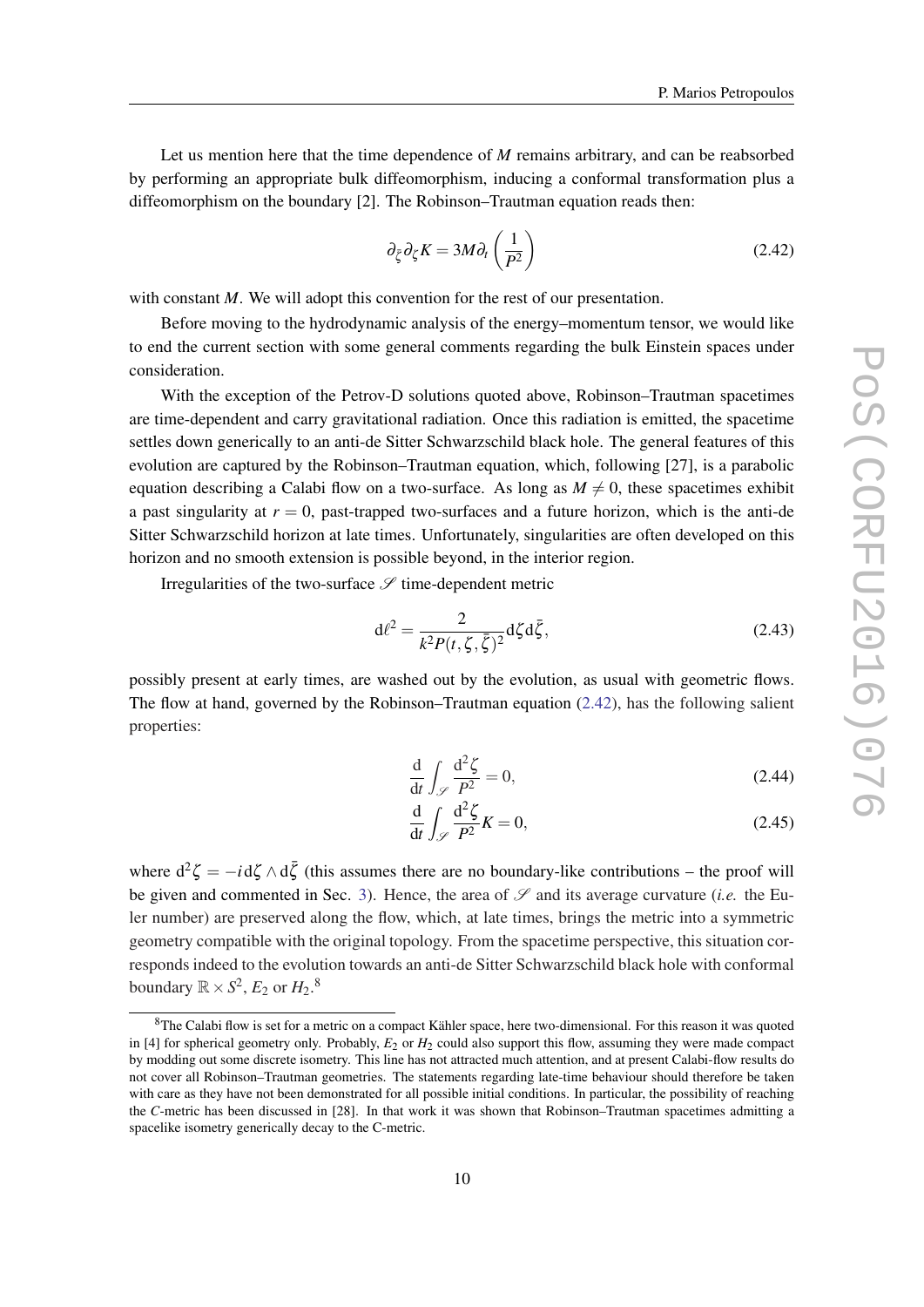<span id="page-11-0"></span>Closing this chapter, one should observe that Robinson–Trautman spacetimes appear as laboratories for investigating time-dependent black-hole exact solutions surrounded by gravitational radiation. As opposed to the stationary paradigms, very little is known here, even at a very elementary level: location of past horizon, definition of thermodynamic quantities such as energy, temperature or entropy, interpretation of the evolution as out-of-equilibrium thermodynamics. This is surprising because understanding deviations from equilibrium in these systems is at least as important as counting their microscopic degrees of freedom, which has attracted more attention. Any further comment on bulk thermodynamics would be, at this stage, daring.

#### 3. The Robinson–Trautman holographic fluid

Following the general plan presented in Sec. [2.1,](#page-2-0) we have reached Robinson–Trautman space-times in Sec. [2.2](#page-5-0), using in the derivative expansion  $(2.1)$ , the boundary metric  $(2.16)$  $(2.16)$ , the boundary energy–momentum tensor [\(2.32](#page-8-0)) and the boundary fluid velocity field ([2.21](#page-6-0)). The latter defines the hydrodynamic frame where the resummation of the derivative expansion is successfully performed – for reasons that we have already discussed. This frame turns out to be very natural for describing the fluid properties.

## 3.1 The hydrodynamic frame and the fluid transport data

In the case at hand, the energy density of the fluid reads:<sup>9</sup>

$$
\varepsilon = T_{\mu\nu} u^{\mu} u^{\nu} = \frac{Mk^2}{4\pi G},\tag{3.1}
$$

and is constant, as is the pressure  $(\varepsilon = 2p)$ . We can split the energy–momentum tensor (see App. [A](#page-21-0) and e.g. [29, 30]) as

$$
T_{\mu\nu} = T_{\mu\nu}^{(0)} + \tau_{\mu\nu} + u_{\mu}q_{\nu} + u_{\nu}q_{\mu},
$$
\n(3.2)

with a conformal-perfect-fluid part

$$
T^{(0)} = \frac{\varepsilon}{2} (3u^2 + ds^2)
$$
 (3.3)

and a non-perfect piece  $\tau_{\mu\nu} + u_{\mu}q_{\nu} + u_{\nu}q_{\mu}$ , where  $\tau_{\mu\nu}$  and  $q_{\mu}$  are the components of the *stress tensor* and the *heat current* respectively. These are fully transverse:

$$
\tau_{\mu\nu}u^{\mu} = 0, \quad q_{\mu}u^{\mu} = 0 \tag{3.4}
$$

with

$$
q_{v} = -\varepsilon u_{v} - u^{\mu} T_{\mu v}.
$$
\n(3.5)

The non-perfect piece  $u_{\mu}q_{\nu}+u_{\nu}q_{\mu}$  is *non-transverse*. The latter is absent in the Landau–Lifshitz frame.

Here we are *not in the Landau–Lifshitz*, but rather *in the Eckart* frame (see App. [B](#page-23-0) for a detailed discussion on this subject). To show this we should consider the more general charged

<sup>&</sup>lt;sup>9</sup>As pointed out in App. [B](#page-23-0), the kinematical out-of-equilibrium quantities  $\varepsilon$ ,  $p$  and  $\rho$  are chosen to coincide with the thermodynamic local-equilibrium  $\varepsilon$ , *p* and  $\rho$ .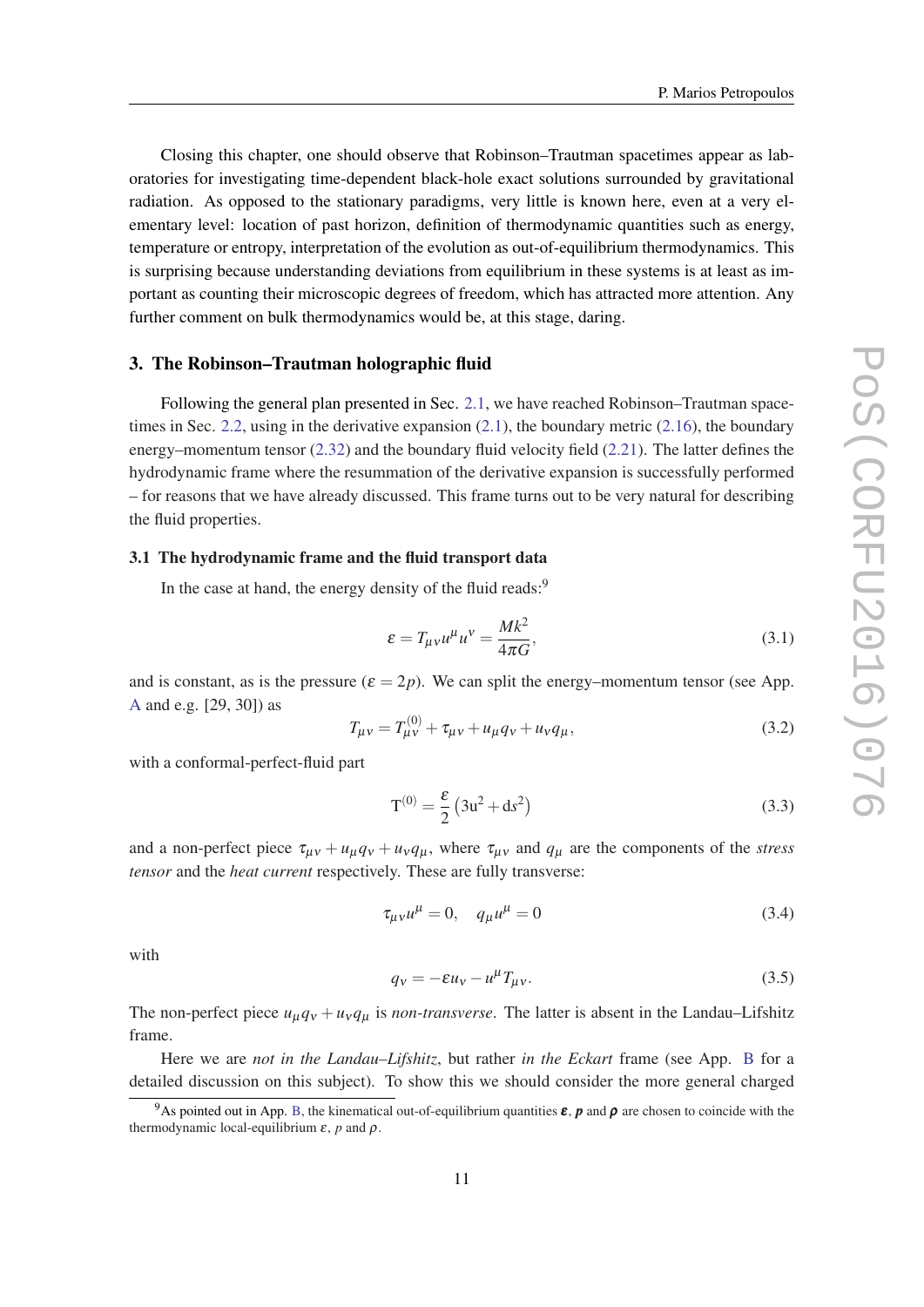<span id="page-12-0"></span>Robinson–Trautman solution, which solves bulk Einstein–Maxwell equations and has a conserved current J on the boundary.<sup>10</sup> In these solutions, the electromagnetic field has three components: magnetic, electric and radiation. On the boundary, there is a conserved current, a chemical potential and a magnetic field [31]. The latter couples to the current as  $\nabla_{\mu}T^{\mu\nu} = 4\pi G J_{\mu}F^{\mu\nu}$ , and vanishes if and only if the bulk radiation component is absent. In this case of ideal magnetohydrodynamics,  $11$ is again governed by the plain Robinson–Trautman equation, and the conserved current has the perfect form  $(j_v = 0$  in  $(A.14)$ :

$$
J_V = \rho u_V \tag{3.6}
$$

with

$$
\rho = \frac{k^2 Q}{4\pi G} P(t, \zeta, \bar{\zeta})^2 \tag{3.7}
$$

and *Q* an arbitrary constant. This demonstrates the statement regarding the Eckart frame, since the current is fully longitudinal and perfect.

In the Eckart frame, the heat current is non-vanishing and we find, using  $(3.5)$  $(3.5)$ ,

$$
q = -\frac{1}{16\pi G} \left( \partial_{\zeta} K d\zeta + \partial_{\bar{\zeta}} K d\bar{\zeta} \right). \tag{3.8}
$$

The non-perfect stress tensor (we have used the identity of footnote [7\)](#page-9-0) is given by

$$
\tau = \frac{1}{8\pi G k^2 P^2} \left( \partial_{\zeta} \left( P^2 \partial_t \partial_{\zeta} \ln P \right) d\zeta^2 + \partial_{\bar{\zeta}} \left( P^2 \partial_t \partial_{\bar{\zeta}} \ln P \right) d\bar{\zeta}^2 \right). \tag{3.9}
$$

It reflects the friction, which is of kinematic origin. Hence, it is not surprising that we can express it in terms of the orthogonally projected covariant derivatives (see App. [A\)](#page-21-0) of the fluid velocity:<sup>12</sup>

$$
\tau_{\mu\nu} = -\frac{1}{16\pi G k^2} \left( D_{\mu} D_{\nu} \Theta - \frac{1}{2} h_{\mu\nu} D^{\lambda} D_{\lambda} \Theta \right)
$$
  
= 
$$
-\frac{1}{16\pi G k^2} \left( h_{\mu}{}^{\rho} h_{\nu}{}^{\sigma} \nabla_{\rho} h_{\sigma}{}^{\lambda} \nabla_{\lambda} \Theta - \frac{1}{2} h_{\mu\nu} \nabla_{\rho} h^{\rho}{}^{\sigma} \nabla_{\sigma} \Theta \right).
$$
(3.10)

This is not possible for q though. Generically, the heat flow cannot be expressed as a pure uderivative expansion, it also involves the gradient of scalars like the temperature or the curvature, and betrays thermal conduction or similar phenomena.

As already mentioned in Sec. [2.2](#page-5-0), when dealing with exact algebraically special Einstein spaces, the holographic energy–momentum tensor receives at most third-order derivative corrections with respect to the perfect fluid. The reason is simple. The bulk algebraic structure sets an

$$
\nabla_{\lambda} \nabla_{\mu} u_{v} = \frac{1}{2} \partial_{\lambda} \Theta h_{\mu v} + \frac{1}{4} \Theta^{2} \left( h_{\lambda \mu} u_{v} + h_{\lambda v} u_{\mu} \right).
$$

<sup>&</sup>lt;sup>10</sup>Conserved currents may also appear without extra degrees of freedom, in systems with symmetries generated by Killing vectors k. Indeed, in those situations  $k<sub>v</sub>T<sup>\mu v</sup>$  are components of divergence-free vectors. Since Robinson– Trautman spacetimes have generically no isometries, we will not investigate this direction.

<sup>&</sup>lt;sup>11</sup> Keeping the radiation component opens the field of general magnetohydrodynamics – see [32] for a related discussion, and [33] for a more general perspective.

<sup>&</sup>lt;sup>12</sup>In our case, due to the absence of shear, vorticity and acceleration, the velocity derivatives are expressed only in terms of derivatives of the expansion, as for example: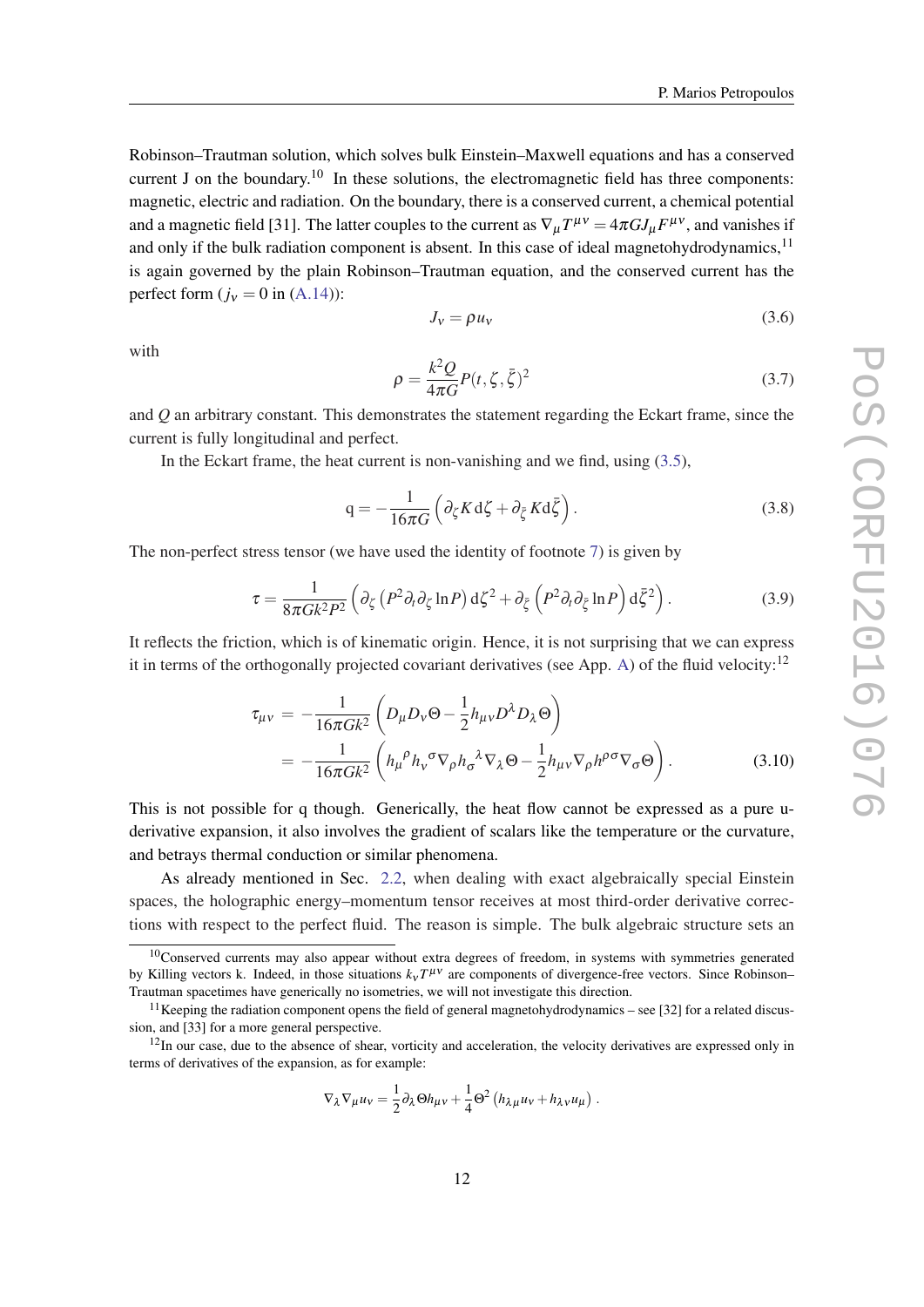<span id="page-13-0"></span>intimate relationship between the energy–momentum tensor and the Cotton tensor, which is a third derivative of the boundary metric. Since the shearless velocity field is determined by the geometry itself, the energy–momentum is necessarily expressed with third derivatives of the velocity field.

This property is very general. It was extensively discussed in a wide class of situations like the Plebanski–Demianski family, where the energy–momentum tensor is either third-order in uderivatives (in the presence of a bulk acceleration parameter) [14], or is perfect [11]. This latter case does not imply that the fluid is perfect: some of the would-be corrections vanish just because of kinematic reasons (as  $-2\eta \sigma_{\mu\nu}$ ), some other because infinite series of transport coefficients are indeed zero for the holographic fluid at hand.

In the Robinson–Trautman case, the unique available transport coefficient is read-off in q (Eq. ([3.8\)](#page-12-0)) or in  $\tau$  (Eq. ([3.9](#page-12-0))). This coefficient is of order  $1/16\pi G$ , and we will further comment on it in Sec. 3.2. As long as we remain within Robinson–Trautman solutions, this is the only information we can get, and it is exact. Of course, in order to have access to more transport coefficients (possibly infinite series of them), we can consider changing hydrodynamic frame. But even in that case, the new ones will all stem out of the former, and all will be of the same order.

For example, it is possible to move from Eckart to Landau–Lifshitz frame. As explained thoroughly in App. [B](#page-23-0), this requires some care. At the first place, these frames are built assuming the existence of a conserved matter current. Moving from Eckart to Landau–Lifshitz trades the heat current of the conserved energy–momentum tensor in Eckart for the transverse part of the matter current in Landau–Lifshitz. This is conceivable for the charged Robinson–Trautman, but audacious for the neutral case. At a second stage, the actual transformation is performed perturbatively, order by order in a parameter, which is  $\|q\|$  (see App. [B](#page-23-0) for detailed expressions), required to be small compared to the energy scale. These series are usually asymptotic.

This philosophy was originally pursued in [3] with success regarding the determination of transport coefficients. Still, it has some caveats. From the mathematical viewpoint, this amounts to trading an exact quantity like  $\tau$  or q, for an infinite series, which in general lacks convergence. Physics-wise, moving to Landau–Lifshitz blurs the simple and clear picture, which emerges in the Eckart frame as we will see; moreover, doing so while ignoring the matter current j is inappropriate, in particular when computing the entropy current (see Sec. [3.3\)](#page-16-0).<sup>13</sup>

### 3.2 Physics and evolution in the Eckart frame

In the Eckart frame, the pressure is constant and the fluid is at rest on a spatial section  $\mathscr S$ equipped with a metric  $d\ell^2$  (Eq. [\(2.43](#page-10-0))). The physical phenomena taking place in the fluid are related to thermal conduction, materialized in the heat current q, Eq. ([3.8](#page-12-0)), and captured by the Robinson–Trautman equation ([2.42\)](#page-10-0) appearing as the time component of the energy–momentum conservation [\(2.35](#page-8-0)). This is a heat-flow equation, and one can elegantly derive it directly from the general heat-current-divergence equation displayed in  $(A.17)$  $(A.17)$  $(A.17)$ . In the case under investigation,  $a<sub>u</sub>$ ,  $\sigma_{\mu\nu}$  and  $g_{\mu\nu} \tau^{\mu\nu}$  vanish, whereas  $\varepsilon$  is constant, so ([A.17](#page-22-0)) reads:

$$
\operatorname{div}_{(2)} q = -\frac{3\varepsilon}{2} \Theta. \tag{3.11}
$$

<sup>&</sup>lt;sup>13</sup>The same attitude was adopted later on by the authors of [4], who insist in moving to Landau–Lifshitz in their follow-ups [34, 35].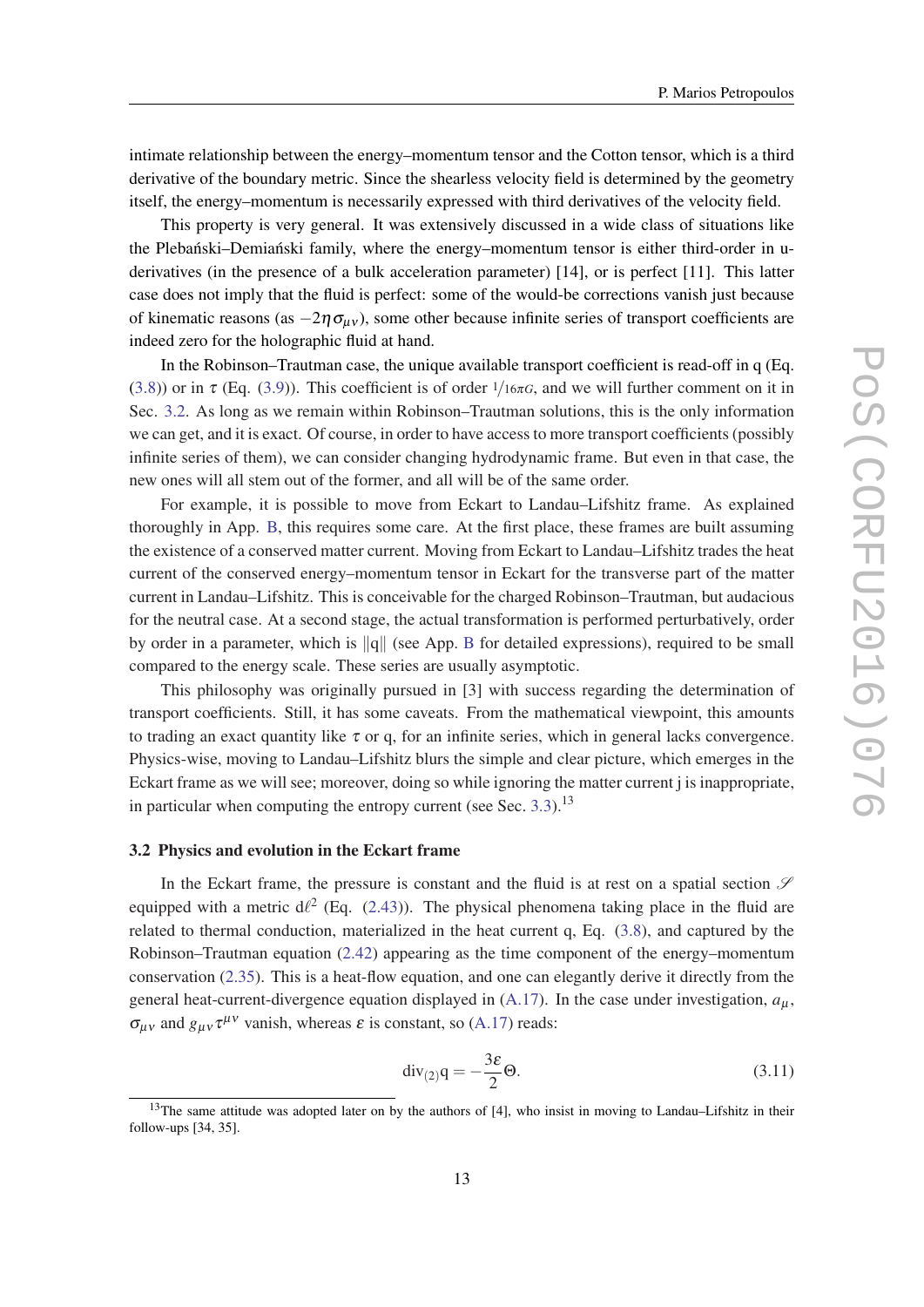<span id="page-14-0"></span>We have introduced div<sub>(2)</sub> $q = \nabla_{(2)i} q^i$ , which is equal to  $\nabla_{\mu} q^{\mu}$  because q is transverse with respect to the hypersurface-orthogonal vector  $u = \partial_t$ , so exclusively defined inside the spatial section  $\mathscr{S}$ . Geometric quantities referring to this surface and to the corresponding metric  $d\ell^2$  will carry a subindex "(2)":

- antisymmetric tensor:  $\eta_{(2)\zeta\bar{\zeta}} = -\frac{i}{k^2i}$  $\frac{i}{k^2 P^2}$ , and volume form: Ω<sub>(2)</sub> = −*i*<sup>dζ∧dζ</sup>  $\frac{\delta \zeta \wedge \mathrm{d}\bar{\zeta}}{k^2 P^2} = \frac{\mathrm{d}^2 \zeta}{k^2 P}$  $\frac{a}{k^2 P^2}$ ;
- $\bullet$  Laplacian operator:  $\triangle_{(2)} f = k^2 \triangle f = 2k^2 P^2 \partial_{\zeta} \partial_{\bar{\zeta}} f$ , and scalar curvature:  $R_{(2)} = 2k^2 K$ ;
- Hodge–Poincaré duality:  $q = q_{\zeta} d \zeta + q_{\bar{\zeta}} d \bar{\zeta} \Leftrightarrow \underset{(2)}{\star} q = i \left( q_{\zeta} d \zeta q_{\bar{\zeta}} d \bar{\zeta} \right)$ .

Substituting in Eq.  $(3.11)$  $(3.11)$  the heat current  $(3.8)$  $(3.8)$  $(3.8)$  expressed as

$$
q = -\frac{1}{16\pi G}d_{(2)}K,
$$
\n(3.12)

the expansion  $\Theta$  given in [\(2.22](#page-6-0)), and the constant energy density [\(3.1\)](#page-11-0), we find indeed the Robinson– Trautman equation [\(2.42](#page-10-0)):

$$
\partial_{\bar{\zeta}}\partial_{\zeta}K=3M\partial_t\left(\frac{1}{P^2}\right).
$$

Equation [\(3.11](#page-13-0)) can be used in integral form, over a fixed domain  $\mathscr{D} \subseteq \mathscr{S}$  with boundary  $\partial \mathscr{D}$ . Thanks to Green's theorem, $^{14}$  we find:

$$
\int_{\mathcal{D}} \frac{\mathrm{d}^2 \zeta}{k^2 P^2} \mathcal{E} \Theta = -\frac{2}{3} \oint_{\partial \mathcal{D}} \underset{(2)}{\star} \mathsf{q}.
$$
\n(3.13)

Using specifically [\(2.22](#page-6-0)) for  $\Theta$ , [\(3.1\)](#page-11-0) for  $\varepsilon$  and (3.12) for q, we finally obtain:

$$
k^2 \frac{dA_{\mathcal{D}}}{dt} = \frac{i}{6M} \oint_{\partial \mathcal{D}} \left( \partial_{\zeta} K d\zeta - \partial_{\bar{\zeta}} K d\bar{\zeta} \right),\tag{3.14}
$$

where

$$
A_{\mathcal{D}} = \int_{\mathcal{D}} \frac{\mathrm{d}^2 \zeta}{k^2 P^2} \tag{3.15}
$$

is the area of the domain  $\mathscr{D}$ . Multiplying by  $\varepsilon$ , the total energy stored by the fluid inside  $\mathscr{D}$ ,

$$
E_{\mathscr{D}} = \frac{M}{4\pi G} \int_{\mathscr{D}} \frac{\mathrm{d}^2 \zeta}{P^2}
$$
 (3.16)

obeys

$$
\frac{\mathrm{d}E_{\mathscr{D}}}{\mathrm{d}t} = \frac{i}{24\pi G} \oint_{\partial \mathscr{D}} \left( \partial_{\zeta} K \mathrm{d}\zeta - \partial_{\bar{\zeta}} K \mathrm{d}\bar{\zeta} \right). \tag{3.17}
$$

$$
\int_{\mathscr{D}} \frac{\mathrm{d}^2 \zeta}{k^2 P^2} \mathrm{div}_{(2)} \mathbf{v} = \oint_{\partial \mathscr{D}} \underset{(2)}{\star} \mathbf{v}.
$$

<sup>14</sup>Reminder of Green's theorem: for any vector/one-form v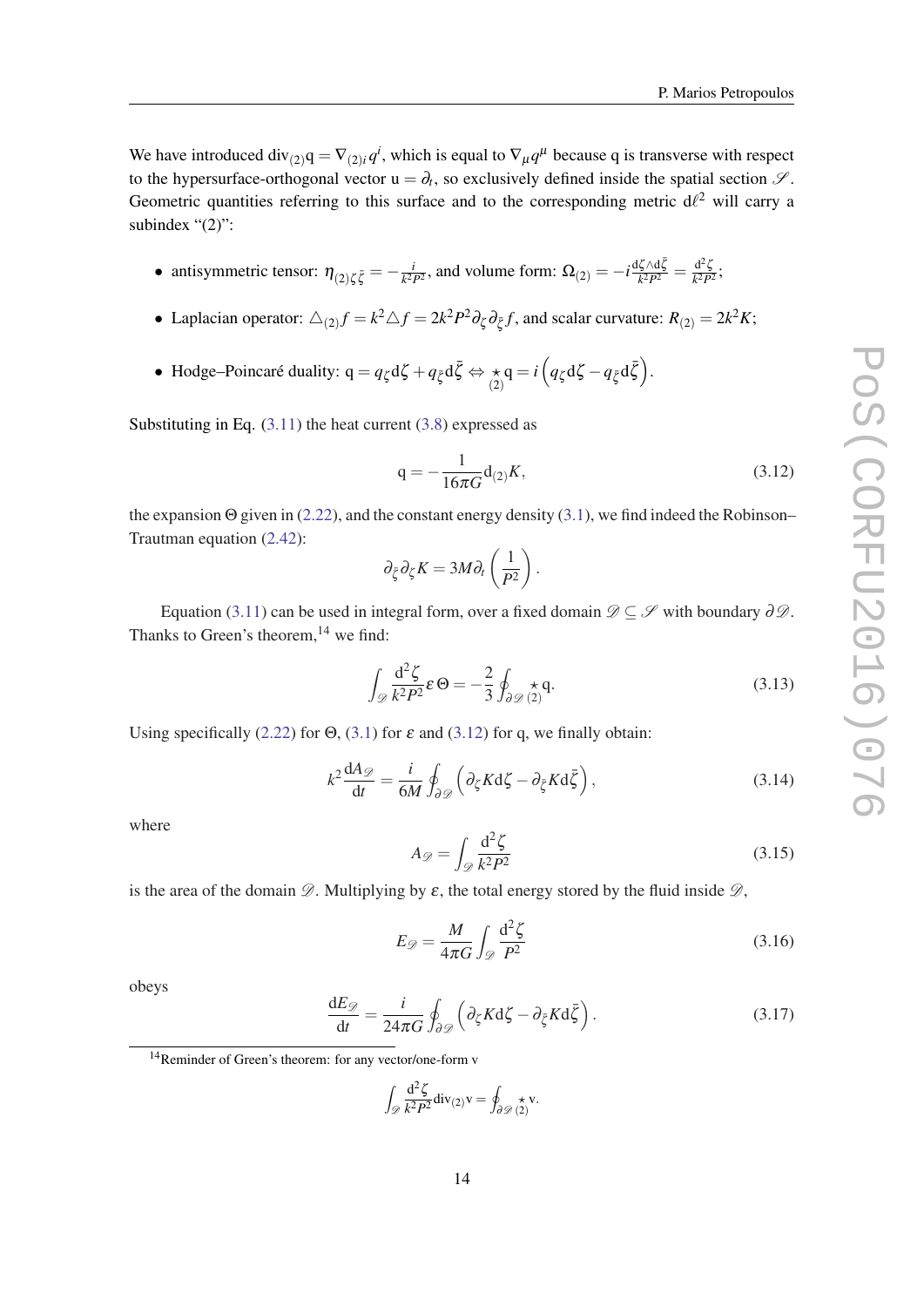<span id="page-15-0"></span>Assuming  $\mathscr S$  be a compact surface without boundaries, from Eq. ([3.14](#page-14-0)), we conclude that the total area of  $\mathscr{S}, A = A_{\mathscr{S}}$  remains constant in time.<sup>15</sup> This demonstrates [\(2.44](#page-10-0)). Accordingly, the total energy  $E = E_{\mathscr{S}} = \varepsilon A$  is also conserved. Along time, the spatial section  $\mathscr{S}$  hosting the fluid evolves and the fluid energy, conserved in total, moves from one region to another. With reasonable initial conditions, the system stabilizes at large times in a configuration with spatially constant *K* (see discussion at the end of Sec. [2.2](#page-5-0)).

Summarizing, the Robinson–Trautman holographic fluid is at rest in the Eckart frame and is subject to thermal conduction, with energy exchanges operating according to the dynamics described above, and driven by the heat current  $(3.8)$ .

In order to simplify our discussion and fit within the framework of the the Robinson–Trautman spacetime built in Sec. [2.2,](#page-5-0) we will consider from now on vanishing chemical potential. This choice is holographically achievable [31]. We could alternatively set the density to zero; all of our conclusions would hold in that case, but we find the former option more convenient. Following ([B.6](#page-25-0)) and [\(B.7\)](#page-25-0), we find for the conformal fluid at hand the temperature as related to the energy density by standard Stefan's law:

$$
\varepsilon = \sigma T^3 = \frac{Mk^2}{4\pi G} \tag{3.18}
$$

with  $\sigma = \frac{8\pi^2 G^2}{27k^4}$  $\frac{\pi^2 G^2}{27k^4}$ . Hence the local-equilibrium thermodynamic temperature *T* is constant.

The heat current of the Robinson–Trautman fluid can be expressed, like for any fluid, as a derivative expansion in the temperature, and in geometric or kinematic tensors. In the present case, however, this current is known exactly, and contains a single term, that would appear at third order in the derivative expansion. The would-be first-order term, displayed in the generic expression ([B.4](#page-24-0)), is absent here. In this expression, appears the local-thermodynamic-equilibrium temperature *T*, given in (3.18), which is constant. Since the acceleration is vanishing, the first order does not contribute indeed.

One may be puzzled at this stage, discussing thermal conduction without temperature gradients. This attitude is probably too naive. As explained in App. [B,](#page-23-0) quantities like temperature or chemical potential lack a microscopic definition when out-of-equilibrium phenomena take place. Even though the hydrodynamic hypothesis of local thermodynamic equilibrium may be justified, the local-equilibrium temperature  $T(x)$  (in fact constant here) or chemical potential  $\mu(x)$  (absent in our case) do not exhaust all available information, and more is captured in the kinematical, out-of-equilibrium functions  $\mathbf{T}(x)$  and  $\boldsymbol{\mu}(x)$ .

The origin of the transport phenomena witnessed here being in essence geometric, it is tempting, inspired by ([B.4](#page-24-0)), to recast the exact expression of the current ([3.8](#page-12-0)) as

$$
q_{\mu} = -\kappa D_{\mu} \mathbf{T} \tag{3.19}
$$

with

$$
\kappa \boldsymbol{T}(t,\zeta,\bar{\zeta}) = \kappa T + \frac{1}{16\pi G} \left( K(t,\zeta,\bar{\zeta}) - \langle K \rangle \right). \tag{3.20}
$$

The Gaussian curvature  $K(t, \zeta, \bar{\zeta})$  contributes thus to a kind of kinematical, out-of-equilibrium temperature  $T(t, \zeta, \bar{\zeta})$ . It is naturally accompanied with a heat conductivity, read off as its coefficient

<sup>&</sup>lt;sup>15</sup>Under appropriate assumptions for *K* asymptotics,  $\mathscr S$  could even be non-compact, and its area infinite.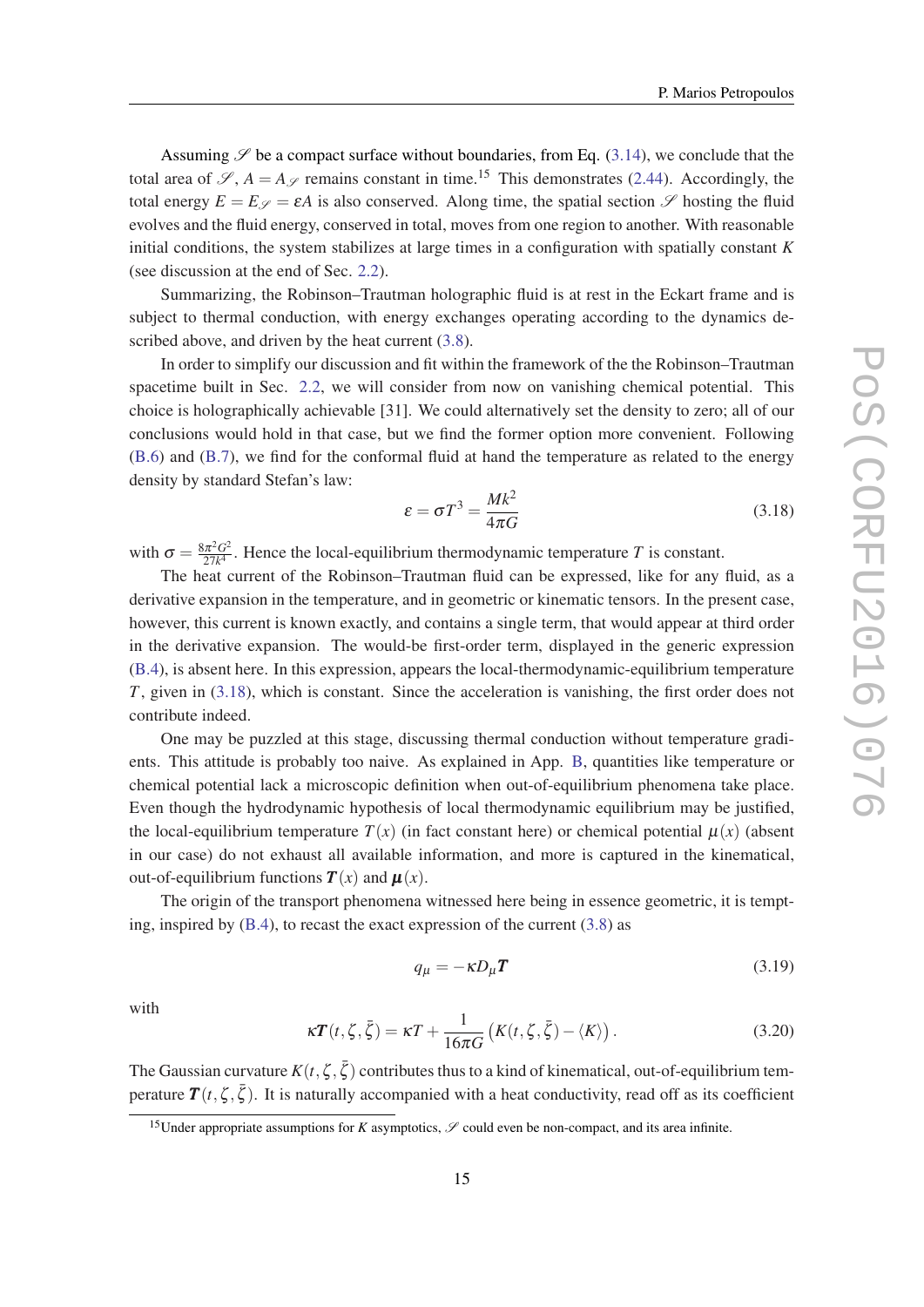<span id="page-16-0"></span>in [\(3.20](#page-15-0)):

$$
\kappa = \frac{1}{16\pi G}.\tag{3.21}
$$

The latter is of geometric origin, as the transport phenomenon it triggers. This result is in agreement with the general analysis performed in [36].

In expression [\(3.20](#page-15-0)), we have introduced *T* given in ([3.18\)](#page-15-0), and the average curvature<sup>16</sup> over  $\mathscr{S}$ :

$$
\langle K \rangle = \frac{1}{A} \int_{\mathscr{S}} \frac{\mathrm{d}^2 \zeta}{k^2 P^2} K. \tag{3.22}
$$

This turns out to be constant, as advertised in ([2.45\)](#page-10-0). Indeed, one easily shows that

$$
\frac{\mathrm{d}}{\mathrm{d}t} \int_{\mathscr{D}} \frac{\mathrm{d}^2 \zeta}{P^2} K = -\frac{i}{2} \oint_{\partial \mathscr{D}} \left( \partial_{\zeta} \Theta \, \mathrm{d} \zeta - \partial_{\bar{\zeta}} \Theta \, \mathrm{d} \bar{\zeta} \right),\tag{3.23}
$$

which vanishes when  $\mathcal{D} = \mathcal{S}$ , under the already spelled assumptions.<sup>17</sup> For asymptotic time,  $K(t, \zeta, \bar{\zeta})$  is expected to converge towards a constant, which is therefore identified with  $\langle K \rangle$ . Hence

$$
\lim_{t \to +\infty} \mathbf{T}(t, \zeta, \bar{\zeta}) = T. \tag{3.24}
$$

At late times, the fluid reaches global equilibrium with the kinematical temperature equal to the thermodynamic-equilibrium temperature, as expected. At any time, the thermodynamic-equilibrium temperature is the average kinematical temperature:  $\langle T(t,\zeta,\bar{\zeta})\rangle = T$ .

The validity of holographic approach in the present framework requires a large black-hole mass, hence a large temperature *T*. This leaves room for initial conditions on  $P(t, \zeta, \bar{\zeta})$  that do not violate the positivity of  $T(t, \zeta, \bar{\zeta})$ . Actually, the latter may not be mandatory since  $T(t, \zeta, \bar{\zeta})$ is an instrument for probing transport, and not a fundamental quantity defined *ab initio* – reason why we insist calling it "kinematical, out-of-equilibrium temperature" as opposed to "localthermodynamic-equilibrium temperature" (see discussion in App. [B\)](#page-23-0).

### 3.3 The entropy current and its conservation

The last important aspect of the Robinson–Trautman fluid dynamics we would like to discuss is the entropy, the associated current and its divergence. For the conformal case in three dimensions, the standard entropy current is given in ([B.19\)](#page-26-0) in the Eckart frame, and reproduced here for clarity:

$$
S^{\mu} = \frac{1}{T}((3p - \mu \rho)u^{\mu} + q^{\mu}).
$$
\n(3.25)

We remind that in this expression the local-equilibrium thermodynamic quantities and relations are used, following the discussion of App. [B](#page-23-0), as determined in the Eckart frame. It applies to the more

$$
\frac{\mathrm{d}}{\mathrm{d}t} \int_{\mathscr{D}} \frac{\mathrm{d}^2 \zeta}{P^2} \triangle f = i \oint_{\partial \mathscr{D}} \left( \partial_{\zeta} \partial_t f \, \mathrm{d} \zeta - \partial_{\bar{\zeta}} \partial_t f \, \mathrm{d} \bar{\zeta} \right),
$$

for any function  $f(t, \zeta, \bar{\zeta})$ .

<sup>16</sup>Defined as a limit for a non-compact surface.

 $17$ The identity (3.23) does not require the Robinson–Trautman equation to be satisfied. It is thus valid for any dynamics and not necessarily for the Calabi flow. Actually it reads: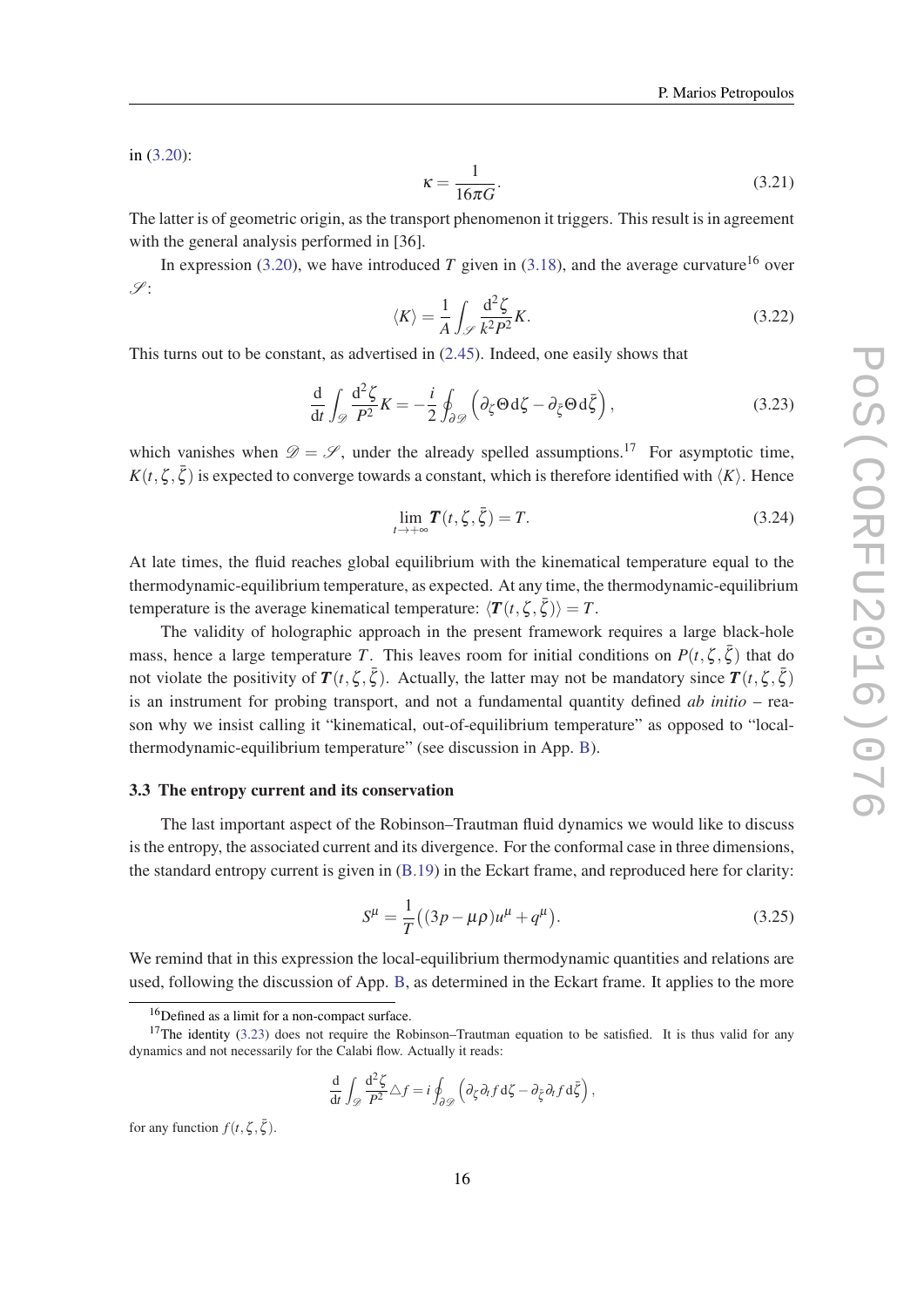<span id="page-17-0"></span>general charged Robinson–Trautman solution with density displayed in Eq. ([3.7](#page-12-0)). Since we have chosen zero chemical potential, the second term drops, $18$  and the entropy is constant:

$$
s = \frac{3p}{T} = \frac{3\sigma T^2}{2} = \left(\frac{M}{4}\right)^{2/3}.
$$
 (3.26)

In this case, the entropy current reads:

$$
S = \left(\frac{M}{4}\right)^{2/3} \left(\partial_t - \frac{P^2}{6M} \left(\partial_{\bar{\zeta}} K \partial_{\zeta} + \partial_{\zeta} K \partial_{\bar{\zeta}}\right)\right). \tag{3.27}
$$

Using the general expression for the entropy-current divergence ([B.20\)](#page-26-0), we obtain:

$$
\nabla_{\mu}S^{\mu} = 0. \tag{3.28}
$$

This is the consequence of the local-equilibrium temperature and pressure being constant, and of the vanishing chemical potential, shear and acceleration. Put differently, *s* and *T* being both constant, the current S is divergence-free as a consequence of a fine cancellation between the velocity expansion Θ and the divergence of the heat current, displayed in ([3.11](#page-13-0)).

The conservation of the entropy current is surprising at first sight because we are seemingly out of equilibrium and evolution towards equilibrium usually produces entropy. However, the thermal-conduction irreversible phenomenon described by the Robinson–Trautman dynamics is of geometric nature. Hence, it can reasonably accommodate a conserved entropy current. Indeed, the fluid is at rest. The evolution preserves the area and the energy, and occurs at a constant average kinematical temperature, equal to the local-equilibrium temperature. At the same time the absence of acceleration and shear wash out the effects of the heat current and the stress friction (see  $(B.16)$ ), and the process ultimately appears as an adiabatic, even isentropic, redistribution of energy due to the kinetics of the surface rather than to the motion of the fluid, till the final global-equilibrium state is reached. In thermodynamic language this is a special case of *isothermal* Carnot's path,<sup>19</sup> known as Moutier's [37], which produces no work and has zero thermodynamic efficiency.<sup>20</sup> Carnot's evolution is reversible and this does not contradict anything here, as the origin of irreversibility for the described phenomenon is purely geometrical.

The above conclusion is *frame-independent* as is the actual entropy current. The latter can be expressed alternatively as in Eq. ([B.17\)](#page-26-0):

$$
S = s_{\text{LL}} u_{\text{LL}} - \frac{\mu_{\text{LL}}}{T_{\text{LL}}} j_{\text{LL}},
$$
\n(3.29)

where all observables are evaluated in the Landau–Lifshitz frame. Following App. [B](#page-23-0), these observables appear as series expansions around their Eckart-frame counterparts, in powers of the heatcurrent norm  $\|q\|$ . The latter, displayed below in [\(3.34](#page-18-0)), is inevitably unbounded for Robinson– Trautman because of the singular future behaviour of *K*. The validity of the hydrodynamic-frame

<sup>18</sup>This term also drops for vanishing density.

<sup>&</sup>lt;sup>19</sup>We use intentionally "path" rather than "cycle" as in the process under consideration the system does not come back to the original state because of the time-evolving geometry.

<sup>&</sup>lt;sup>20</sup>The thermodynamic efficiency of a cycle is defined as  $\eta = 1 - T_{min}/T_{max}$ .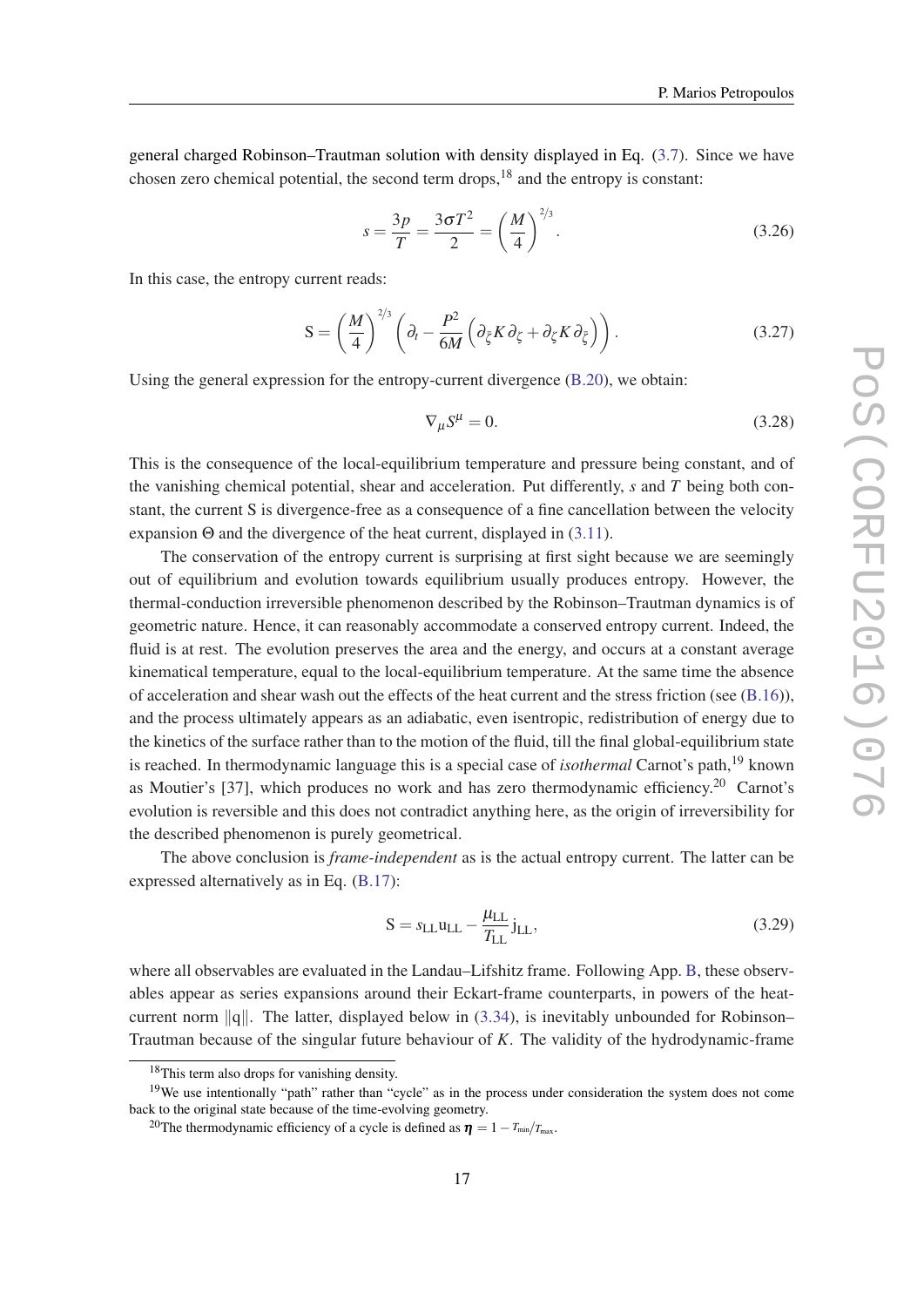<span id="page-18-0"></span>change is therefore limited. This problem has been avoided in our preceding analysis, performed directly and exactly in the original Eckart frame.

Although in Eckart's our choice has been  $\mu \equiv \mu_E = 0$ , this is no longer true in Landau– Lifshitz's (see  $(B.25)$  $(B.25)$  and  $(B.32)$  $(B.32)$ ):<sup>21</sup>

$$
\delta\left(\frac{\mu}{T}\right) = \frac{q \cdot \tau \cdot q}{\rho T q^2} - \frac{1}{\rho T (p + \varepsilon)} \left( q^2 + \frac{q \cdot \tau \cdot \tau \cdot q}{q^2} - \left( \frac{q \cdot \tau \cdot q}{q^2} \right)^2 \right) + \cdots, \tag{3.30}
$$

where the dots stand for higher-order terms in  $\|q\|$ . As a consequence, in this frame, the entropy current ([3.29\)](#page-17-0) receives two distinct non-vanishing contributions,  $S = S_{LL1} + S_{LL2}$ :

$$
S_{LL1} = s_{LL}u_{LL} = su + \frac{s}{p + \varepsilon}q - \frac{\mu\rho q^2}{T(p + \varepsilon)^2}u - s\frac{\tau \cdot q}{(p + \varepsilon)^2} + \cdots,
$$
 (3.31)

$$
S_{LL2} = -\frac{\mu_{LL}}{T_{LL}} j_{LL} = \frac{\mu \rho}{T(p+\varepsilon)} q + \frac{\mu \rho q^2}{T(p+\varepsilon)^2} u + s \frac{\tau \cdot q}{(p+\varepsilon)^2} - \cdots,
$$
 (3.32)

and we have used the explicit perturbative transformation rules provided in [\(B.22](#page-27-0))–[\(B.32](#page-28-0)) (quantities without indices are evaluated in the Eckart frame). These two expressions are general and valid for any fluid. They sum up to  $su + q/r$ , expression of S in the Eckart frame.

In the Robinson–Trautman conformal holographic fluid, the heat current q is given in ([3.8](#page-12-0)):

$$
q = -\frac{k^2 P^2}{16\pi G} \left( \partial_{\xi} K \partial_{\zeta} + \partial_{\zeta} K \partial_{\bar{\zeta}} \right), \tag{3.33}
$$

and its norm squared is

$$
q^2 = \frac{k^2 P^2}{128\pi^2 G^2} \partial_{\zeta} K \partial_{\bar{\zeta}} K,\tag{3.34}
$$

while

$$
\tau \cdot \mathbf{q} = -\frac{1}{128\pi^2 G^2} \left( \partial_{\xi} K \partial_{\zeta} \left( P^2 \partial_t \partial_{\zeta} \ln P \right) \mathrm{d}\zeta + \partial_{\zeta} K \partial_{\xi} \left( P^2 \partial_t \partial_{\zeta} \ln P \right) \mathrm{d}\bar{\zeta} \right). \tag{3.35}
$$

For vanishing chemical potential,  $\mu = 0$  (or for vanishing density,  $\rho = 0$ ), the above equations read:

$$
S_{LL1} = S - s \frac{\tau \cdot q}{(3p)^2} + \cdots,
$$
\n(3.36)

$$
S_{LL2} = s \frac{\tau \cdot q}{(3p)^2} - \dots \tag{3.37}
$$

with  $p = \frac{\varepsilon}{2}$  given in ([3.1](#page-11-0)), *s* in [\(3.26](#page-17-0)), S in ([3.27\)](#page-17-0) and  $\tau \cdot q$  in (3.35). None of the two pieces of the entropy current displayed in the Landau–Lifshitz frame (3.36) and (3.37) is divergence-free, but

<sup>&</sup>lt;sup>21</sup>We use the notation  $q \cdot \tau \cdot q = \tau_{\mu\nu} q^{\mu} q^{\nu}$  and similarly for other terms and contractions.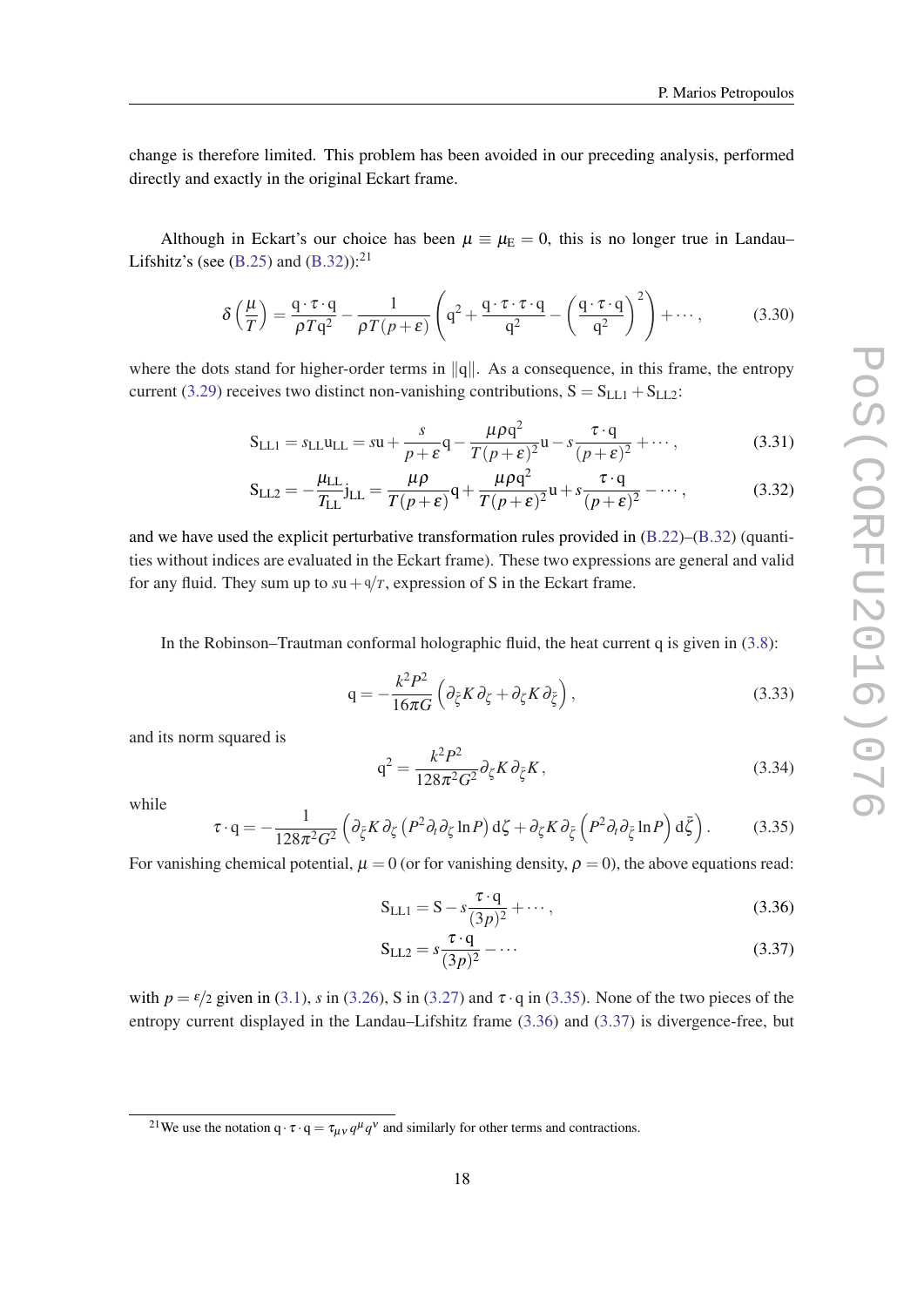<span id="page-19-0"></span>the sum is:

$$
\nabla \cdot S_{LL1} = -\nabla \cdot S_{LL2}
$$
  
=  $-\frac{s}{(3p)^2} \nabla \cdot (\tau \cdot q)$   
=  $\frac{P^2}{18k^2 (2M)^{4/3}} \left( \partial_{\zeta} \left( \partial_{\zeta} K \partial_{\bar{\zeta}} \left( P^2 \partial_t \partial_{\bar{\zeta}} \ln P \right) \right) + \text{c.c.} \right).$  (3.38)

In previous analyses of the Robinson–Trautman fluid,  $S_{LL1} = s_{LL}u_{LL}$  was used alone as an entropy current, leading to the conclusion that it is not conserved.<sup>22</sup> This amounts to setting  $\mu_{LL} = 0$ in [\(3.29](#page-17-0)), which in turn would require  $\mu_{\rm E} \neq 0$ . Since in these works no chemical potential was introduced in the original frame reached holographically, it seems to us that the choice made subsequently for the entropy current is unjustified. Deciding which is the best choice for this current is certainly a long debate that we will not pursue here. Our choice is the standard one, originally proposed by Landau and Lifshitz [38]. More importantly, it is frame-invariant provided one is careful in trading the heat current q for a transverse matter current j, when discussing the change of hydrodynamic frame. This is often disregarded in the literature.

## 4. Conclusions

We would like now to summarize our analysis, which is twofold.

The first side concerns the general reconstruction of exact bulk Einstein spacetimes, from boundary data obeying appropriate conditions. This reconstruction is a resummation of the hydrodynamic derivative expansion, for which we choose a shearless congruence. Given a boundary metric, such a congruence is basically unique and has a double virtue: (i) reducing the number of terms allowed by conformal invariance, hence making the resummation potentially tractable;  $23$  (ii) being promoted into a bulk null, geodesic and shearless congruence, whenever the resummation is successful. This last feature makes the bulk algebraically special by Goldberg–Sachs theorem, and naturally expressed it in Eddington–Finkelstein coordinates. Moreover, it crucially sets a relationship between the boundary energy–momentum tensor and the Cotton tensor, through the structure it imposes on the reference conserved tensors  $T^{\pm} = T \pm \frac{i}{8\pi G k^2}C$ , which is of prime importance. This scheme allows for a direct boundary control of the bulk Petrov type, and recasts the conservation of T as a bulk integrability equation, interpreted on the boundary as a heat-flow equation.

The method at hand is general and enables us to reach all known algebraically special Einstein spacetimes (see e.g.  $[11, 14]$  for the Plebanski–Demianski class). It is fair to quote, though, that the issue of Petrov general spacetimes is still open, together with the rôle that a boundary shearless congruence will play in this case, or, stated differently, the possibility of reconstructing such spacetimes with shearless fluid velocities. Leaving aside this question, we have followed the pattern for a general boundary class with a shearless congruence without vorticity and reached the entire Robinson–Trautman family. The Robinson–Trautman equation comes out here holographically as

<sup>&</sup>lt;sup>22</sup>The expressions for S<sub>LL1</sub> and  $\nabla \cdot S_{LL1}$  of [4] differ from the ones displayed here, Eqs. ([3.36](#page-18-0)) and (3.38), because of technical inaccuracies.

 $^{23}$ In the presence of shear the plethora of compatible terms makes the exercise difficult.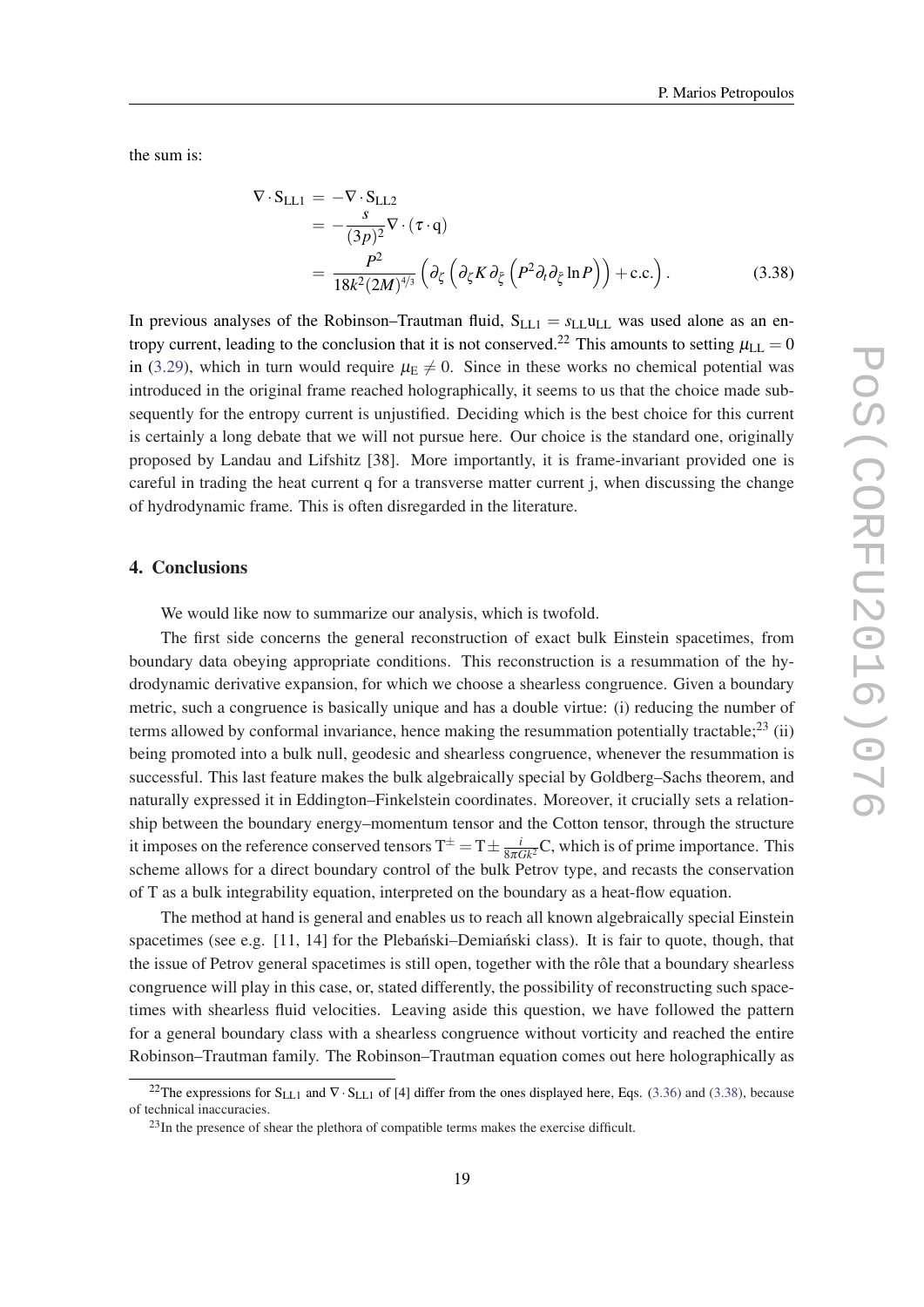the boundary energy–momentum conservation equation, given the structure the latter acquires from its relationship with the Cotton tensor.

The last property brings us to the second part of the present work, more specifically dedicated to the physics of the holographic fluid. Three main features emerge for it: (i) the hydrodynamic frame associated with the congruence at hand is the Eckart frame; (ii) in this frame, the energy– momentum tensor receives only third-order derivative corrections; (iii) the energy–momentum conservation is non-trivial in the time direction, and appears as the heat equation for the fluid. These properties can be traced back to our original choice of shearless congruence, and to the consequences it has both for the bulk and for the boundary. They are all expected to be generic for exact and algebraically special Petrov Einstein spaces, and valid beyond the Robinson–Trautman paradigm.

Here, the fluid is at rest on a surface which evolves in time keeping its area constant. The fluid has constant pressure and constant energy density. The transport phenomena occurring can be assimilated with thermal conduction, which drives the system towards global equilibrium by continuously redistributing a conserved total energy on the moving surface, in a fashion reminiscent of Solaris' ocean dynamics [39]. This is achieved according to the Calabi flow, here revealed as a genuine heat flow. The interpretation of the Gaussian curvature of the surface as the timedependent part of a kinematical out-of-equilibrium temperature, and the exact determination of the corresponding geometric heat conductivity are novelties of our work. They provide a natural thermal-like interpretation to the geometric flow.

The other important aspect unravelled here concerns the hydrodynamic frame. The holographic fluids dual to exact Einstein (more precisely Einstein–Maxwell in order to produce a boundary current) spacetimes emerge often in the Eckart frame. Then, not only is the conserved current perfect, but the corrections to the energy–momentum tensor with respect to the perfect fluid are restricted and canonically related to the third derivatives of the metric and the velocity. This makes the fluid dynamics clear and provides a rich information on series of vanishing transport coefficients. It is unfortunate that in the framework of holography one systematically tries to reach the Landau–Lifshitz frame, irrespective of the context. This leads sometimes to inconsistencies, as we pointed out e.g. regarding the entropy current.

The present analysis of the Robinson–Trautman boundary fluid, and other studies of exact-Einstein-space holography, suggest that the underlying fluid dynamics is quite peculiar. The system is time-dependent and evolves generically towards equilibrium by thermal conduction. This process is of geometric origin though, as it is driven by the evolution of the surface itself, and is associated to a very specific correction with respect to perfect fluidity. Furthermore energy and area are conserved, and the standard entropy current has no divergence. Entropy is thus conserved as a fine tuning inside the out-of equilibrium process at hand. There is nothing to be worried about this state of affairs, except that one might legitimately question the practical usefulness of these holographic systems and the interest in elaborating further on their transport properties. In contrast, the investigation of this distinctive conformal fluid dynamics, might shed light on black-hole outof-equilibrium thermodynamics, which is still in a quite primitive state.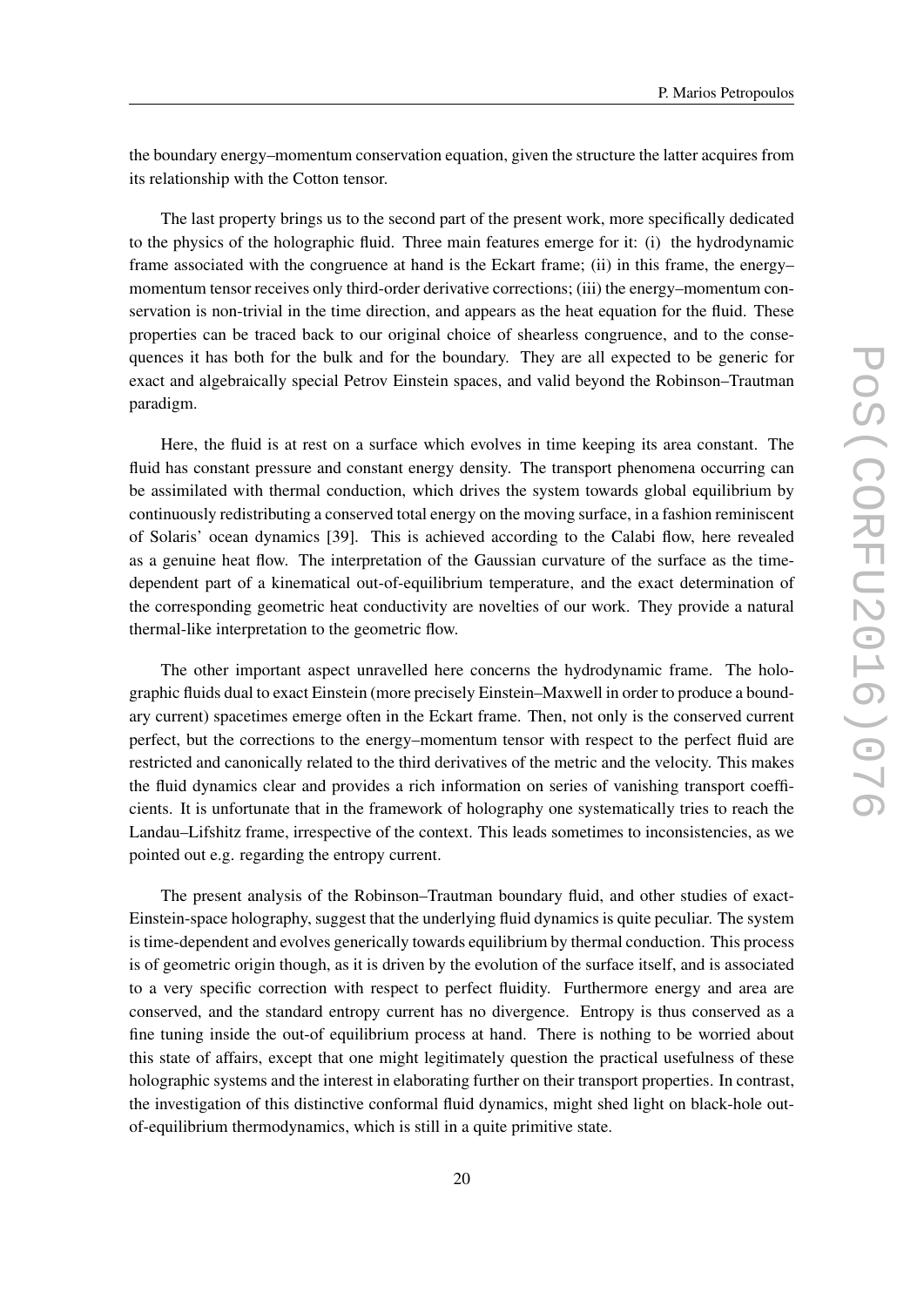#### <span id="page-21-0"></span>Acknowledgements

This work is partly based on a talk delivered during Corfu summer institute 2016 School and workshops on elementary particle physics and gravity. It relies on works which are published or will appear in collaboration with J. Gath, C. Marteau and A. Mukhopadhyay. We would like to thank them, together with M. Appels, R. Balian, G. Barnich, Q. Bonnefoy, S. Detournay, P. Kovtun, R. Leigh, O. Miskovic and R. Olea for useful correspondence and valuable discussions. Marios Petropoulos would like to thank the Università di Torino, the Universidad Andrés Bello de Santiago de Chile and the Pontificia Universidad Católica de Valparaiso, where parts of the present work were also presented. We thank each others home institutions for hospitality and financial support.

#### A. On vector-field congruences

Consider a *D*-dimensional Lorentzian metric  $g_{\mu\nu}$  and an arbitrary time-like vector field u =  $u^{\mu}\partial_{\mu}$ , normalized as  $u_{\mu}u^{\mu} = -1$ , later identified with the fluid velocity. Its integral curves define a congruence which is characterized by its acceleration, shear, expansion and vorticity:

$$
\nabla_{\mu} u_{v} = -u_{\mu} a_{v} + \frac{1}{D-1} \Theta h_{\mu v} + \sigma_{\mu v} + \omega_{\mu v}
$$
(A.1)

with $^{24}$ 

$$
a_{\mu} = u^{\nu} \nabla_{\nu} u_{\mu}, \quad \Theta = \nabla_{\mu} u^{\mu}, \tag{A.2}
$$

$$
\sigma_{\mu\nu} = \frac{1}{2} h_{\mu}{}^{\rho} h_{\nu}{}^{\sigma} \left( \nabla_{\rho} u_{\sigma} + \nabla_{\sigma} u_{\rho} \right) - \frac{1}{D - 1} h_{\mu\nu} h^{\rho \sigma} \nabla_{\rho} u_{\sigma}
$$
(A.3)

$$
= \nabla_{(\mu} u_{\nu)} + a_{(\mu} u_{\nu)} - \frac{1}{D - 1} \Theta h_{\mu\nu}, \tag{A.4}
$$

$$
\omega_{\mu\nu} = \frac{1}{2} h_{\mu}{}^{\rho} h_{\nu}{}^{\sigma} \left( \nabla_{\rho} u_{\sigma} - \nabla_{\sigma} u_{\rho} \right) = \nabla_{[\mu} u_{\nu]} + a_{[\mu} u_{\nu]}.
$$
\n(A.5)

These tensors satisfy several simple identities:

$$
u^{\mu}a_{\mu} = 0, \quad u^{\mu}\sigma_{\mu\nu} = 0, \quad u^{\mu}\omega_{\mu\nu} = 0, \quad u^{\mu}\nabla_{\nu}u_{\mu} = 0, \quad h^{\rho}{}_{\mu}\nabla_{\nu}u_{\rho} = \nabla_{\nu}u_{\mu}, \tag{A.6}
$$

and we have introduced the longitudinal and transverse projectors:

$$
U^{\mu}_{\ \nu} = -u^{\mu}u_{\nu}, \quad h^{\mu}_{\ \nu} = u^{\mu}u_{\nu} + \delta^{\mu}_{\nu}, \tag{A.7}
$$

where  $h_{\mu\nu}$  is also the induced metric on the local plane orthogonal to u. The projectors satisfy the

$$
A_{(\mu\nu)} = \frac{1}{2} \left( A_{\mu\nu} + A_{\nu\mu} \right), \quad A_{[\mu\nu]} = \frac{1}{2} \left( A_{\mu\nu} - A_{\nu\mu} \right).
$$

<sup>24</sup>Our conventions for symmetrization and antisymmetrization are: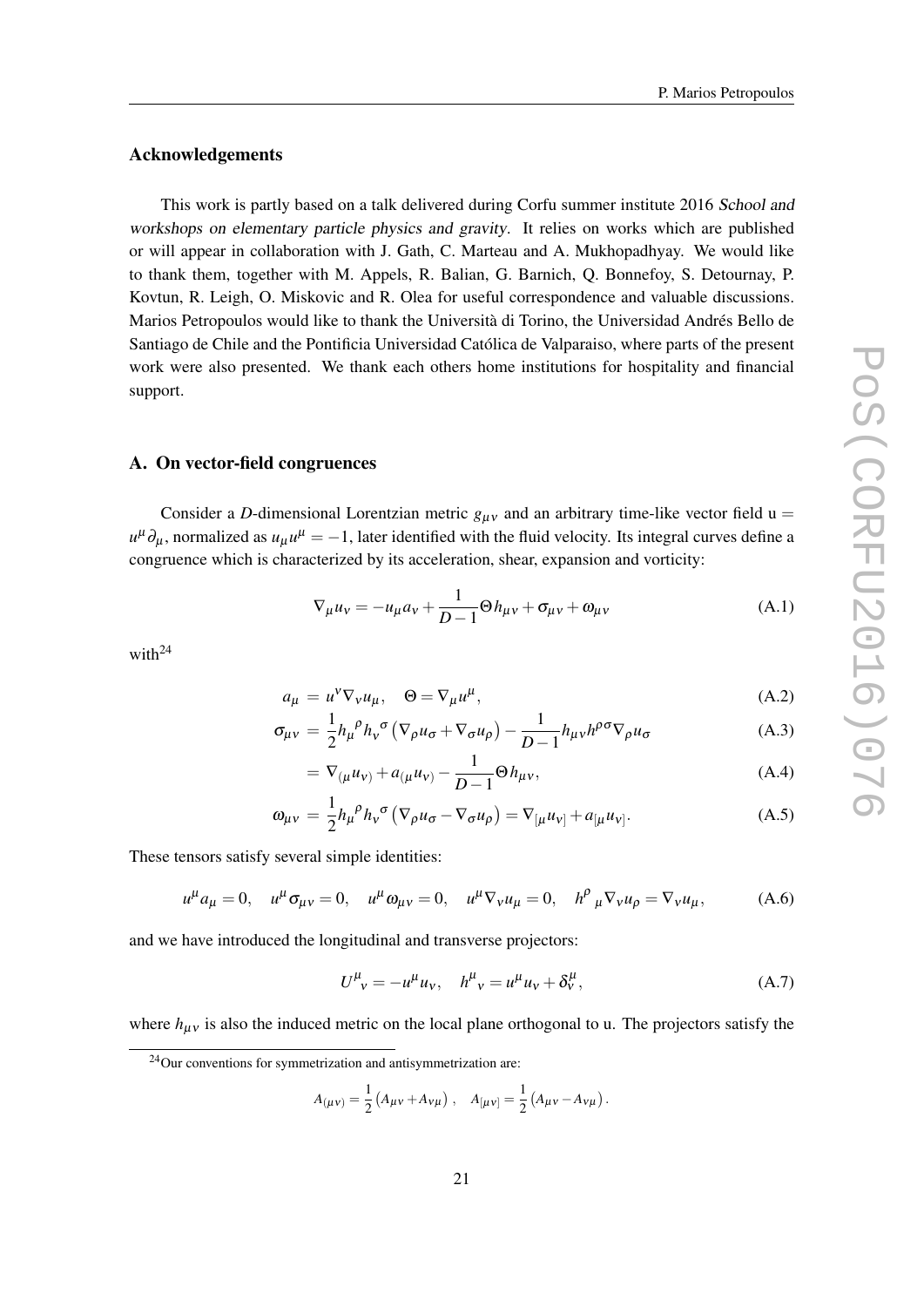<span id="page-22-0"></span>usual identities:

$$
U^{\mu}_{\ \rho} U^{\rho}_{\ \nu} = U^{\mu}_{\ \nu}, \quad U^{\mu}_{\ \rho} h^{\rho}_{\ \nu} = 0, \quad h^{\mu}_{\ \rho} h^{\rho}_{\ \nu} = h^{\mu}_{\ \nu}, \quad U^{\mu}_{\ \mu} = 1, \quad h^{\mu}_{\ \mu} = D - 1. \tag{A.8}
$$

It is customary to define the orthogonally projected covariant derivative acting on any tensor as

$$
D_{\gamma}T_{\alpha_1\ldots\alpha_p}^{\beta_1\ldots\beta_q} = h_{\gamma}^{\lambda}h_{\alpha_1}^{\mu_1}\ldots h_{\alpha_p}^{\mu_p}h_{\nu_1}^{\beta_1}\ldots h_{\nu_q}^{\beta_q}\nabla_{\lambda}T_{\mu_1\ldots\mu_p}^{\nu_1\ldots\nu_q}.
$$
 (A.9)

Any tensor can be decomposed in longitudinal, transverse and mixed components. Consider for concreteness the energy–momentum tensor, which is rank-two and symmetric with components  $T_{\mu\nu}$ :

$$
T_{\mu\nu} = \mathbf{\varepsilon} u_{\mu} u_{\nu} + \mathbf{p} h_{\mu\nu} + \tau_{\mu\nu} + u_{\mu} q_{\nu} + u_{\nu} q_{\mu}.
$$
 (A.10)

The non-longitudinal part is

$$
\boldsymbol{p}h_{\mu\nu} + \tau_{\mu\nu} + u_{\mu}q_{\nu} + u_{\nu}q_{\mu}.
$$
\n(A.11)

We have defined

$$
\boldsymbol{\varepsilon} = u^{\mu} u^{\nu} T_{\mu \nu}, \quad \tau_{\mu \nu} = h_{\mu}{}^{\rho} h_{\nu}{}^{\sigma} T_{\rho \sigma} - \boldsymbol{p} h_{\mu \nu}, \quad q_{\mu} = -h_{\mu}{}^{\nu} T_{\nu \sigma} u^{\sigma} \tag{A.12}
$$

such that

$$
h_{\mu}{}^{\nu}q_{\nu} = q_{\mu}, \quad h_{\mu}{}^{\rho}\tau_{\rho\nu} = \tau_{\mu\nu}, \quad u^{\mu}q_{\mu} = 0, \quad u^{\mu}\tau_{\mu\nu} = 0, \quad u^{\mu}T_{\mu\nu} = -q_{\nu} - \mathbf{\varepsilon}u_{\nu}.
$$
 (A.13)

The purely transverse piece  $ph_{\mu\nu} + \tau_{\mu\nu}$  is the stress tensor, while  $q^{\mu}$  is the heat current.

Similarly, any current with components  $J^{\mu}$  can be decomposed in longitudinal and transverse parts:

$$
J^{\mu} = \rho u^{\mu} + j^{\mu} \tag{A.14}
$$

with

$$
h_{\mu}{}^{\nu} j_{\nu} = j_{\mu}, \quad u^{\mu} j_{\mu} = 0, \quad \rho = -u^{\mu} J_{\mu}.
$$
 (A.15)

Assuming the energy–momentum tensor  $T_{\mu\nu}$  being conserved:

$$
\nabla_{\mu}T^{\mu\nu} = 0,\tag{A.16}
$$

we can carry on and describe the dynamics for the heat current, using (A.13), together with [\(A.1](#page-21-0)) and  $(A.10)$ . We obtain, for its divergence:<sup>25</sup>

$$
\nabla_{\mu}q^{\mu} = -\mathbf{u}(\boldsymbol{\varepsilon}) - \left(\boldsymbol{p} + \boldsymbol{\varepsilon} + \frac{g_{\mu\nu}\tau^{\mu\nu}}{D-1}\right)\Theta - a_{\mu}q^{\mu} - \sigma_{\mu\nu}\tau^{\mu\nu},\tag{A.17}
$$

where  $u(f) = u^{\mu} \nabla_{\mu}(f) = u^{\mu} \partial_{\mu}(f)$ .

The current J is also supposed to to obey

$$
\nabla_{\mu}J^{\mu} = 0, \tag{A.18}
$$

<sup>25</sup>Notice that q being transverse,  $D_{\mu}q^{\mu} = \nabla_{\mu}q^{\mu} - a_{\mu}q^{\mu}$ .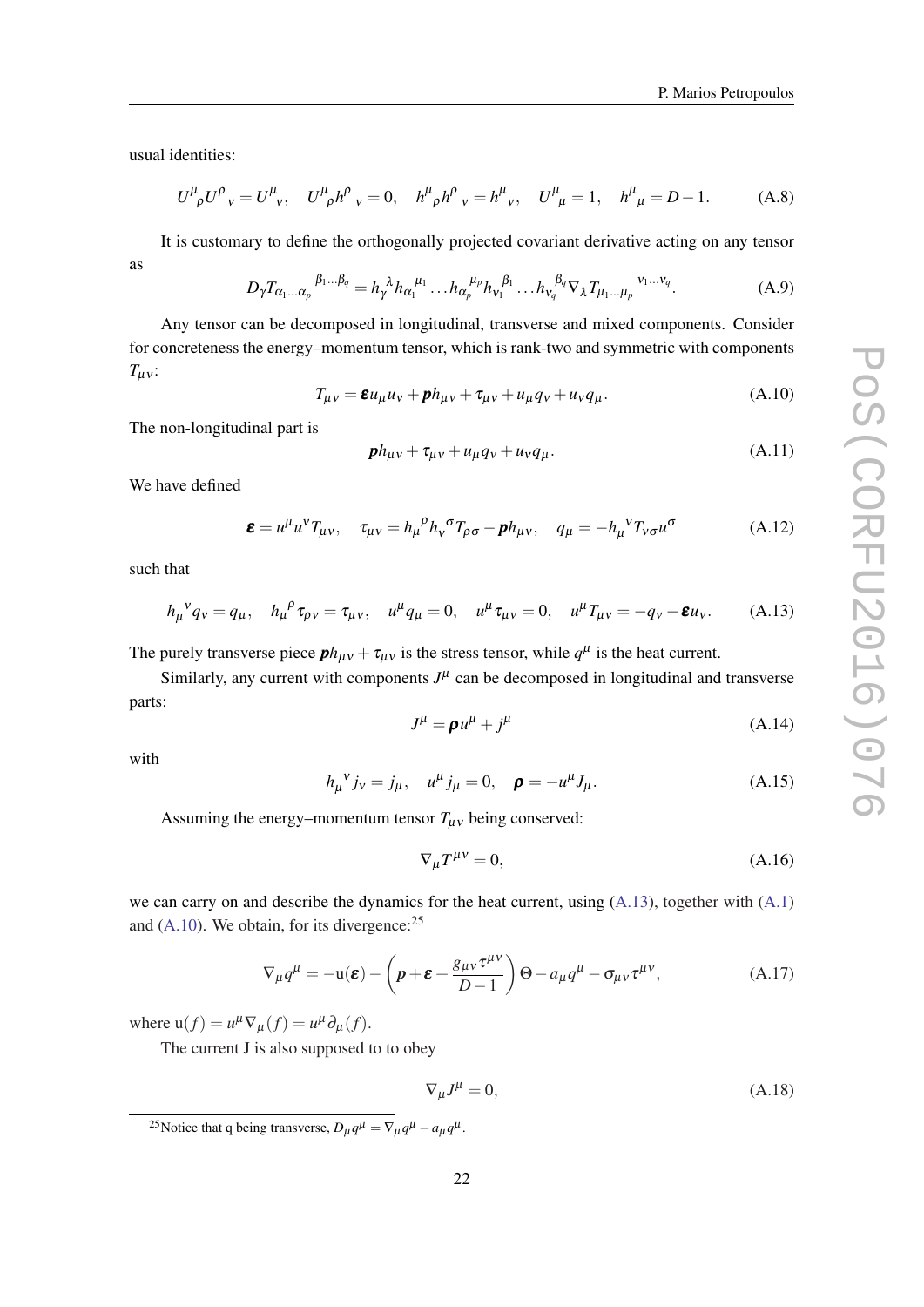<span id="page-23-0"></span>from which we extract the dynamics of its transverse component j using  $(A.2)$  $(A.2)$ :

$$
\nabla_{\mu} j^{\mu} = -\mathbf{u}(\boldsymbol{\rho}) - \boldsymbol{\rho} \,\Theta. \tag{A.19}
$$

## B. Hydrodynamics and out-of-equilibrium states

#### Hydrodynamic functions and hydrodynamic frames

We recall here some basic facts regarding fluid dynamics (see [29, 30] as well as the pillar of hydrodynamics manuals [38] – we also recommend [40]). Hydrodynamics is by essence outof-equilibrium. Every concept should therefore be considered with care, as no universal methods exist, which would embrace all facets of these phenomena, especially in the relativistic regime for non-ideal fluids.

Fluids are described in terms of their energy–momentum tensor and one (or more) current(s), all conserved in the absence external forces. The dynamical quantities are thus (see  $(A.10)$ ) and ([A.14](#page-22-0)))  $\varepsilon(x)$ ,  $p(x)$ ,  $\rho(x)$ ,  $q^{\mu}(x)$ ,  $\tau^{\mu\nu}(x)$  and  $j^{\mu}(x)$ , assumed to be functionals of some fundamen-tal quantities, equal in number to the available equations ([A.16\)](#page-22-0) and ([A.18](#page-22-0)):  $u^{\mu}(x)$ ,  $\bm{T}(x)$  and  $\bm{\mu}(x)$ . This functional dependence is captured by the constitutive equations, expressed usually as a derivative expansion. As a matter of principle, these hydrodynamic functionals obey microscopic equations like Boltzmann's equation, but it is in practice difficult to extract information directly from there. The derivative expansion is the alternative, perturbative phenomenological approach.

At strict equilibrium and for an ideal fluid, u is aligned with a time-like Killing vector, *i.e.* the fluid is at rest, and *T* and  $\mu$  are constants. So are  $\varepsilon$ , *p* and  $\rho$ . All these quantities are then defined within equilibrium thermodynamics as the temperature  $T$ , chemical potential  $\mu$ , energy density  $\varepsilon$ , pressure  $p$  and matter (or better, Nœther-charge) density  $\rho$ . The constitutive relations are the equation of state  $p = p(T, \mu)$  and the usual Gibbs–Duhem relation for the grand potential  $-p = \varepsilon - Ts - \mu \rho$  with  $\rho = (\partial p/\partial \mu)_T$  and  $s = (\partial p/\partial T)_\mu$ .

Once the fluid is set to motion, the equilibrium is abandoned and assumed to be achieved locally, for hydrodynamics to make sense. Thermodynamic functions become local (and supposed to be slowly varying) but even within this basic assumption, for non-perfect fluids, neither  $\mathcal{E}(x)$ ,  $p(x)$  and  $p(x)$  appearing in the fluid equations, nor  $T(x)$  and  $\mu(x)$  entering the constitutive relations need *a priori* to be identified with the corresponding local-equilibrium thermodynamic quantities. Even the velocity congruence  $u(x)$  has no first-principle definition in relativistic hydrodynamics. One has in particular the freedom to redefine

$$
T(x) \to T'(x), \quad \mu(x) \to \mu'(x), \quad u(x) \to u'(x), \tag{B.1}
$$

provided we modify accordingly  $\boldsymbol{\varepsilon}(x)$ ,  $\boldsymbol{p}(x)$ ,  $\boldsymbol{\rho}(x)$ ,  $q^{\mu}(x)$ ,  $\tau^{\mu\nu}(x)$  and  $j^{\mu}(x)$ .

The above freedom can be used to fix some of the hydrodynamic functions. This is how the concept of hydrodynamic frame emerges. The Eckart frame (also called particle frame, [41, 42]) is reached by requiring the matter current J be perfect *i.e.*  $i = 0$ , while in the Landau–Lifshitz frame the heat current q is set to zero [38]. In every frame, the remaining non-vanishing hydrodynamic functionals are set as derivative expansions with respect to  $T(x)$ ,  $\mu(x)$  and  $u^{\mu}(x)$ . The coefficients are phenomenological data, which can in principle be determined from the microscopic theory.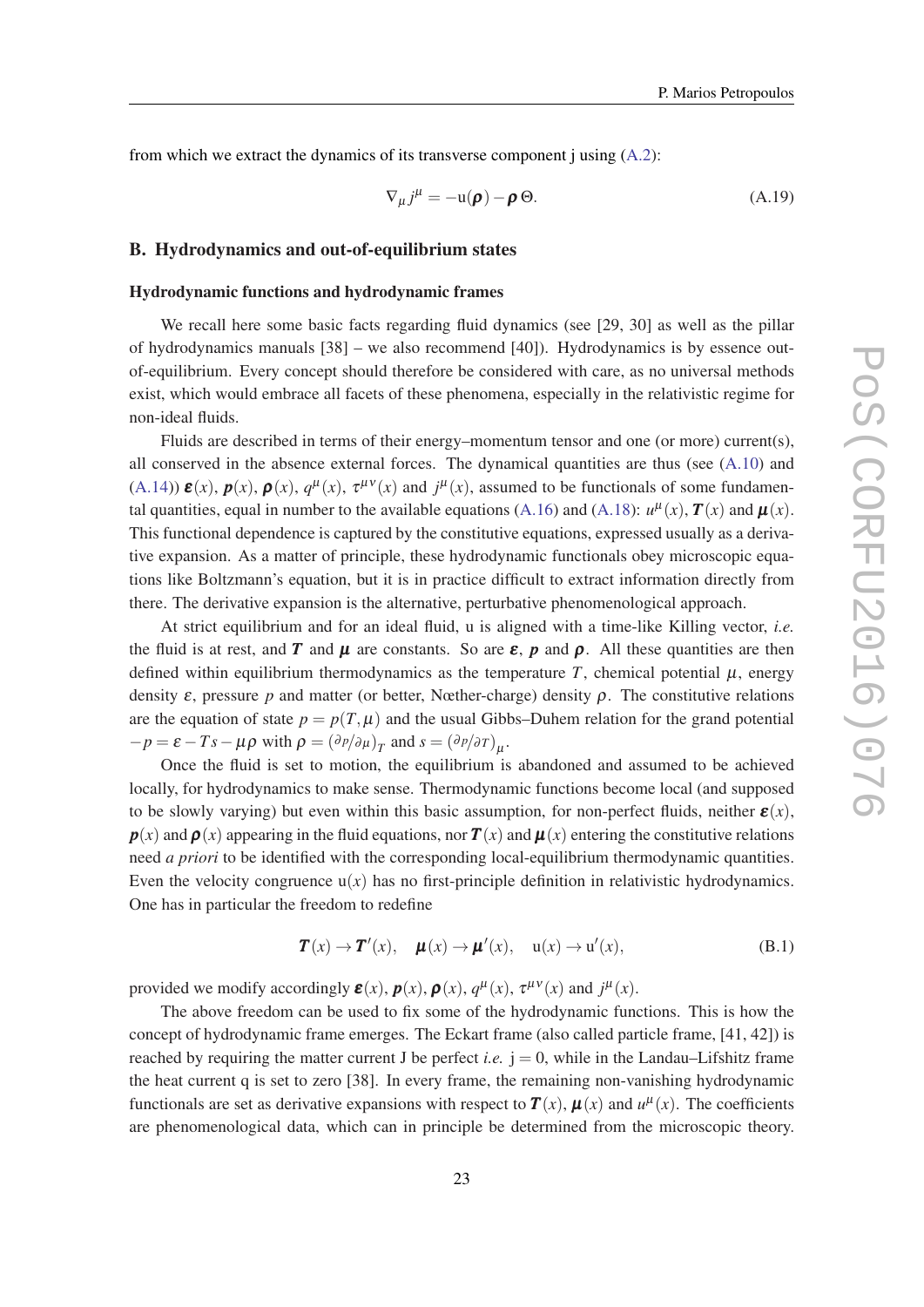<span id="page-24-0"></span>The consequence of changing frame is to reshuffle the various coefficients (sometimes trading one for an infinite number of others), which ultimately carry the relevant information about the fluid, irrespective of the frame.

It is worth noting at this stage that the definition of the Eckart frame and, by the logic of frame transformation, the corresponding definition of the Landau–Lifshitz counterpart, refer *explicitly* to the conserved matter current J. The heat current q, as part of the conserved energy–momentum tensor T, and the non-perfect contribution j to the conserved matter current J are interchanged in the course of the transformation. Regularity (or invertibility) of the latter makes it dangerous to set *a priori* both these vectors to zero, irrespective of the fact that ultimately the matter density  $\rho$  or the chemical potential  $\mu$  may vanish.

The choice of frame is important for several reasons. At the first place, because of the nature of derivative expansions: these are often asymptotic series and only the first terms can be trusted. Hence, depending on the regime, some frames may not provide accurate results. Secondly, the precise physical context can play a rôle. For instance, when dealing with fluids in a quasi-Newtonian regime, the Eckart frame is superior as it is the one in which one recovers classical Euler's equations for non-relativistic fluids. Following the classical irreversible thermodynamics theory in Eckart frame,  $26$  we find at first order – dropping the index "E":

$$
\boldsymbol{\varepsilon}_{(1)} = \varepsilon, \quad \boldsymbol{p}_{(1)} = \boldsymbol{p}, \quad \boldsymbol{\rho}_{(1)} = \boldsymbol{\rho}, \tag{B.2}
$$

$$
\tau_{(1)}^{\mu\nu} = -2\eta \sigma^{\mu\nu} - \zeta h^{\mu\nu} \Theta,
$$
\n(B.3)

$$
q_{(1)}^{\mu} = -\kappa h^{\mu\nu} \left( \partial_{\nu} T + T a_{\nu} \right). \tag{B.4}
$$

In *D* = 3 spacetime dimensions there is also a term  $-\zeta_H \eta^{\rho \lambda(\mu} u_\rho \sigma_\lambda^{\ \nu)}$  $\tau_{\lambda}^{(\nu)}$  in  $\tau_{(1)}^{\mu\nu}$  $\zeta_{(1)}^{\mu\nu}$  with  $\zeta_H$  the Hall viscosity.

Formally, the choice of frame (Eckart, Landau–Lifshitz, . . . ) does not exhaust all freedom and it is always implicitly assumed that, owing to this residual latitude,  $\mathbf{E}(x)$ ,  $p(x)$  and  $p(x)$  are identified with the local-equilibrium thermodynamic energy density  $\varepsilon(x)$ , pressure  $p(x)$  and charge density  $\rho(x)$ , *i.e.* not only at the first order as Eqs. (B.2) may suggest. Nothing guarantees, however, that the kinematic out-of-equilibrium temperature  $\mathbf{T}(x)$  and chemical potential  $\boldsymbol{\mu}(x)$  could be identified with the equilibrium data  $T(x)$  and  $\mu(x)$ , even at lowest order – *a fortiori* when higher (and possibly all) orders in the derivative expansion are concerned. The literature is very poor on this issue, probably because we are here reaching the limits of the hydrodynamic approach. Answering this question would require to enter the realm of non-equilibrium many-body systems.

#### Conformal fluids

The case of conformal fluids deserves some further comments. From microscopic first principles, the energy–momentum tensor is traceless and this should hold even in the limit of extinct interactions. In other words, from Eq. [\(A.10\)](#page-22-0) and following the above identification of kinematical energy and pressure  $\varepsilon$ ,  $p$  with thermodynamic ones  $\varepsilon$ ,  $p$ , one obtains:

$$
\varepsilon(x) = (D - 1) p(x), \quad g_{\mu\nu} \tau^{\mu\nu} = 0.
$$
 (B.5)

<sup>&</sup>lt;sup>26</sup>See [40] for a comprehensive review about classical irreversible thermodynamics (CIT) and the Eckart frame.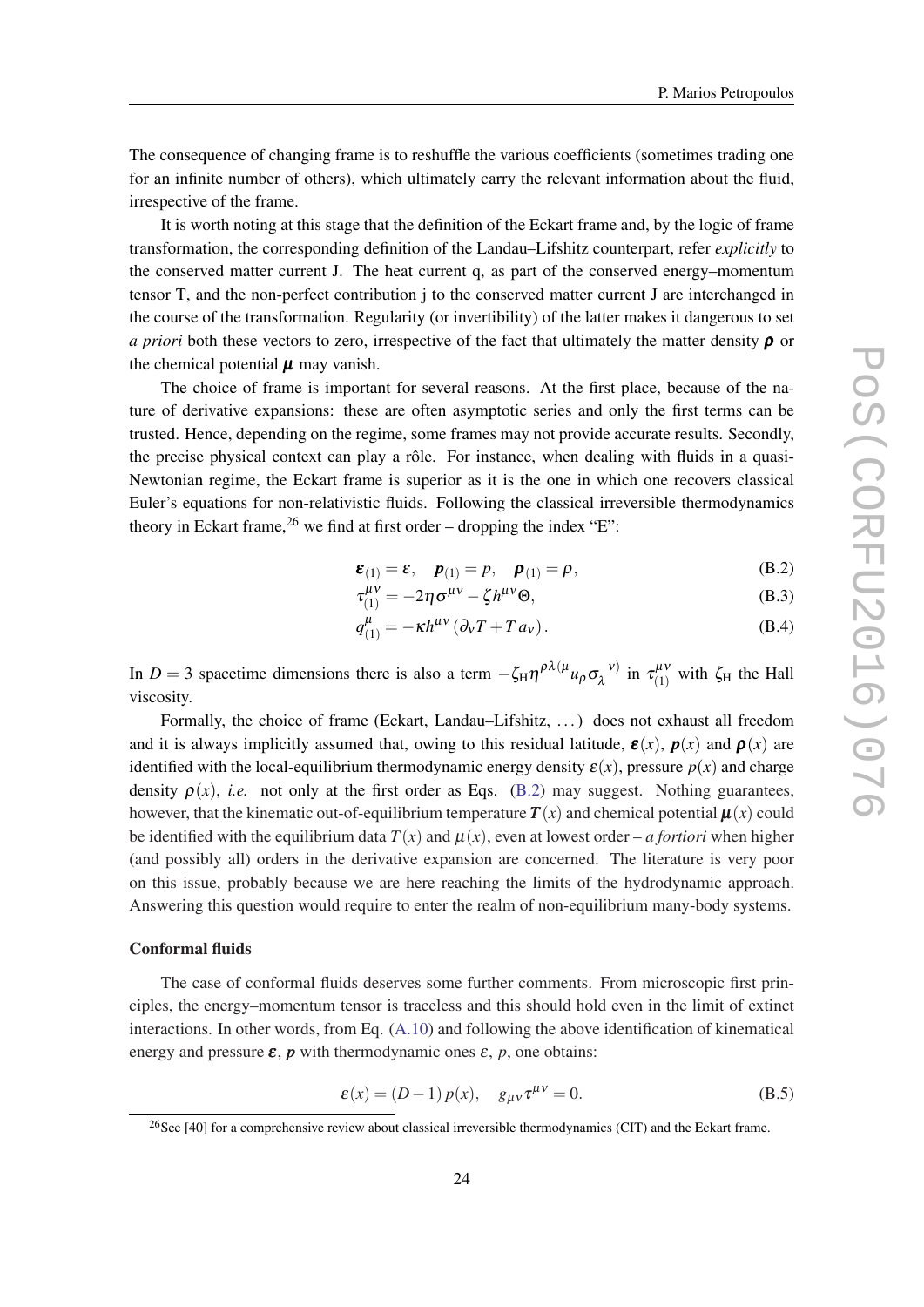<span id="page-25-0"></span>Equilibrium thermodynamics for conformal fluids then sets the equilibrium temperature  $T(x)$  following Stefan's law, modified in the presence of a chemical potential to comply with the Gibbs– Duhem equation (B.11):

$$
p = T^D f\left(\frac{\mu}{T}\right). \tag{B.6}
$$

Here  $f(\mu/T)$  encodes the equation of state for the conformal fluid. It is determined by its microscopic properties, and satisfies

$$
f(0) = \frac{\sigma}{D - 1},\tag{B.7}
$$

where  $\sigma$  is a Stefan–Boltzmann-like constant in *D* dimensions. The matter density and entropy therefore read:

$$
\rho = \left(\frac{\partial p}{\partial \mu}\right)_T = T^{D-1}f'\left(\frac{\mu}{T}\right),\tag{B.8}
$$

$$
s = \left(\frac{\partial p}{\partial T}\right)_{\mu} = \frac{1}{T}(Dp - \mu \rho).
$$
 (B.9)

Vanishing density requires thus  $f = \sigma/D-1$  constant, and we recover Stefan's law in this case too. As already emphasized, the thermodynamic temperature and chemical potential may not be meaningful in a plain non-equilibrium regime.

#### Entropy current

The next object we would like to discuss is the entropy current. The canonical expression for it is [29, 38, 40, 43]

$$
S^{\mu} = \frac{1}{T} \left( p u^{\mu} - T^{\mu \nu} u_{\nu} - \mu J^{\mu} \right).
$$
 (B.10)

Using the decompositions ([A.10](#page-22-0)) and [\(A.14\)](#page-22-0), the identifications of the kinematical  $\mathbf{g}(x)$ ,  $p(x)$  and  $\rho(x)$  with the thermodynamic ones, as well as the already quoted equilibrium thermodynamic relation

$$
Ts = p + \varepsilon - \mu \rho, \tag{B.11}
$$

one finds:

$$
S^{\mu} = su^{\mu} + \frac{1}{T}q^{\mu} - \frac{\mu}{T}j^{\mu}.
$$
 (B.12)

This current allows writing the thermodynamic entropy as:

$$
s = -S^{\mu}u_{\mu}.
$$
 (B.13)

We should stress that the entropy current has raised many questions and its canonical form  $(B.10)$ may not be appropriate to all physical situations. It is based on local-equilibrium thermodynamic functions,  $s(x)$ ,  $T(x)$  and  $\mu(x)$ , and depending on the set-up, these may be far from the kinematical  $T(x)$  and  $\mu(x)$ , which lack first-principle microscopic definition anyway.

It can be shown that the entropy current is frame-independent [29]. This holds in particular for Eckart and Landau–Lifshitz frames:

$$
S_{\rm E}^{\mu} = S_{\rm LL}^{\mu}.\tag{B.14}
$$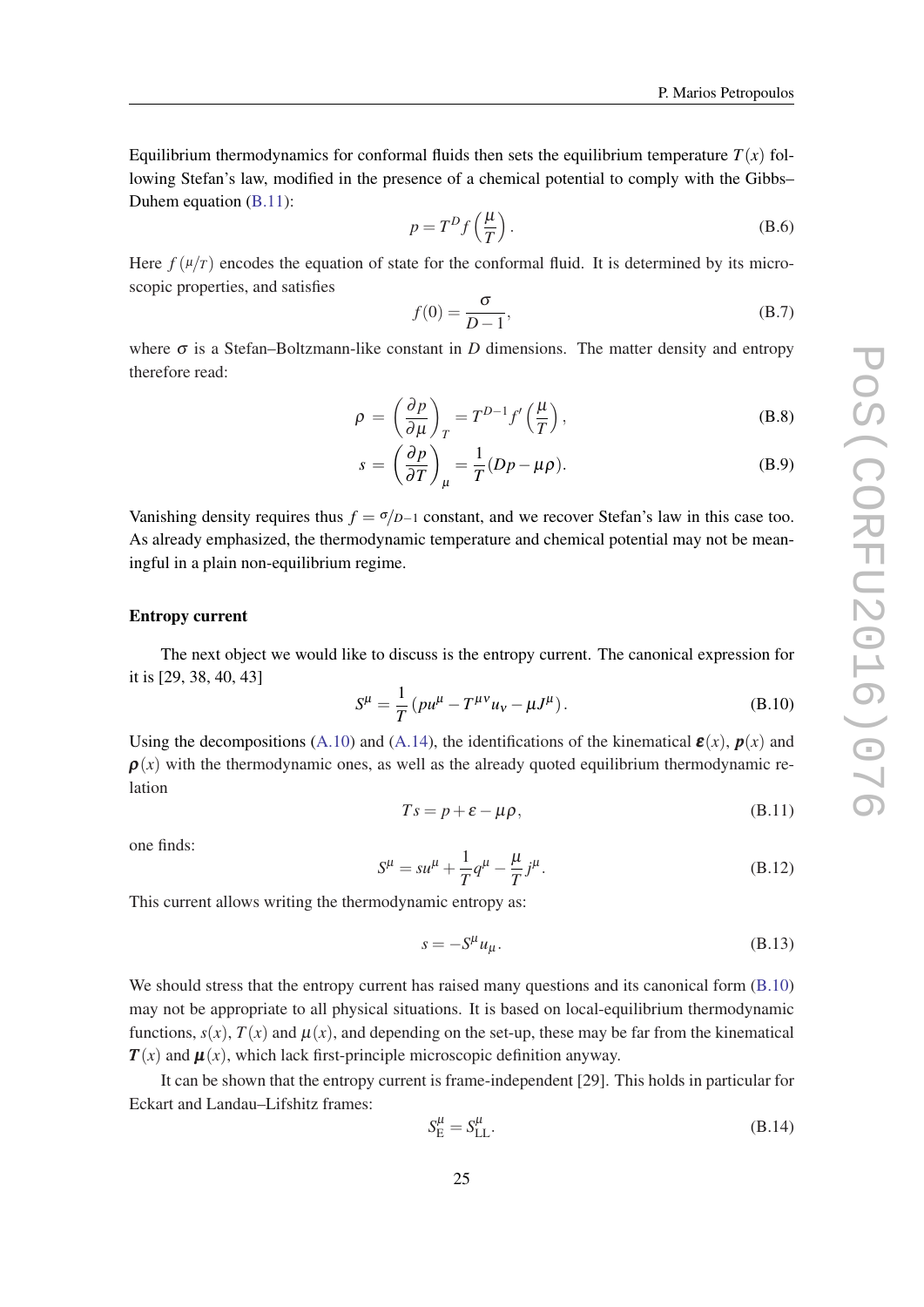<span id="page-26-0"></span>The formal expression of the current changes though, from one frame to another. In the Eckart frame, ([B.10\)](#page-25-0) becomes

$$
S_{\rm E}^{\mu} = su^{\mu} + \frac{1}{T}q^{\mu},\tag{B.15}
$$

and using Eq. [\(A.17\)](#page-22-0)

$$
\nabla_{\mu} S_{\mathcal{E}}^{\mu} = -\frac{\mu \rho}{T} \Theta - \mathbf{u} \left( \frac{\mu \rho}{T} \right) + \mathbf{u} \left( \frac{p}{T} \right) + \varepsilon \mathbf{u} \left( \frac{1}{T} \right) + \mathbf{q} \left( \frac{1}{T} \right)
$$

$$
-\frac{1}{T} \left( \frac{g_{\mu\nu} \tau^{\mu\nu}}{D - 1} \Theta + a_{\mu} q^{\mu} + \sigma_{\mu\nu} \tau^{\mu\nu} \right). \tag{B.16}
$$

Similarly, we find in the Landau–Lifshitz frame

$$
S_{LL}^{\mu} = su^{\mu} - \frac{\mu}{T} j^{\mu},\tag{B.17}
$$

which is precisely the current originally proposed by Landau and Lifshitz in [38]. Thanks to the usual tools  $((A.14), (A.18)$  $((A.14), (A.18)$  $((A.14), (A.18)$  $((A.14), (A.18)$  $((A.14), (A.18)$  and  $(A.19)$  $(A.19)$  $(A.19)$ , the divergence turns out to be

$$
\nabla_{\mu} S_{\text{LL}}^{\mu} = \mathbf{u} \left( \frac{p + \varepsilon}{T} \right) + \frac{p + \varepsilon}{T} \Theta - \rho \mathbf{u} \left( \frac{\mu}{T} \right) - \mathbf{j} \left( \frac{\mu}{T} \right). \tag{B.18}
$$

In order to avoid cluttering indices, it is understood that whatever quantity appears in the right-hand side of Eqs. (B.15)–(B.18) is determined in the hydrodynamic frame declared in the left-hand side (and similarly for (B.19)–(B.21) below).

Positivity of  $\nabla_{\mu} S^{\mu}$  sets bounds on the transport coefficients that appear in the derivative expansion. Notice *en passant* that this divergence is Weyl-covariant as it matches the Weyl-divergence of the entropy current.<sup>27</sup>

For a conformal fluid, the entropy current [\(B.12](#page-25-0)) reads:

$$
S_{\rm E}^{\mu} = \frac{1}{T} \left( (Dp - \mu \rho) u^{\mu} + q^{\mu} \right), \quad \text{or} \quad S_{\rm LL}^{\mu} = \frac{1}{T} \left( (Dp - \mu \rho) u^{\mu} - \mu j^{\mu} \right), \tag{B.19}
$$

while its divergence (B.16) or (B.18) is now

$$
\nabla_{\mu} S_{\mathcal{E}}^{\mu} = -\frac{\mu \rho}{T} \Theta - \mathbf{u} \left( \frac{\mu \rho}{T} \right) + D p \mathbf{u} \left( \frac{1}{T} \right) + \mathbf{q} \left( \frac{1}{T} \right) - \frac{1}{T} \left( a_{\mu} q^{\mu} + \sigma_{\mu \nu} \tau^{\mu \nu} - \mathbf{u}(p) \right), \tag{B.20}
$$

or

$$
\nabla_{\mu} S_{LL}^{\mu} = D u \left( \frac{p}{T} \right) + D \frac{p}{T} \Theta - \rho u \left( \frac{\mu}{T} \right) - j \left( \frac{\mu}{T} \right). \tag{B.21}
$$

The various kinematical and thermodynamic quantities appearing in the equations, are determined in the corresponding frame; they are different for Eckart and Landau–Lifshitz, contrary to the entropy current and its divergence.

#### Eckart-to-Landau–Lifshitz transformation

We would like to conclude this appendix with some explicit transformation rules. Writing <sup>27</sup>Indeed, we would write  $\mathcal{D}_{\mu}S^{\mu} = \nabla_{\mu}S^{\mu} + (w_S - D)A_{\mu}S^{\mu}$ , but the conformal weight  $w_S$  of the entropy current equals *D*.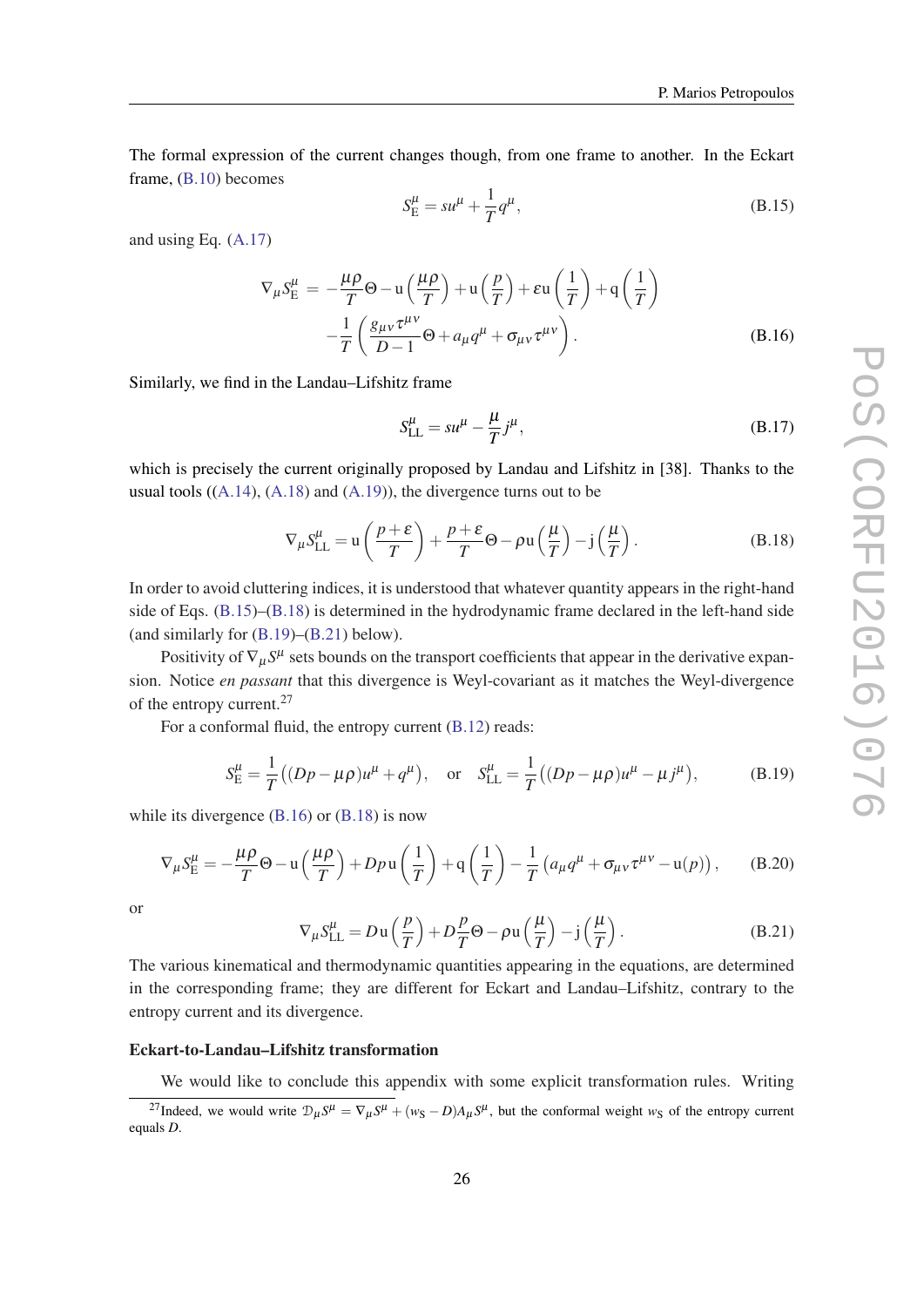<span id="page-27-0"></span> $\mathcal{Q}_{LL} = \mathcal{Q}_E + \delta \mathcal{Q}$  for any kinematical or thermodynamic quantity  $\mathcal{Q}$ , the displacements can be computed linearly, quadratically, and so on, based on the fundamental rule that the energy–momentum tensor T and the matter current J are frame-invariant. In order to avoid any confusion, we restore the index "E" for the Eckart frame, and provide the results with minimal details.

The variation in the velocity field is determined in terms of the heat current, non-zero in Eckart frame, vanishing in Landau–Lifshitz frame, by solving perturbatively the eigenvalue problem:

$$
\delta \mathbf{u}^{(1)} = \frac{\mathbf{q}}{p_{\rm E} + \varepsilon_{\rm E}}.\tag{B.22}
$$

All other transformation rules are determined from the latter, using the quoted invariances and Gibbs–Duhem equation.<sup>28</sup> The non-perfect matter-current component *j* is vanishing in Eckart and non-zero in Landau–Lifshitz, where its first-order value is

$$
\delta j^{(1)} = -\frac{\rho_{\rm E}}{p_{\rm E} + \varepsilon_{\rm E}} \mathbf{q},\tag{B.23}
$$

while

$$
\delta \varepsilon^{(1)} = \delta \rho^{(1)} = \delta s^{(1)} = \delta p^{(1)} = 0.
$$
 (B.24)

Similarly, we find

$$
\delta \left(\frac{\mu}{T}\right)^{(1)} = \frac{q \cdot \tau_{\rm E} \cdot q}{\rho_{\rm E} T_{\rm E} q^2},\tag{B.25}
$$

and using  $\delta p = \rho \delta \mu + s \delta T$  we can read off  $\delta T^{(1)}$  and  $\delta \mu^{(1)}$ .

It should be noticed that the stress tensor  $\tau_E$  is a correction with respect to the perfect fluid, of similar order than the heat current q. The first correction it receives is therefore of second order:

$$
\delta \tau^{(2)\mu\nu} = \frac{q \cdot \tau_{\rm E} \cdot q}{(p_{\rm E} + \varepsilon_{\rm E})q^2} \left( q^{\mu} u^{\nu} + q^{\nu} u^{\mu} \right) + \frac{\text{tr}\,\delta \tau^{(2)}}{D-1} h^{\mu\nu}.
$$
 (B.26)

In this expression, the trace of the correction, tr $\delta \tau^{(2)} = g_{\mu\nu} \delta \tau^{(2)\mu\nu}$ , is left undetermined. This trace also appears in the second-order correction of the pressure,

$$
\delta p^{(2)} = \frac{\delta \varepsilon^{(2)}}{D-1} - \frac{\text{tr}\,\delta \tau^{(2)}}{D-1}, \quad \delta \varepsilon^{(2)} = -\frac{q^2}{p_E + \varepsilon_E},\tag{B.27}
$$

so that a freedom remains to reabsorb it or not in the latter (see discussion in [29]). The other

<sup>&</sup>lt;sup>28</sup>The kinematical  $\mathbf{\varepsilon}_{\text{LL}}(x)$ ,  $\mathbf{p}_{\text{LL}}(x)$  and  $\mathbf{\rho}_{\text{LL}}(x)$  are still identified with the local-equilibrium thermodynamic energy density  $\varepsilon_{LL}(x)$ , pressure  $p_{LL}(x)$  and charge density  $\rho_{LL}(x)$ .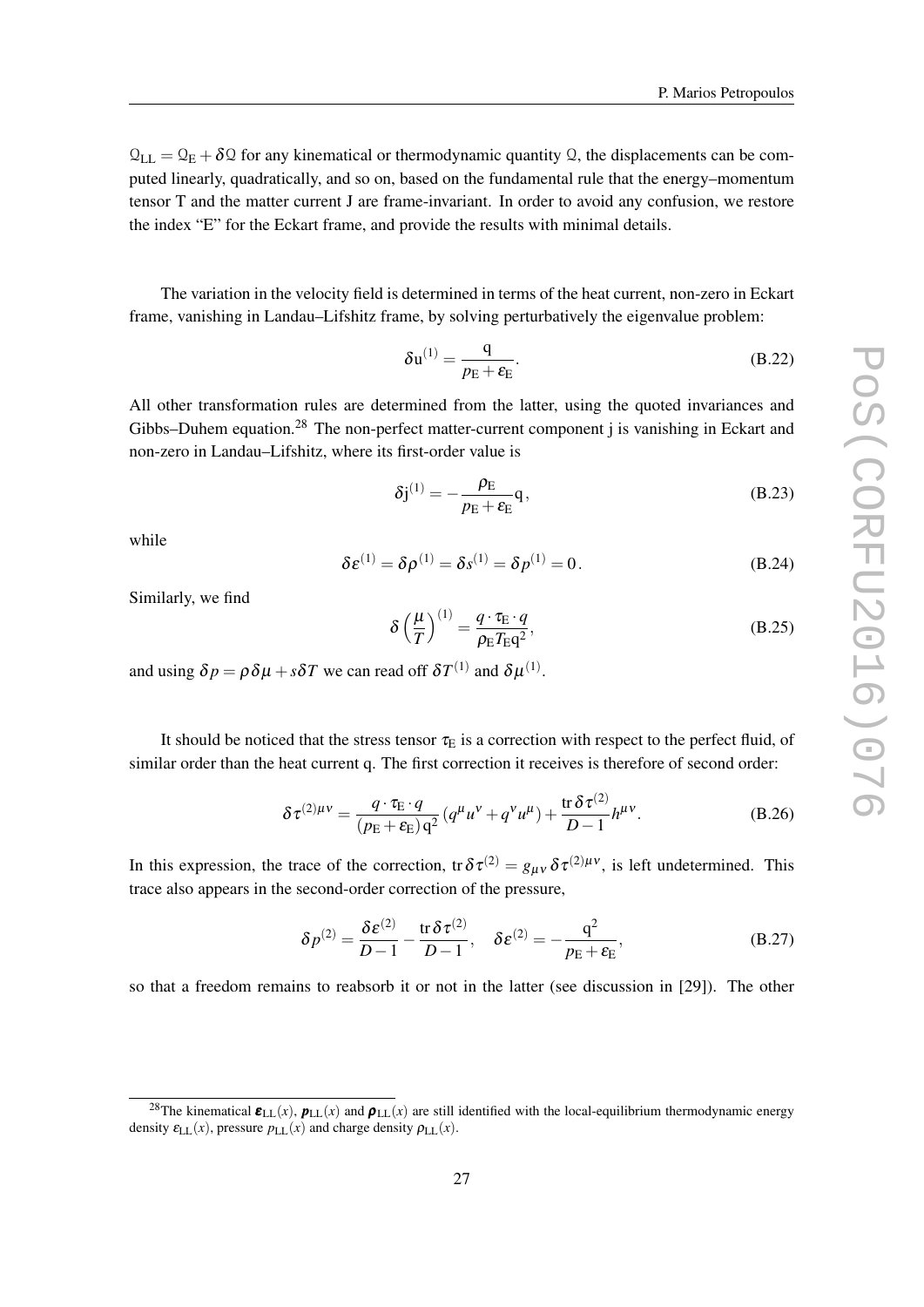<span id="page-28-0"></span>second-order corrections from Eckart to Landau–Lifshitz frame read:

$$
\delta \mathbf{u}^{(2)} = \frac{1}{2\left(p_{\rm E} + \varepsilon_{\rm E}\right)^2} \left(\mathbf{q}^2 \mathbf{u}_{\rm E} - 2\tau_{\rm E} \cdot \mathbf{q}_{\rm E}\right),\tag{B.28}
$$

$$
\delta j^{(2)} = -\frac{\rho_{\rm E}}{\left(p_{\rm E} + \varepsilon_{\rm E}\right)^2} \left(q^2 u_{\rm E} - \tau_{\rm E} \cdot q_{\rm E}\right),\tag{B.29}
$$

$$
\delta s^{(2)} = \frac{q^2 s_E}{2 (p_E + \varepsilon_E)^2} - \frac{q^2}{T_E (p_E + \varepsilon_E)},
$$
(B.30)

$$
\delta \rho^{(2)} = \frac{q^2 \rho_E}{2\left(p_E + \varepsilon_E\right)^2},\tag{B.31}
$$

$$
\delta \left(\frac{\mu}{T}\right)^{(2)} = -\frac{1}{\rho_{\rm E} T_{\rm E} \left(p_{\rm E} + \varepsilon_{\rm E}\right)} \left(q^2 + \frac{q \cdot \tau_{\rm E} \cdot \tau_{\rm E} \cdot q}{q^2} - \left(\frac{q \cdot \tau_{\rm E} \cdot q}{q^2}\right)^2\right). \tag{B.32}
$$

Finding the latter requires to analyse the eigenvalue problem of the energy–momentum tensor at third order. We can further combine [\(B.27](#page-27-0)) with (B.32) and  $\delta p = \rho \delta \mu + s \delta T$ , and extract  $\delta T^{(2)}$ and  $\delta \mu^{(2)}$ .

We can proceed similarly and obtain the above quantities at next order, or even further. Their expressions follow the pattern already visible in the first and second orders. It is readily seen that the expansions of all Landau–Lifshitz observables around their Eckart values are controlled by the parameter  $\|\phi\|_{p_E+\varepsilon_E}$ , *i.e.* basically the norm of the heat current. The magnitude of this quantity sets validity bounds on the frame transformation at hand. For a more general discussion on related issues, see the already quoted Refs. [29, 40].

#### References

- [1] I. Robinson and A. Trautman, *Spherical gravitational waves*, [Phys. Rev. Lett.](https://journals.aps.org/prl/abstract/10.1103/PhysRevLett.4.431) 4 (1960) 431; *Some spherical gravitational waves in general relativity*, [Proc. Roy. Soc.](http://rspa.royalsocietypublishing.org/content/265/1323/463) A265 (1962) 463.
- [2] J.B. Griffiths and J. Podolský, *Exact space–times in Einstein's general relativity*, Cambridge monographs on mathematical physics, 2009.
- [3] G.B. de Freitas and H.S. Reall, *Algebraically special solutions in AdS/CFT,* JHEP 1406 (2014) 148, [arXiv:1403.3537 \[hep-th\].](http://arxiv.org/abs/1403.3537)
- [4] I. Bakas and K. Skenderis, *Non-equilibrium dynamics and AdS*<sup>4</sup> *Robinson–Trautman,* JHEP 1408 (2014) 056, [arXiv:1404.4824 \[hep-th\].](http://arxiv.org/abs/1404.4824)
- [5] V.E. Hubeny, S. Minwalla and M. Rangamani, *The fluid/gravity correspondence*, [arXiv:1107.5780 \[hep-th\]](http://arxiv.org/abs/1107.5780).
- [6] M. Haack and A. Yarom, *Nonlinear viscous hydrodynamics in various dimensions using AdS/CFT,* JHEP 0810 (2008) 063, [arXiv:0806.4602 \[hep-th\].](http://arxiv.org/abs/0806.4602)
- [7] S. Bhattacharyya, R. Loganayagam, I. Mandal, S. Minwalla and A. Sharma, *Conformal nonlinear fluid dynamics from gravity in arbitrary dimensions*, JHEP 0812 (2008) 116, [arXiv:0809.4272 \[hep-th\].](http://arxiv.org/abs/0809.4272)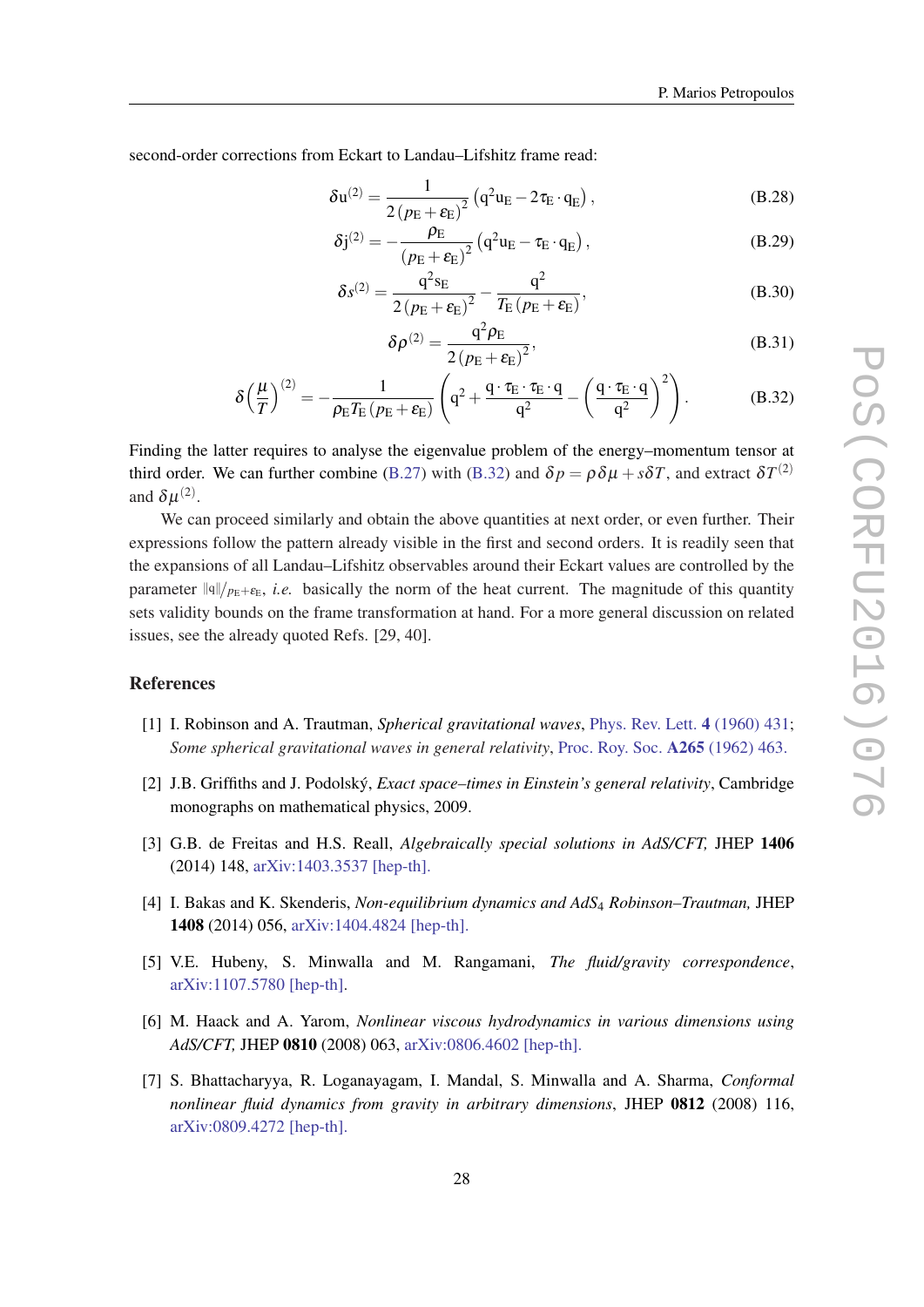- [8] C. Fefferman and C.R. Graham, *Conformal invariants*, in Elie Cartan et les mathématiques d'aujourd'hui, Astérisque, 1985, numéro hors série Soc. Math. France, Paris, 95.
- [9] C. Fefferman and C.R. Graham, *The ambient metric*, [arXiv:0710.0919 \[math.DG\].](http://arxiv.org/abs/0710.0919)
- [10] M.M. Caldarelli, R.G. Leigh, A.C. Petkou, P.M. Petropoulos, V. Pozzoli and K. Siampos, *Vorticity in holographic fluids*, Proc. of Science Corfu11 (2012) 076, [arXiv:1206.4351 \[hep](http://arxiv.org/abs/1206.4351)[th\].](http://arxiv.org/abs/1206.4351)
- [11] A. Mukhopadhyay, A.C. Petkou, P.M. Petropoulos, V. Pozzoli and K. Siampos, *Holographic perfect fluidity, Cotton energy–momentum duality and transport properties*, JHEP 1404 (2014) 136, [arXiv:1309.2310 \[hep-th\].](http://arxiv.org/abs/1309.2310)
- [12] P.M. Petropoulos, *Gravitational duality, topologically massive gravity and holographic fluids*, Lect. Notes Phys. 892 (2015) 331, [arXiv:1406.2328 \[hep-th\]](http://arxiv.org/abs/1406.2328).
- [13] J. Gath, A. Mukhopadhyay, A.C. Petkou, P.M. Petropoulos and K. Siampos, *Petrov Classification and holographic reconstruction of spacetime*, JHEP 1509 (2015) 005, [arXiv:1506.04813 \[hep-th\].](http://arxiv.org/abs/1506.04813)
- [14] P.M. Petropoulos and K. Siampos, *Integrability, Einstein spaces and holographic fluids*, proceedings of the workshop About various kinds of interactions in honour of the 65th birthday of Professor Philippe Spindel, N. Boulanger and S. Detournay, eds., Mons 2017, [arXiv:1510.06456 \[hep-th\].](http://arxiv.org/abs/1510.06456)
- [15] A.C. Petkou, P.M. Petropoulos and K. Siampos, *Geroch group for Einstein spaces and holographic integrability*, Proc. of Science PLANCK 2015 (2015) 104, [arXiv:1512.04970 \[hep](http://arxiv.org/abs/1512.04970)[th\].](http://arxiv.org/abs/1512.04970)
- [16] R. Geroch, *A method for generating solutions of Einstein's equations,* [J. Math Phys.](http://scitation.aip.org/content/aip/journal/jmp/12/6/10.1063/1.1665681) 12 [\(1971\)~918](http://scitation.aip.org/content/aip/journal/jmp/12/6/10.1063/1.1665681); *A method for generating new solutions of Einstein's equation, II,* [J. Math. Phys.](http://scitation.aip.org/content/aip/journal/jmp/13/3/10.1063/1.1665990) 13 [\(1972\) 394.](http://scitation.aip.org/content/aip/journal/jmp/13/3/10.1063/1.1665990)
- [17] J. Ehlers, *Les théories relativistes de la gravitation*, CNRS, Paris, 1959, 275-284.
- [18] R.G. Leigh, A.C. Petkou, P.M. Petropoulos and P.K. Tripathy, *The Geroch group in Einstein spaces,* Class. Quant. Grav. 31 (2014) 225006, [arXiv:1403.6511 \[hep-th\].](http://arxiv.org/abs/1403.6511)
- [19] K. Skenderis and S. N. Solodukhin, *Quantum effective action from the AdS/CFT correspondence*, Phys. Lett. B472 (2000) 316, [hep-th/9910023.](https://arxiv.org/abs/hep-th/9910023)
- [20] B. Coll, J. Llosa and D. Soler, *Three-dimensional metrics as deformations of a constant curvature metric*, Gen. Rel. Grav. 34 (2002) 269, [gr-qc/0104070.](http://arxiv.org/abs/gr-qc/0104070)
- [21] D.S. Mansi, A.C. Petkou and G. Tagliabue, *Gravity in the* 3+1*-split formalism I: holography as an initial value problem*, Class. Quant. Grav. 26 (2009) 045008, [arXiv:0808.1212 \[hep-th\].](http://arxiv.org/abs/0808.1212)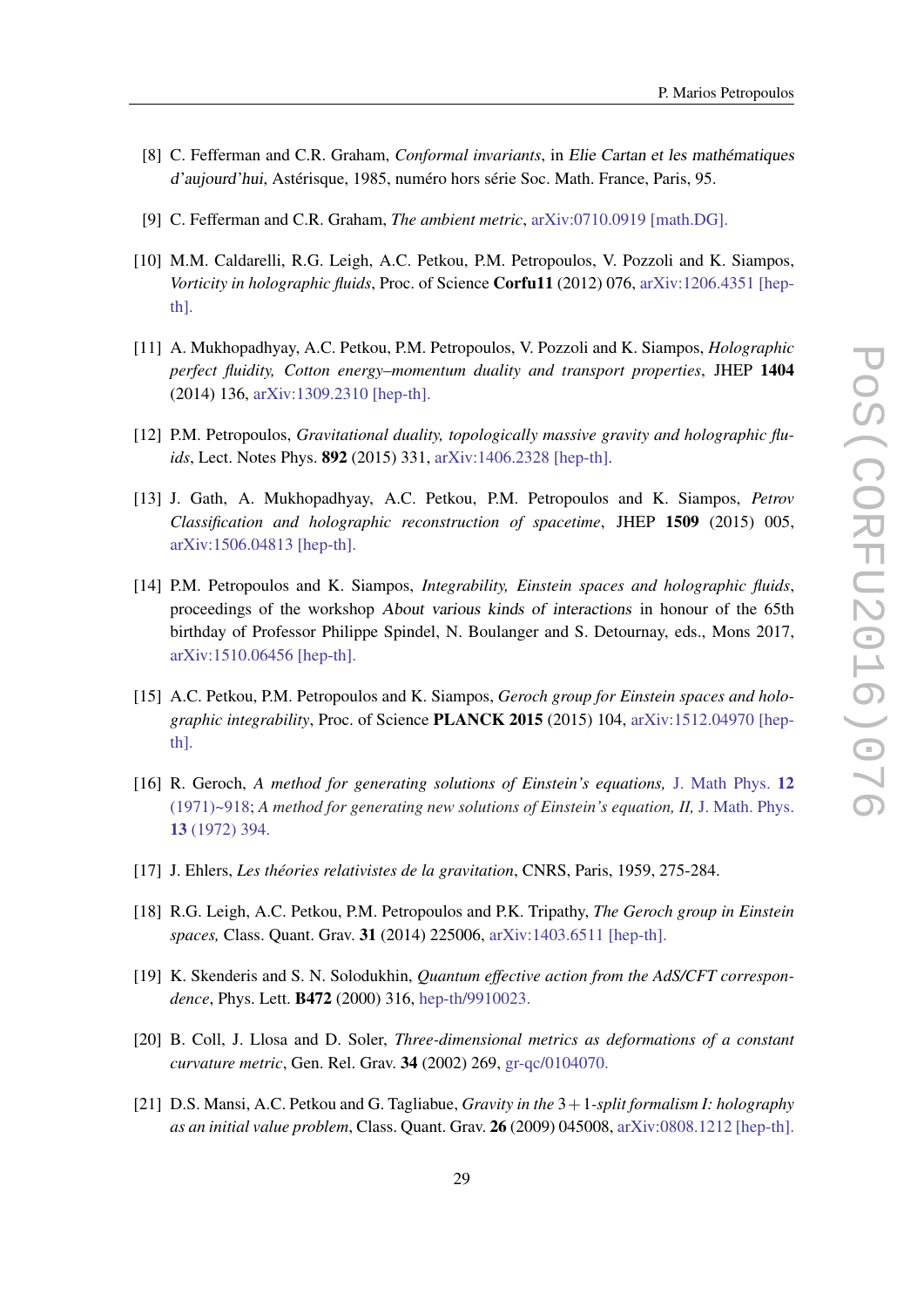- [22] D.S. Mansi, A.C. Petkou and G. Tagliabue, *Gravity in the* 3+1*-split formalism II: self-duality and the emergence of the gravitational Chern–Simons in the boundary*, Class. Quant. Grav. 26 (2009) 045009, [arXiv:0808.1213 \[hep-th\].](http://arxiv.org/abs/0808.1213)
- [23] S. de Haro, *Dual gravitons in AdS*4*/CFT*<sup>3</sup> *and the holographic Cotton tensor*, JHEP 0901 (2009) 042, [arXiv:0808.2054 \[hep-th\].](http://arxiv.org/abs/0808.2054)
- [24] O. Miskovic and R. Olea, *Topological regularization and self-duality in four-dimensional anti-de Sitter gravity*, Phys. Rev. D79 (2009) 124020, [arXiv:0902.2082 \[hep-th\].](https://arxiv.org/abs/0902.2082)
- [25] J. Podolský and R. Svarc, *Algebraic classification of Robinson–Trautman spacetimes*, Phys. Rev. D94 (2016) 064043, [arXiv:1608.07118 \[hep-th\].](http://arxiv.org/abs/1608.07118)
- [26] J. Foster and E.T. Newman, *Note on the Robinson–Trautman solutions*, [J. Math. Phys.](http://scitation.aip.org/content/aip/journal/jmp/8/2/10.1063/1.1705185) 8 [\(1967\) 189.](http://scitation.aip.org/content/aip/journal/jmp/8/2/10.1063/1.1705185)
- [27] K.P. Tod, *Analogues of the past horizon in the Robinson–Trautman metrics*, [Class. Quantum.](http://iopscience.iop.org/article/10.1088/0264-9381/6/8/015/pdf) Grav. 6 [\(1989\) 1159.](http://iopscience.iop.org/article/10.1088/0264-9381/6/8/015/pdf)
- [28] C. Hoenselaers and Z. Perjés, *Remarks on the Robinson–Trautman solutions*, [Class. Quan](http://iopscience.iop.org/article/10.1088/0264-9381/10/2/019/pdf)tum. Grav. 10 [\(1993\) 375.](http://iopscience.iop.org/article/10.1088/0264-9381/10/2/019/pdf)
- [29] P. Kovtun, *Lectures on hydrodynamic fluctuations in relativistic theories*, J. Phys. A45 (2012) 473001, [arXiv:1205.5040 \[hep-th\].](http://arxiv.org/abs/1205.5040)
- [30] P. Romatschke, *New developments in relativistic viscous hydrodynamics*, Int. J. Mod. Phys. E19 (2010) 1, [arXiv:0902.3663 \[hep-th\].](http://arxiv.org/abs/0902.3663)
- [31] C. Marteau, internship report, 2017.
- [32] M.M. Caldarelli, O.J.C. Dias and D. Klemm, *Dyonic AdS black holes from magnetohydrodynamics* JHEP 0903 (2009) 025, [arXiv:0812.0801 \[hep-th\].](https://arxiv.org/abs/0812.0801)
- [33] J. Hernandez and P. Kovtun, *Relativistic magnetohydrodynamics*, JHEP 1705 (2017) 001, [arXiv:1703.08757 \[hep-th\].](https://arxiv.org/abs/1703.08757v1)
- [34] I. Bakas, K. Skenderis and B. Withers, *Self-similar equilibration of strongly interacting systems from holography*, Phys. Rev. D93 (2016) 101902, [arXiv:1512.09151 \[hep-th\].](https://arxiv.org/abs/1512.09151)
- [35] K. Skenderis and B. Withers, *Robinson–Trautman spacetimes and gauge/gravity duality*, [arXiv:1703.10865 \[hep-th\].](https://arxiv.org/abs/1703.10865)
- [36] N. Iqbal and H. Liu, *Universality of the hydrodynamic limit in AdS/CFT and the membrane paradigm*, Phys. Rev. D79 (2009) 025023, [arXiv:0809.3808 \[hep-th\].](https://arxiv.org/abs/0809.3808)
- [37] J. Moutier, *Sur les transformations non réversibles*, Bulletin de la Société Philomathique 3<sup>e</sup> série, I (1877) 39.
- [38] L.D. Landau et E.M. Lifchitz, *Physique Théorique*, Vol. 6 *Mécanique des fluides*, MIR 1969.